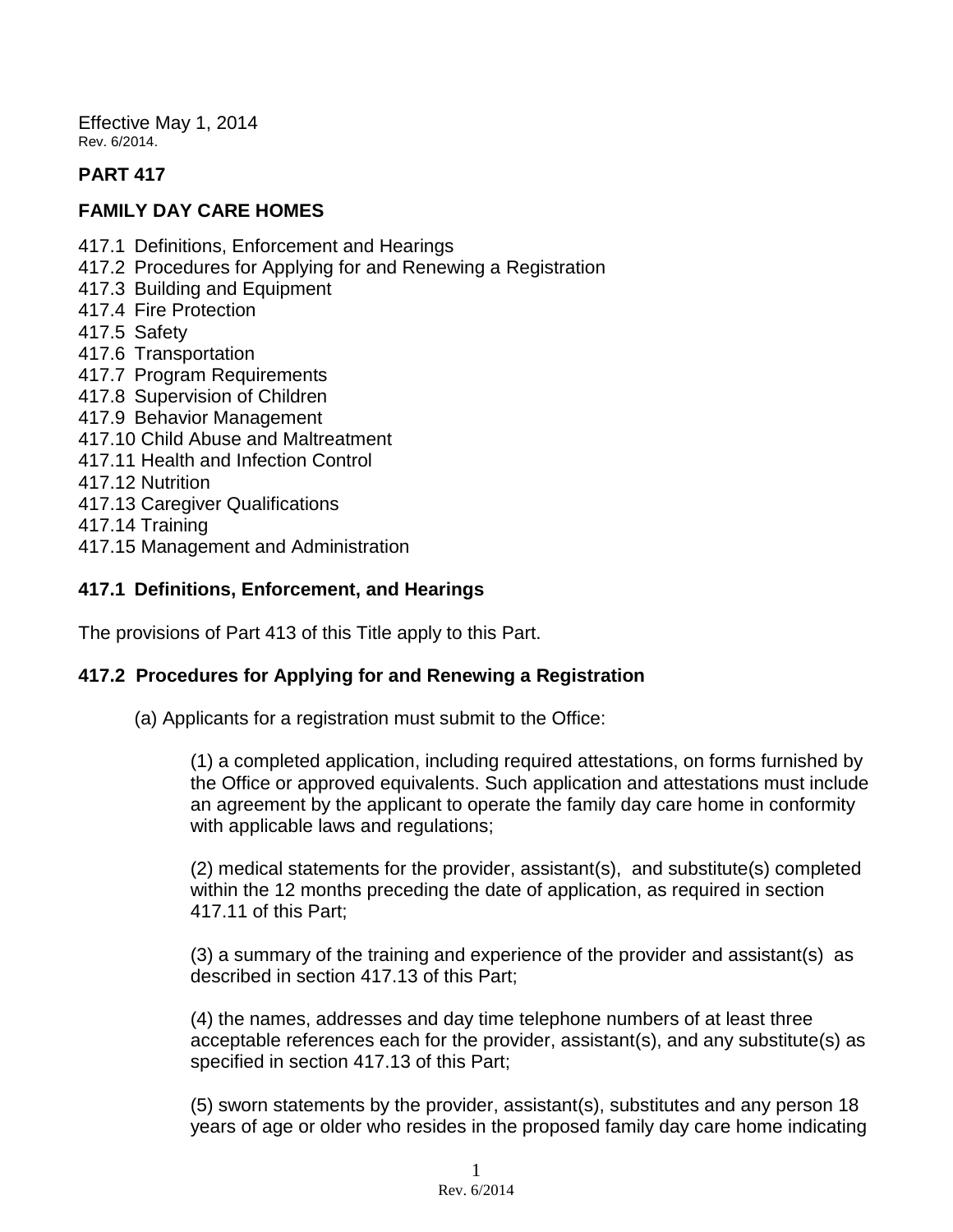whether, to the best of their knowledge, they have ever been convicted of a misdemeanor or a felony in New York State or any other jurisdiction, and fingerprint images as required pursuant to section 413.4 of this Article;

(6) certification, on forms provided by the Office, of the status of the individual applicant's child support obligations or payments, in accordance with the requirements of Section 3-503 of the General Obligations Law;

(7) certification, on forms provided by the Office, that the applicant is in compliance with workers compensation requirements of New York State law;

(8) (i) the Statewide Central Register Database Check forms necessary to complete required screening by the Statewide Central Register of Child Abuse and Maltreatment to determine if the provider, assistant(s), substitute(s), and any person 18 years of age or older who resides in the proposed family day care home is the subject of an indicated report of child abuse or maltreatment;

(ii) the forms necessary to check the register of substantiated category one cases of abuse or neglect maintained by the Justice Center for the Protection of Persons with Special Needs pursuant to Section 495 of the Social Services Law.

(9) a medical statement on forms furnished by the Office or approved equivalents regarding the health of all persons residing in the family day care home completed within the 12 months preceding the date of application, as required in section 417.11 of this Part;

(10) a statement from the appropriate local official or authority that the dwelling meets standards for sanitation and safety, where the Office notifies the applicant that such a statement is required;

(11) where a registrant uses a private water supply:

(i) a report from a state licensed laboratory or individual, based on tests performed within the 12 months preceding the date of application, showing that the water meets standards for drinking water established by the New York State Department of Health; or

(ii) if the water does not meet such standards, a description of how water for all purposes will be provided by another method acceptable to the Department of Health;

(12) a report of inspection performed within the 12 months preceding the date of application, by local authorities or an inspector qualified to approve fuel burning systems which documents approval of any wood or coal burning stove, fireplace, pellet stoves or permanently installed gas space heater in use at the home;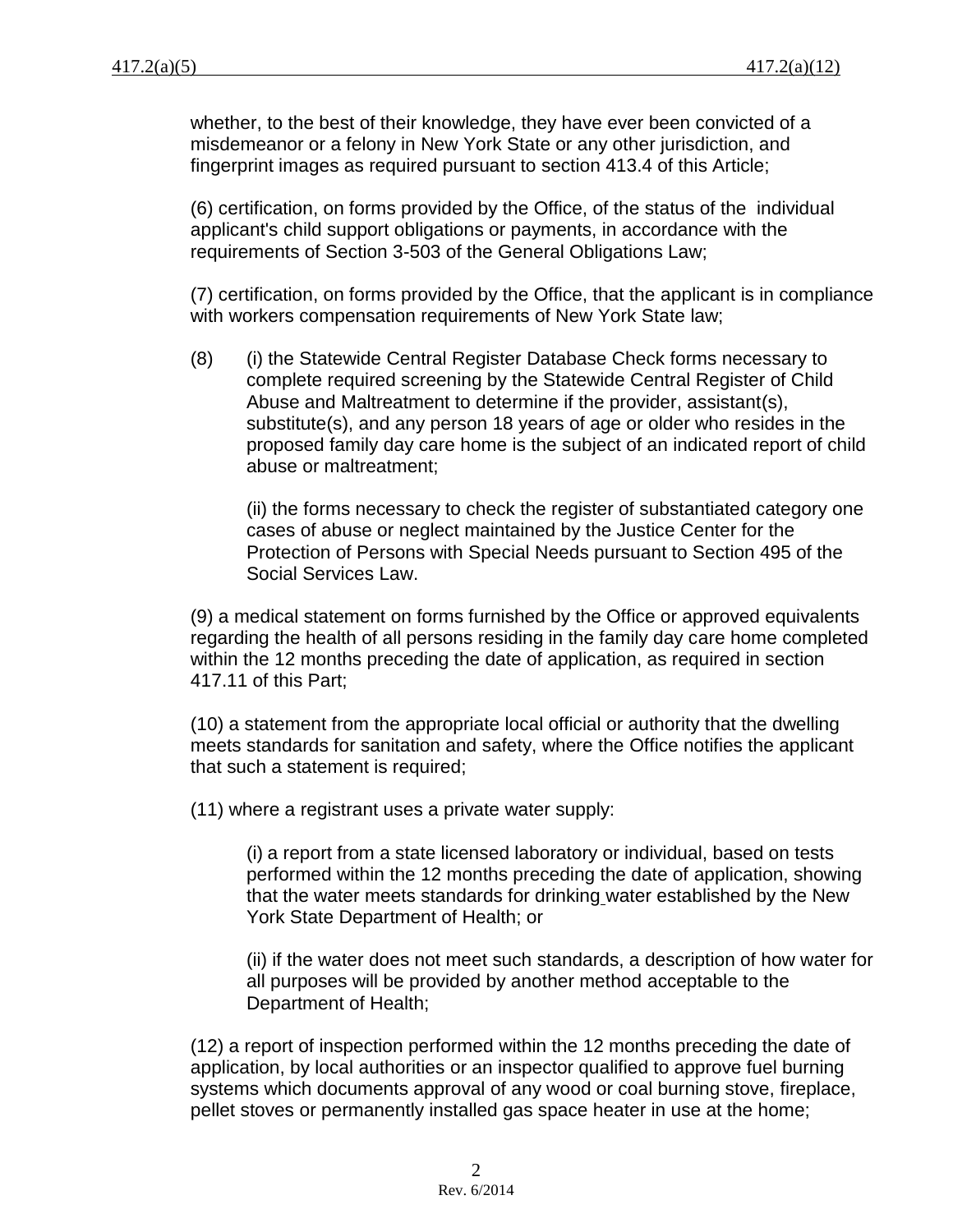(13) certification, on forms provided by the Office, that the dwelling, its property and premises, and the surrounding neighborhood and environment are free from environmental hazards. Where the historical or current use of the dwelling, its property and premises, or the surrounding neighborhood indicate that an environmental hazard may be present, inspection or testing must be completed by the appropriate local official or authority to determine if such hazard exists. Documentation of the inspection or testing must be appended to the statement required by this paragraph and include a statement from the appropriate local official or authority following this inspection and/or testing that the dwelling, its property and premises, and the surrounding neighborhood, meet applicable standards for sanitation and safety. Such hazards include but are not limited to, dry cleaners, gas stations, nuclear laboratories or power plants, property designated as a federal superfund clean-up site, and any property with known contaminated ground or water supplies;

(14) the site to be used for child care must meet the definition and requirements of a personal residence as outlined in Part 413. The registrant must submit documentation, acceptable to the Office, to prove that the family day care site is being used as a residence and;

(15) a health care plan developed in accordance with requirements of section 417.11(c).

(b) Applicants for a registration must submit all the documentation within 90 days after the submission of the first piece of such documentation to the Office. Applicants who fail to submit all documentation within the 90 days will be deemed to have withdrawn such application.

(c) Applicants for a registration may not be issued a registration until an inspection of the family day care home has been conducted showing compliance with the requirements of this Part and the relevant provisions of the Social Services Law.

(d) Renewal. Applicants for renewal of a registration must submit to the Office at least 60 days in advance of the expiration date of the registration the following:

(1) a completed application for renewal, including required attestations, on forms furnished by the Office or approved equivalents. Such application and attestations must include an agreement by the applicant to operate the family day care home in conformity with applicable laws and regulations;

(2) certification, on forms provided by the Office, of the status of the individual applicant's child support obligations or payments, in accordance with the requirements of Section 3-503 of the General Obligations Law;

(3) certification, on forms provided by the Office, that the applicant is in compliance with workers compensation requirements of New York State law;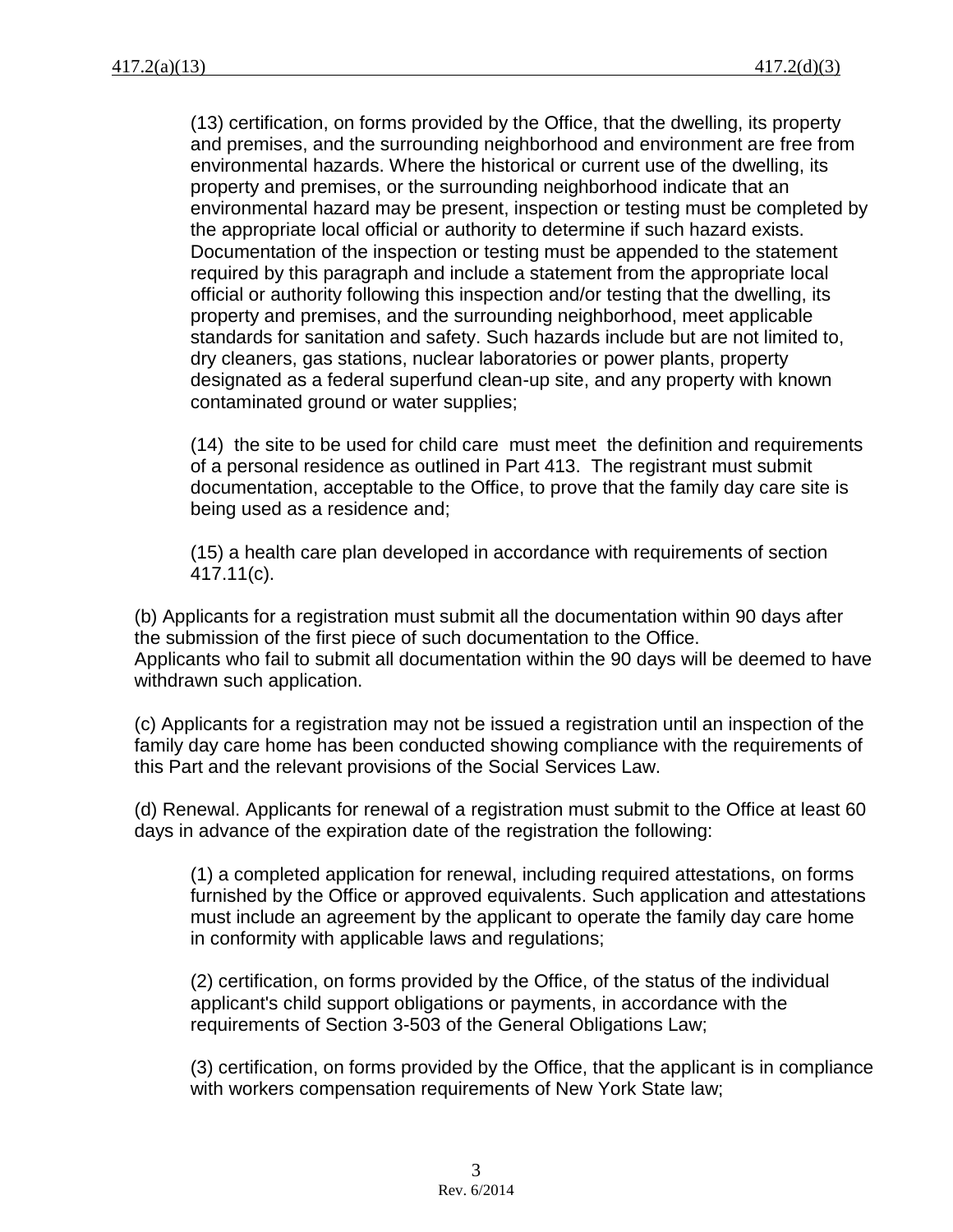(4) certification, on forms provided by the Office, that the dwelling, its property and premises, and the surrounding neighborhood and environment are free from environmental hazards. Where the historical or current use of the dwelling, its property and premises, or the surrounding neighborhood indicate that an environmental hazard may be present, inspection or testing must be completed by the appropriate local official or authority to determine if such hazard exists. Documentation of the inspection or testing must be appended to the statement required by this paragraph and include a statement from the appropriate local official or authority following this inspection and/or testing that the dwelling, its property and premises, and the surrounding neighborhood, meet applicable standards for sanitation and safety. Such hazards include but are not limited to, dry cleaners, gas stations, nuclear laboratories or power plants, property designated as a federal superfund clean-up site, and any property with known contaminated ground or water supplies;

(5) where a registrant uses a private water supply:

(i) a report from a state licensed laboratory or individual, based on tests performed within the 12 months preceding the date of the application for renewal, showing that the water meets the standards for drinking water established by the New York State Department of Health; or

(ii) if the water does not meet such standards, a description of how water for all purposes will be provided by another method acceptable to the Department of Health;

(6) a report of inspection and approval performed by local authorities or an inspector qualified to approve fuel burning systems, within the 12 months preceding the date of application for renewal of any wood or coal burning stove, fireplace, pellet stoves, or permanently installed gas space heater in use at the home;

(7) proof of compliance with the training requirements of section 417.14 of this Part;

(8) a statement from the appropriate local official or authority that the dwelling meets satisfactory standards for sanitation and safety, where the Office notifies the applicant that such a statement is required; and

(9) a completed home safety checklist covering fire and building safety, on forms furnished by the Office or approved equivalents.

(e) Applicants for renewal of a registration may not be issued a registration until an inspection of the family day care home has been conducted showing compliance with the requirements of this Part and the relevant provisions of the Social Services Law.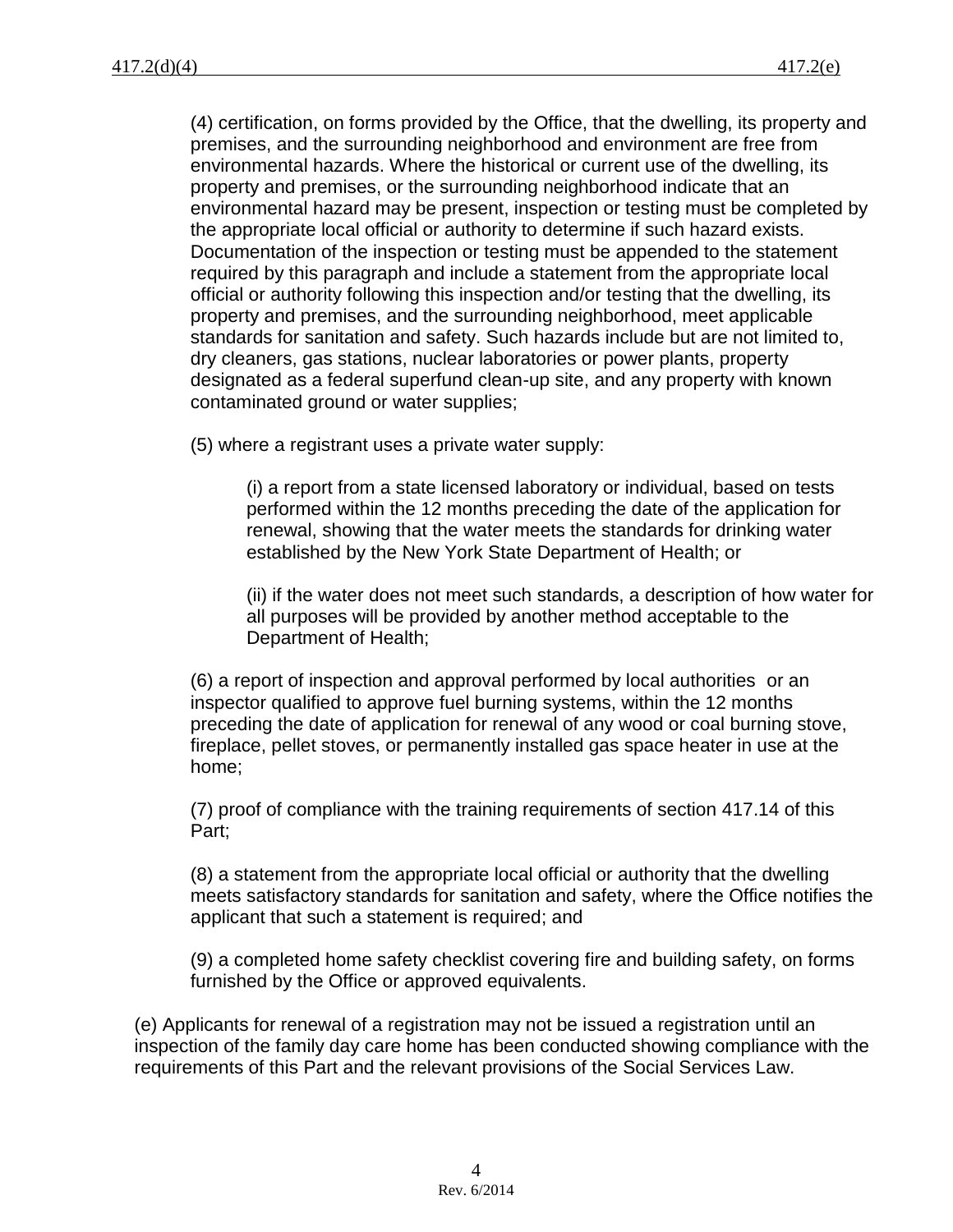# **417.3 Building and Equipment**

(a) Each applicant must submit to the Office at the time of application for registration, a diagram of the proposed family day care home showing: all rooms in the home, including the rooms which will be used for day care and the purposes for which such rooms will be used; the number and location of exits and alternate means of egress; and the outdoor play areas available to the children in care. An updated diagram must be submitted to the Office immediately upon making any change that impacts the child care program.

(1) Child care can only be provided in the areas of the family day care home that have been included in the diagram and approved as child care space.

(b) Rooms that will be used by the children must be well-lighted and well-ventilated. Heating, ventilating and lighting equipment must be adequate for the protection of the health of the children.

(c) When care is provided, there must be sufficient light in the rooms where children are sleeping to allow supervision of and the safe movement and egress for the children.

(d) A temperature of at least 68° degrees Fahrenheit must be maintained in all rooms to be occupied by children.

(e) A firm clean crib, cot, bed or washable padded mat of age-appropriate size and construction must be provided for all children requiring a rest period.

(f) All cribs must be in compliance with the safety standards established by the Consumer Product Safety Commission. Stackable cribs are prohibited.

(g) Toxic paints or finishes must not be used on room surfaces, furniture or any other equipment, materials or furnishings which may be used by children or are within their reach.

(h) Peeling or damaged paint or plaster must be repaired.

(i) Concrete floors in areas identified as program space must be covered with appropriate material.

(j) The home must have adequate indoor space for the comfort of the children and to accommodate a variety of activities for the number of children in care.

(k) Each home must have access to outdoor space which is adequate for active play. Outdoor space may include public parks, school yards, or public play areas. A written plan or diagram outlining how children will safely travel to and from this location must be developed and approved by the Office.

(l) A bathroom not more than one floor level away from the program area must be accessible to children.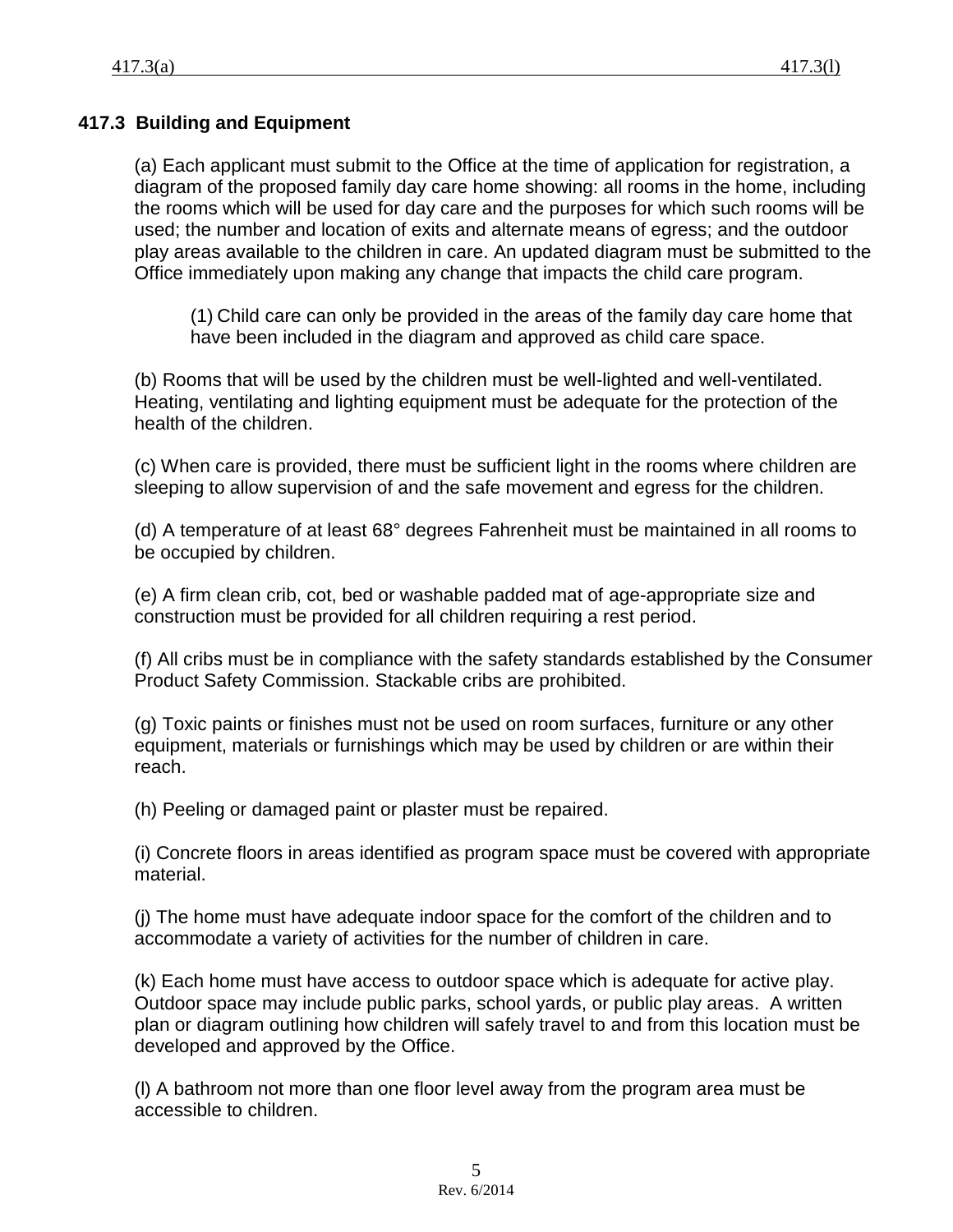(m) All toilets and potty chairs must be located in rooms separate from those used for cooking, playing, sleeping or eating.

(n) Adequate and safe water supply and sewage facilities must be provided and must comply with State and local laws. Hot and cold running water must be available and accessible at all times.

(o) All residences used for family day care homes must remain in compliance with the applicable provisions of the Fire and Building Code of New York State, or other applicable fire and building codes when the Fire and Building Code of New York State is not applicable.

(p) The house or building number of the day care program shall be conspicuously displayed and visible from the street.

#### **417.4 Fire Protection**

(a) Suitable precautions must be taken to eliminate all conditions which may contribute to or create a fire hazard.

(b) Evacuation drills.

(1) Evacuation drills must be conducted at least monthly during the hours of operation of the family day care home.

(2) When conducting evacuation drills, the exit route must be varied to ensure that all approved means of egress are practiced. If one of the exit routes leads to a window or fire escape, the drill must include taking the children to the window or fire escape and explaining what would be expected of them should an actual fire occur that requires they use this exit route. Exiting through the window or on to the fire escape during a drill is not required.

(3) When multiple shifts of care are provided, such drills must be conducted monthly during each shift of care.

(4) The registrant must maintain on file a record of each evacuation drill conducted, using forms provided by the Office or approved equivalents.

(c) There must be an operational smoke detector on each floor of the home.

(d) In addition to a smoke detector on each floor, there must be a smoke detector located either within rooms where children nap, or in adjoining rooms. In the case of rooms used for napping or sleeping which have doors, a smoke detector is required inside that room.

(e) Where smoke detectors operate from electric power within the home, such detectors must have a battery powered back-up energy source, or battery powered smoke detectors must be used as a back-up system.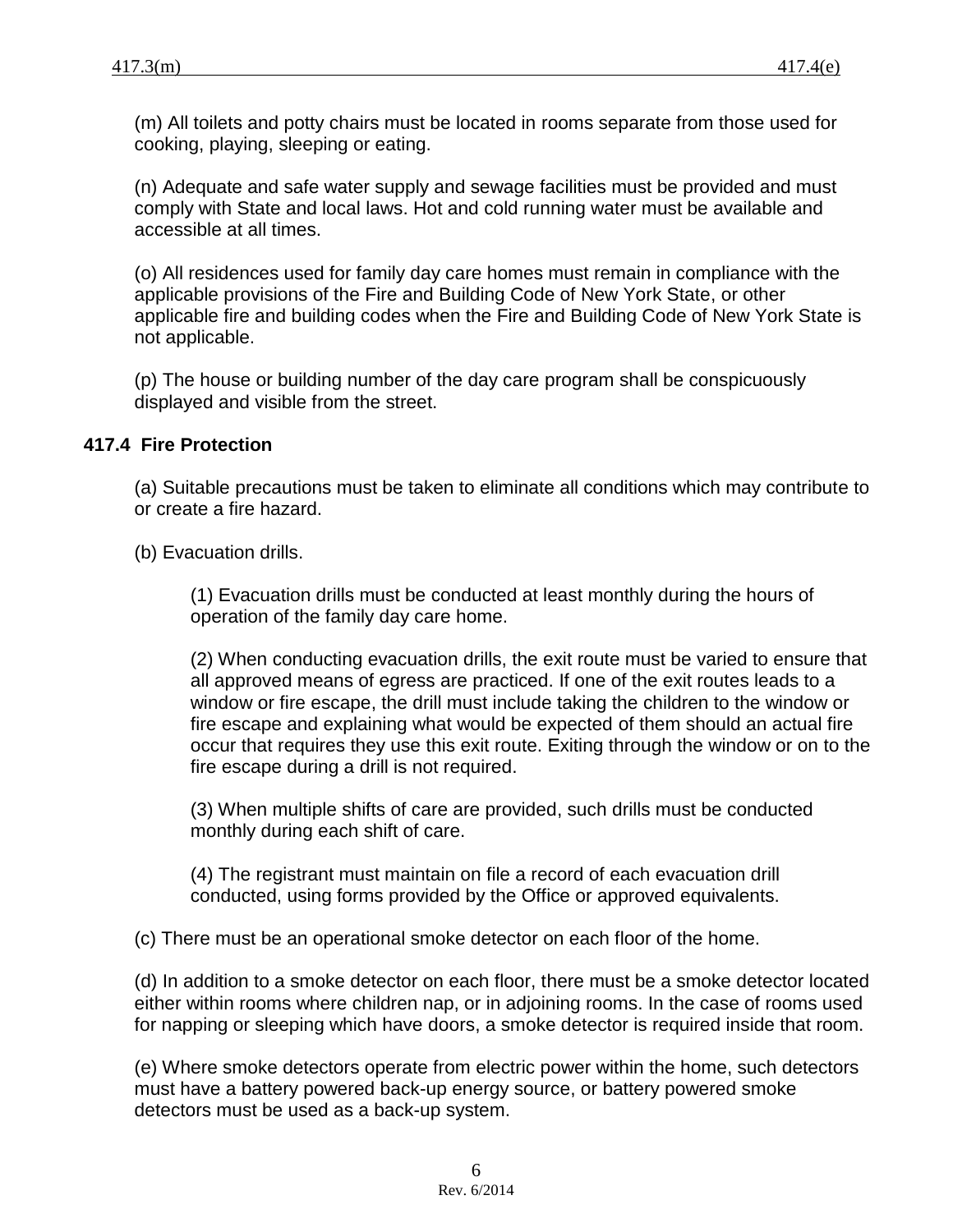(f) Multi-purpose fire extinguishers of a type approved for use in residences must be maintained in good working condition and placed in the kitchen and outside the furnace room. A family day care program located in a multiple family dwelling is not required to place or maintain a fire extinguisher outside the furnace room of such dwelling. The caregivers must know how to use the fire extinguishers placed in such home. Fire extinguishers with gauges must show a full charge. Fire extinguishers with seals must have unbroken seals.

(g) Children must be located on the same floor of the family day care home as a caregiver at all times, except as specified in section 417.8 of this Part. Children must not be located above the second floor of a single family dwelling.

(h) Children may be cared for only on such floors as are provided with readily accessible alternate means of egress which are remote from each other.

(1) Care can only be provided on floors with two means of egress. When care is provided on the first floor, and the second floor is without a second means of egress, the second floor may only be used for bathroom purposes provided that there is a window on the second floor that has the minimum net clear opening height dimension of at least 24 inches and a minimum net clear opening width dimension of at least 24 inches, and an adequate size through which all children and adults can be evacuated or a window that complies with the Fire and Building Code of New York State, or other applicable code if the Fire and Building Code of New York State is not applicable in that jurisdiction, as a means of egress.

(2) When care is provided primarily on the second floor of a family day care home, both means of egress from the second floor must be stairways. One stairway must be an interior stairway whose pathway is unobstructed and leads directly to an unobstructed egress that is visible from the landing of the stairway and the other stairway must either be an interior stairway whose pathway is unobstructed and leads directly to an unobstructed egress that is visible from the landing of the stairway or be exterior to the house and lead directly to the ground.

(3) Where children are located below ground level, one means of egress from the below-ground level area must be either an interior stairway whose pathway is unobstructed and leads directly to an unobstructed egress at ground level, or an exterior stairway which leads directly to the ground. The vertical travel to ground level may not exceed eight feet. The second means of egress may be a window that has the minimum net clear opening height dimension of at least 24 inches and a minimum net clear opening width dimension of at least 24 inches, and an adequate size through which all children and adults can be evacuated or a window that complies with the Fire and Building Code of New York State, or other applicable code if the Fire and Building Code of New York State is not applicable in that jurisdiction, as a means of egress.

(4) All paths of egress on the interior and exterior of the home, including corridors, aisles and approaches must be kept free of obstructions, impediments and debris at all times.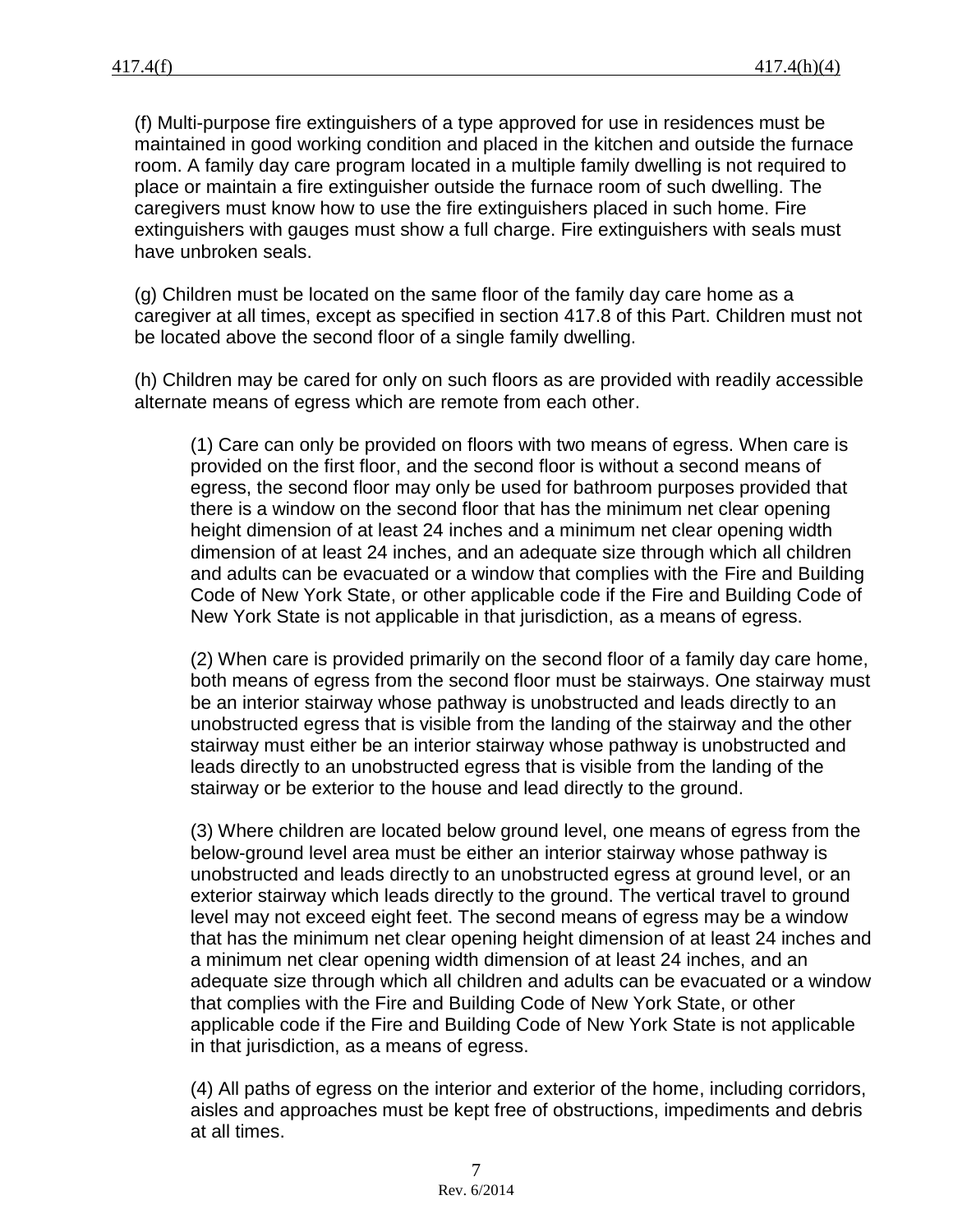(i) Trash, garbage and combustible materials must not be stored in the furnace room, or in rooms or outdoor areas adjacent to the home that are ordinarily occupied by or accessible to children. If there is not a separate, enclosed furnace room, trash, garbage and combustible materials must not be stored within four feet of the furnace.

(j) Wood or coal burning stoves, fireplaces, pellet stoves and permanently installed gas space heaters used at any time at the home must be inspected and approved by local authorities or an inspector qualified to approve fuel burning systems.

(k) Kerosene and gasoline may not be stored in the habitable areas of the home, child care areas, or path of egress.

### **417.5 Safety**

(a) Suitable precautions must be taken to eliminate all conditions in areas accessible to children which pose a safety or health hazard.

(b) The registrant must submit a written Emergency Plan and Emergency Evacuation Diagram using the forms furnished by the Office or an approved equivalent form. Primary emphasis must be placed on the safe and timely evacuation and relocation of all children. The plan must account for the variety of needs of children, including those with disabilities.

(1) The plan, as submitted with the application or changed thereafter, must be reviewed with the parents of the children in the program and all caregivers that work in the program.

(2) The emergency evacuation diagram must be posted in a visible location.

(3) The emergency plan must include the following:

(i) how children and adults will be made aware of an emergency;

(ii) a designation of primary and secondary evacuation routes;

(iii) methods of evacuation, including where children and adults will meet after evacuating the home, and how attendance will be taken;

(iv) a plan for the safe evacuation of children from the premises for each shift of care provided (day, evening, night);

(v) the designation of primary and secondary emergency relocation sites to be used in the case of an emergency, which prohibits re-entry to the premises, and how the health, safety and emotional needs of children will be met in the event it becomes necessary to evacuate to another location;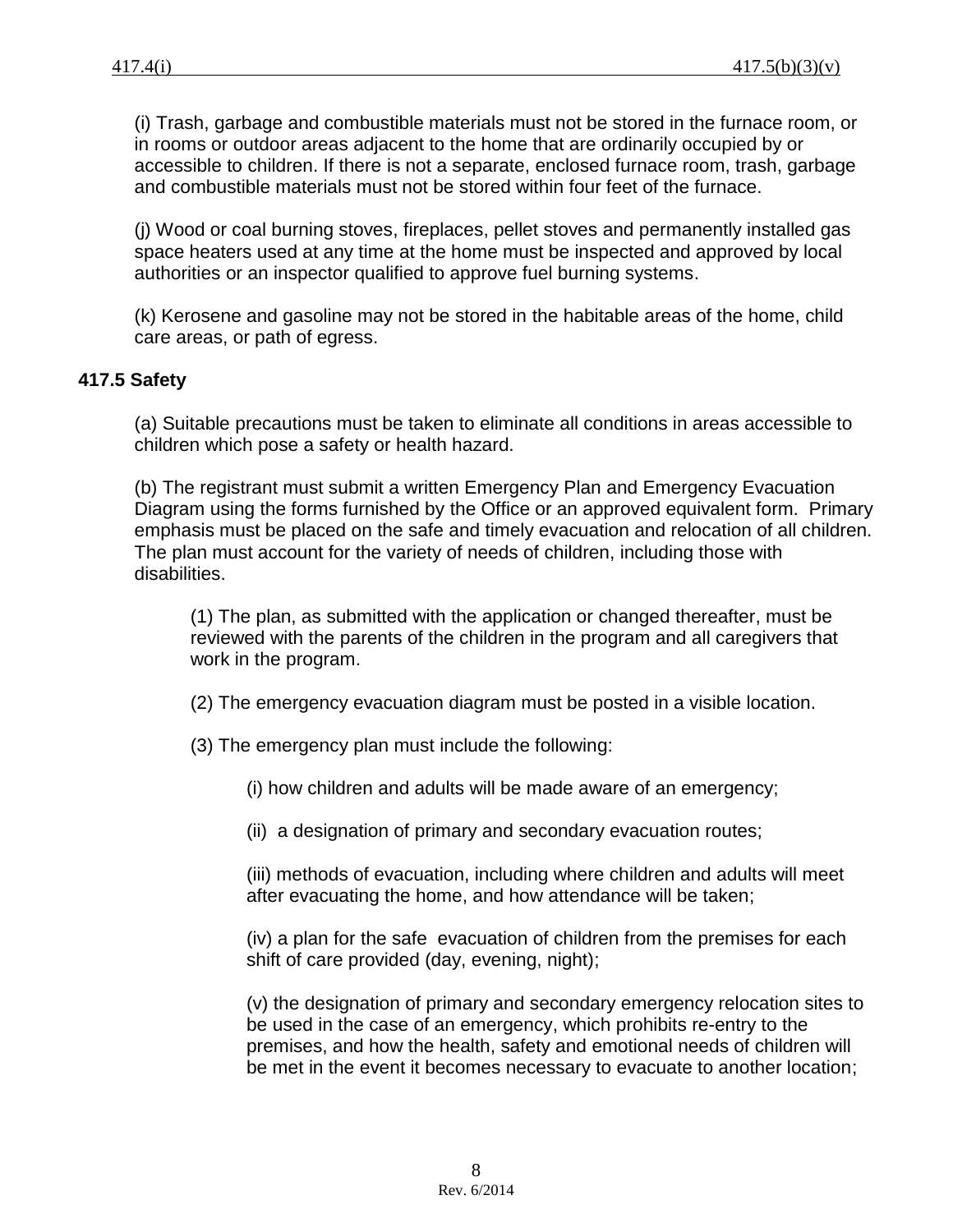(vi) a strategy for sheltering in place; and how the health, safety and emotional needs of children will be met in the event it becomes necessary to shelter-in-place; and

(vii) a plan for notification of the children's parents.

(4) Each program must hold two shelter-in-place drills annually during which procedures and supplies are reviewed. Parents must be made aware of this drill in advance.

(5) The registrant must maintain on file a record of each shelter-in-place drill conducted, using forms provided by the Office or approved equivalents.

(6) Parents must be made aware of the primary and secondary relocation sites and any changes to the plan in advance. In the case that a program is directed to a different location by emergency services, the program must notify parents and OCFS as soon as possible. In the event that relocation is required, a written notice must be placed on the main entry to the child care space unless an immediate threat precludes the program from doing so.

(7) Each program must have on site a variety of supplies including food, water, first aid and other safety equipment to allow for the protection of the health and safety of children in the event parents are unable to pick up children due to a local disaster. The plan must take into account a child's needs for an overnight stay. Food supplies must be non-perishable and of sufficient quantity for all children for an overnight stay.

(c) Portable electric heaters or other portable heating devices, regardless of the type of fuel used, may not be used in rooms accessible to the children.

(d) Radiators and pipes located in rooms occupied by children must be covered to protect the children from injury when the heating system is in use.

(e) Barriers. Porches, decks or stairs with more than two steps must have railings with a barrier extending to the floor or ground to prevent children from falling. Acceptable types of barriers include, but are not limited to, balusters, intermediate rails, and heavy screening.

(f)

(1) Barriers must exist to prevent children from gaining access to any swimming pool, drainage ditches, wells, ponds or other bodies of open water located on or adjacent to the property where the day care program is located. Such barriers must be of adequate height and appropriately secured to prevent children from gaining access to such areas.

(2) Barriers must exist to prevent children from gaining access to unsafe, dangerous or hazardous areas or devices. Such areas and devices include, but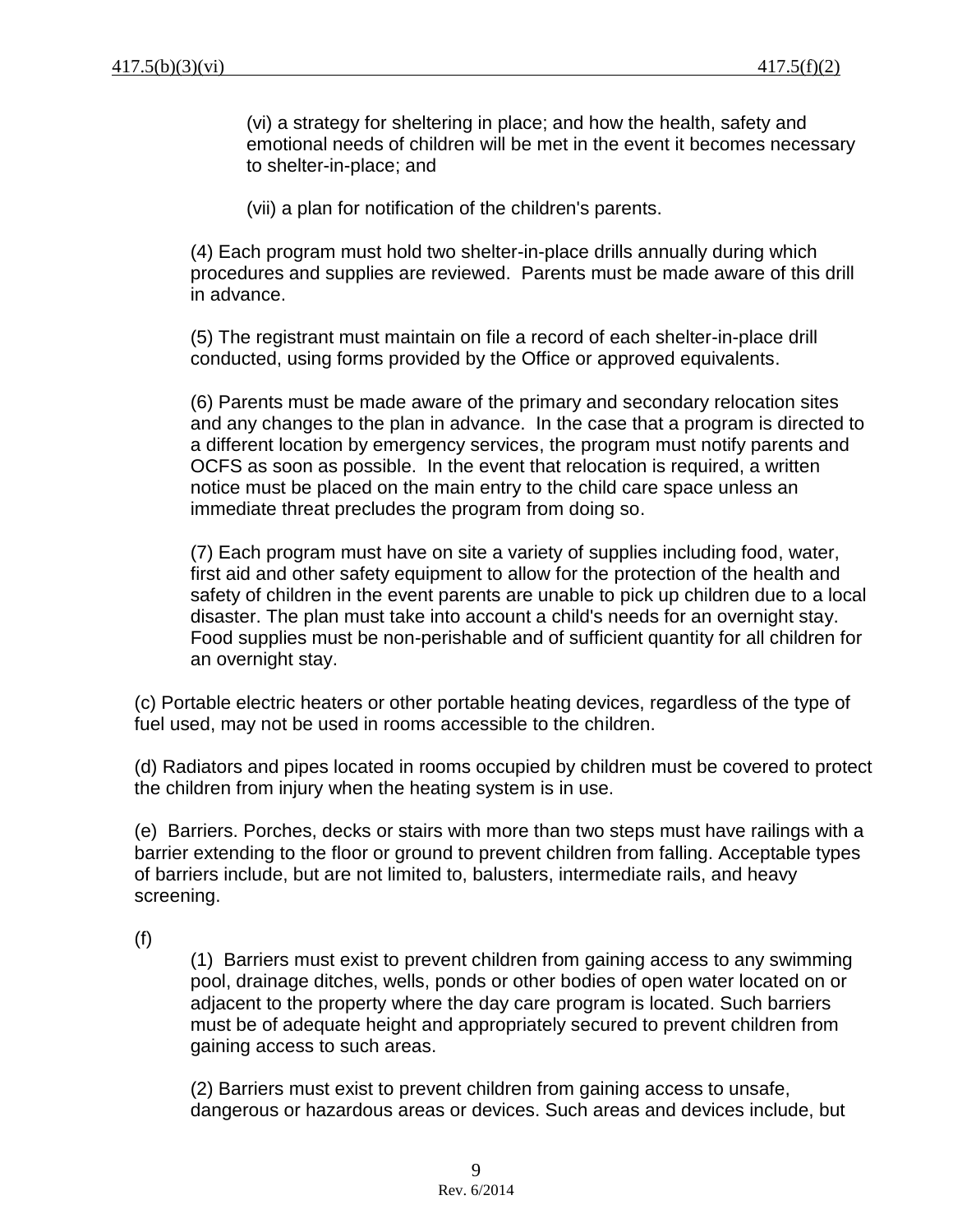are not limited to, holes, pits, wood, pellet and coal burning stoves, fireplaces and permanently installed gas space heaters.

(g) Pools and spas.

(1) The use of spa pools, hot tubs and fill-and-drain wading pools is prohibited.

(2) The use of non-public and residential pools is prohibited except in those instances where the program can demonstrate the ability to operate and adequately supervise the use of a non-public or residential pool in a clean, safe and sanitary manner.

(3) To use a non-public or residential pool, a program must:

(i) provide to the Office documentation demonstrating that there will be adequate supervision of all children in care while children use the pool, in accordance with the requirements of section 417.8 of this Part;

(ii) submit documentation acceptable to the Office demonstrating that consistent, safe and adequate water quality of the pool will be maintained; and

(iii) submit a written pool safety plan acceptable to the Office that sets forth adequate safety standards for use of the pool.

(4) The Program must obtain prior written permission from the parent for his or her child to use the pool. Permission notes must include the following:

- (i) Name and age of the child;
- (ii) Address where the pool is located;
- (iii) The depth of the pool at its deepest point;
- (iv) Dates or months the child is permitted to swim in the pool; and
- (v) Signature of parent and date signed.

(5) A trained person as described in section 417.8(n) of this Part must be present at the pool whenever the pool is in use by day care children.

(6) Programs using non-public or residential swimming pools shall maintain a current and accurate record detailing the pool maintenance.

(7) Only a program's pool at the family day care site and public swimming pools and bathing beaches that have a valid permit to operate issued from the local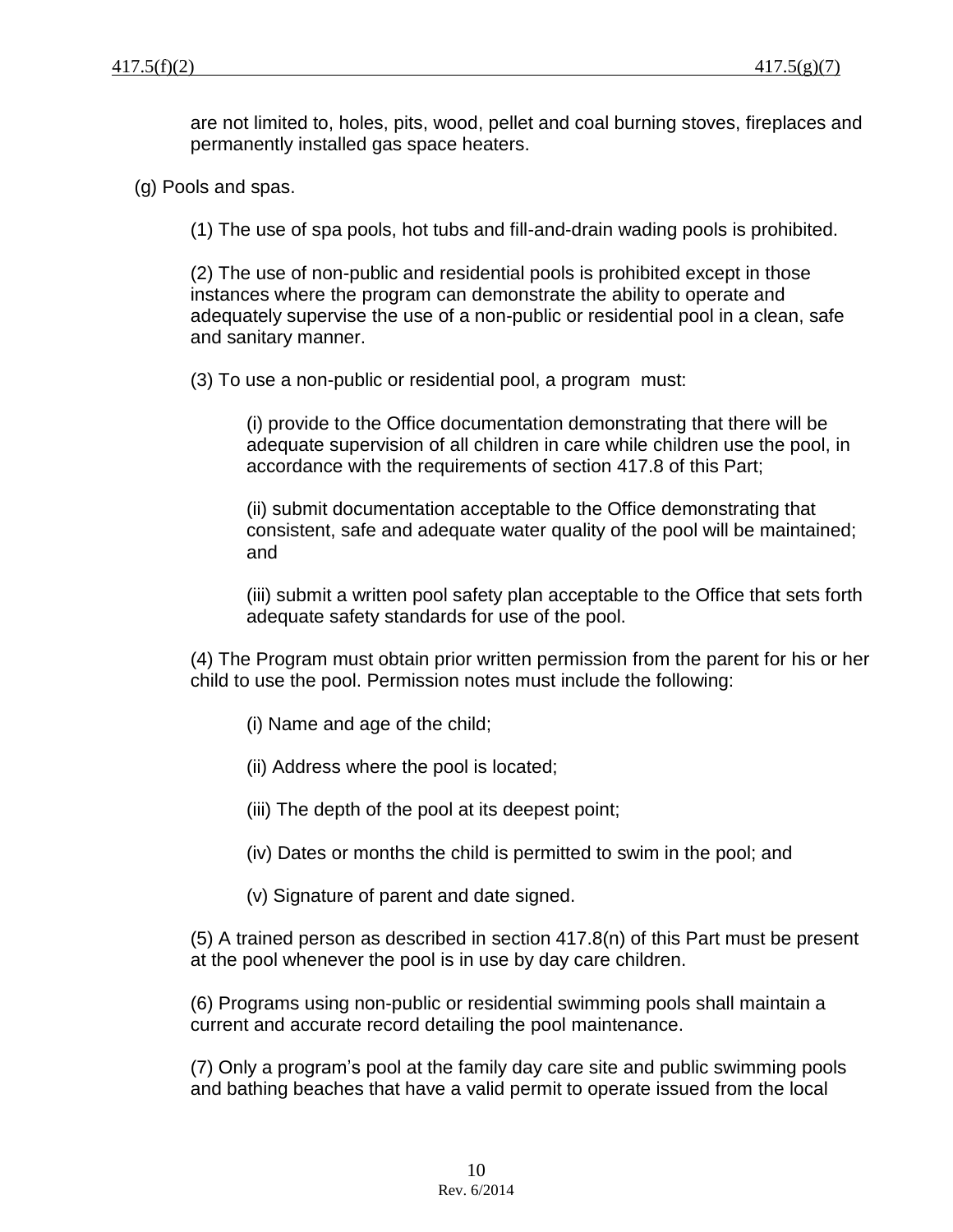health department having jurisdiction for the bathing facility or those operated by a NYS agency may be used.

(h) Public swimming pools and adjacent areas used by the children must be constructed, maintained, staffed and used in accordance with Chapter 1, subpart 6-1, of the New York State Sanitary Code, and in such a manner as will safeguard the lives and health of children.

(i) Protective caps, covers or permanently installed obstructive devices must be used on all electrical outlets that are accessible to children.

(j) All matches, lighters, medicines, drugs, detergents, aerosol cans and other poisonous or toxic materials must be stored in their original containers, and must be used in such a way that they will not contaminate play surfaces, food or food preparation areas, or constitute a hazard to children. Such materials must be kept in a place inaccessible to children.

(k) Cleaning materials must be stored in their original containers unless the product's use or the program's health care plan indicates that the product be mixed with water before use. In this case, the container used for subsequent use of the mixed product must state the name of the cleaning material contained within. Cleaning materials must be used in such a way that they will not contaminate play surfaces, food or food preparation areas, or constitute a hazard to children. Such materials must be kept in a place inaccessible to children.

(l) Animals and Pets.

(1) Any pet or animal kept indoors or outdoors at the family day care home must present no evidence of disease or parasite and pose no threat.

(2) All pets that require a license must be licensed.

(3) All required vaccines must be kept current.

(4)The license and record of vaccines must be available to the Office when requested.

(5) Animals posing a threat must be kept away from children and child care areas as per a written plan submitted to the Office.

(6) The provisions of 417.5(l) also apply to those pets or animals present in the home in areas used for child care which do not belong to the caregivers or household members.

(m) Communication.

(1) A working telephone must be available for use by all caregivers at all times children are in care.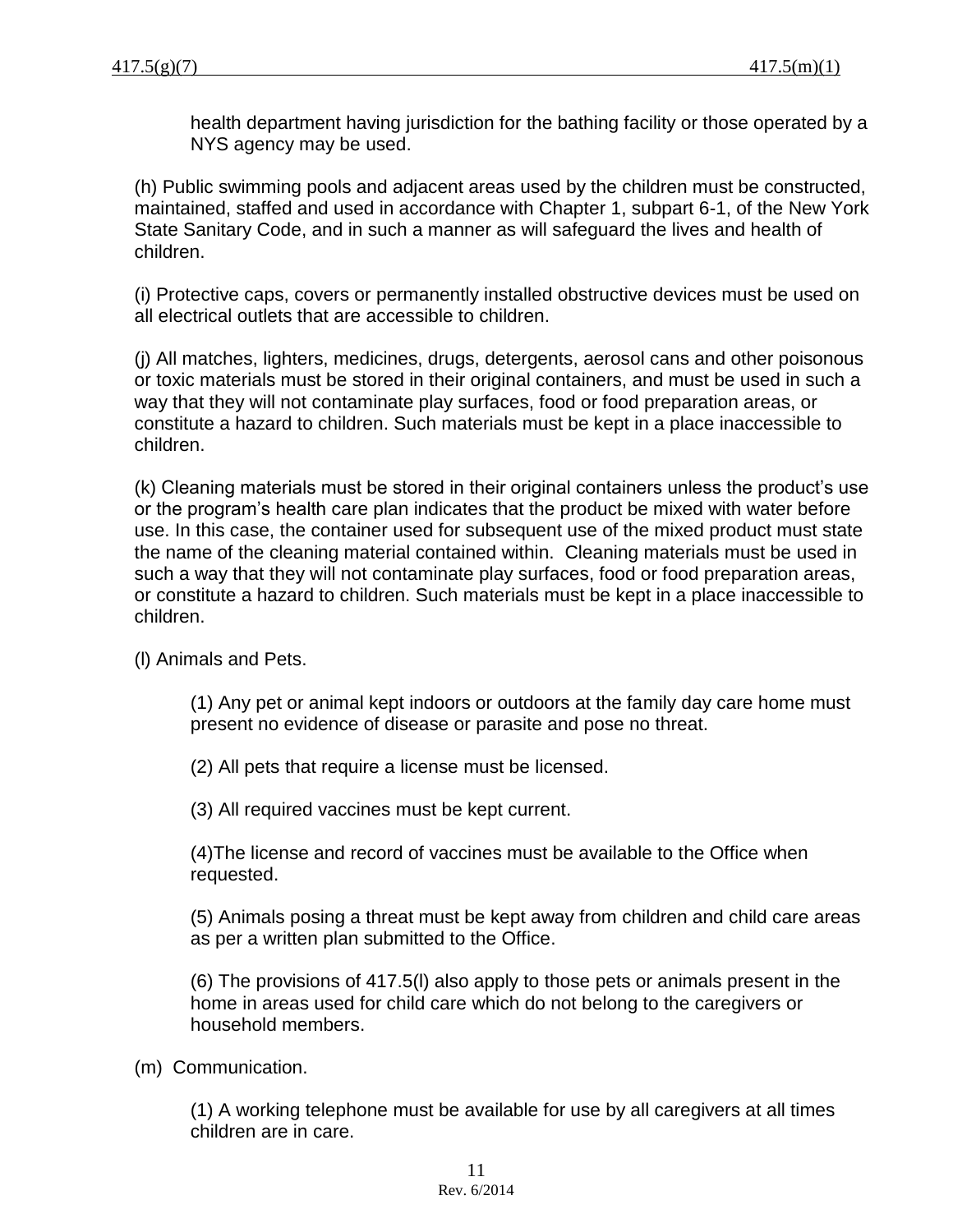(2) The phone used at the family day care must remain in a designated visible location during all hours that children are in care.

(3) The phone used at the family day care must have a ringtone that remains audible throughout day care hours of operation.

(4) All caregivers must be able to operate the phone used at the day care program.

(5) 911 and the poison control phone number must be posted conspicuously on or next to the telephone.

(6) Devices used for purposes of call blocking shall not be used to blocking coming calls from parents of children in care, representatives of the Office or agents of the state or local government during the hours of operation of the child day care program.

(n) Materials and play equipment.

(1) Materials and play equipment used by the children must be sturdy and free from rough edges and sharp corners.

(2) Play equipment must be in good repair, and be placed in a safe location.

(3) Play equipment must be used in a safe manner.

(4) Play equipment must be used specifically for its intended purpose. Such equipment and apparatus may be used only by the children for whom it is developmentally appropriate.

(5) There must be a cushioned surface under all outside play equipment that present a fall hazard. Surfacing may not include concrete, asphalt, grass or hard compacted dirt.

(o) Clear interior or exterior glass doors must be marked clearly to avoid accidental impact.

(p) Glass in outside windows less than 32 inches above the floor level must be of safety grade or otherwise protected by use of barriers to avoid accidental impact.

(q) Windows above the first floor, other than those identified for emergency evacuation, that are accessible to children and which present a fall hazard must be protected by permanent barriers or restrictive locking devices which prevent a window from opening fully and prevent children from falling out of the windows.

(r) An operable flashlight or battery powered lantern must be kept in the child care area. Such equipment must be properly maintained for use in the event of a power failure.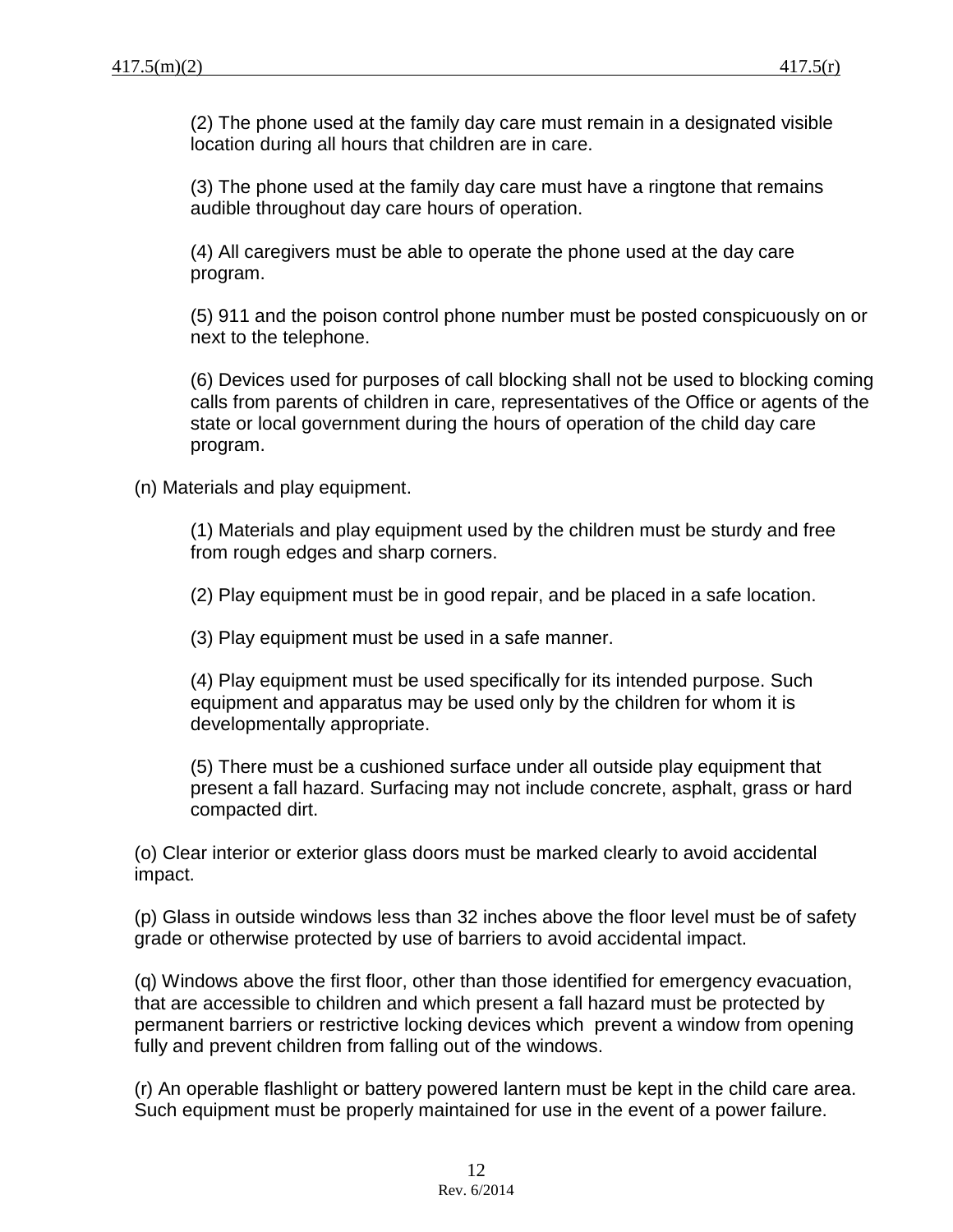(s) Door latches, locks and covers.

(1) Every closet door latch that is accessible to children must be constructed to enable children to open the door from inside the closet.

(2) Every bathroom door lock must be designed to permit opening of the locked door from the outside in an emergency. The opening device must be readily accessible.

(3) Egress doors from the residence must be able to be opened from the inside without using a key. Child protective doorknob covers may not be used on egress doors.

(t) The following items must be used and stored in such a manner that they are not accessible to children: handbags, backpacks or briefcases belonging to adults; plastic bags; and toys and objects small enough for children to swallow.

(u) High chairs.

(1) High chairs, when used, must have a sturdy and stable base and be used only by children who are able to sit up independently.

(2) A safety strap must be fastened around children who are seated in high chairs.

(v) Operating carbon monoxide detectors must be used in all family day care homes when required, and located in areas of the home in accordance with applicable laws.

(w) The use of trampolines by day care children is prohibited, except for small oneperson exercise trampolines.

(x) While day care is being provided in the home, firearms, shotguns, rifles and ammunition must be securely stored and inaccessible to children.

(1) Ammunition shall be stored in a safe storage depository, as defined in  $417.5(x)(3)$ .

(2) Firearms, shotguns and rifles shall be secured unloaded with an appropriate trigger locking device, or stored in a safe storage depository, as defined in 417.5(x)(3).

(3) A safe storage depository shall be a safe or other secure container which, when locked, is incapable of being opened without the key, combination or other unlocking mechanism and is capable of preventing an unauthorized person from obtaining access to and possession of the weapon or ammunition contained therein.

(4) Properly stored firearms, shotguns, rifles and ammunition may be accessed and loaded in an emergency situation.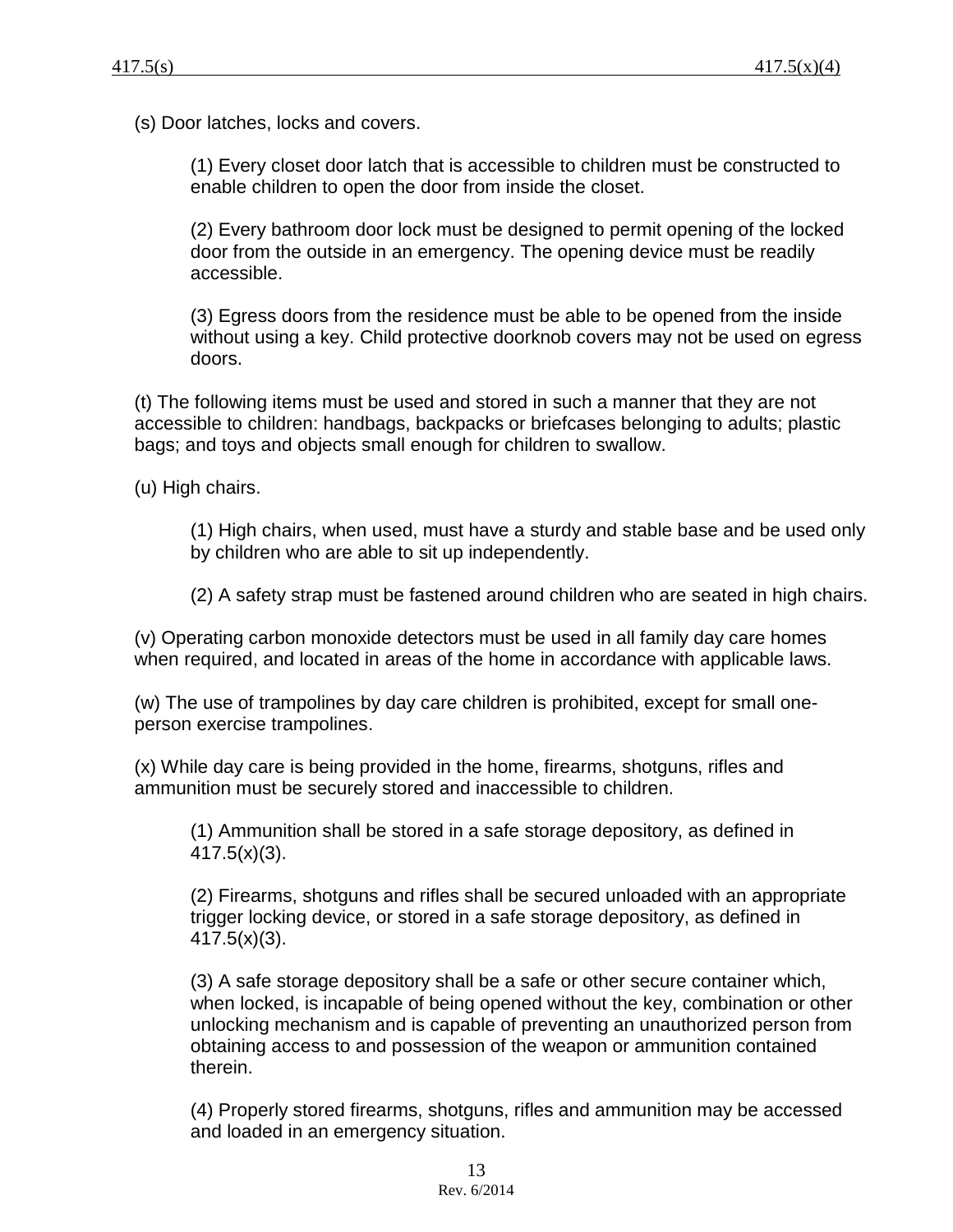(5) Child care programs shall give written notice to parents and the Office, on forms furnished by the Office or an approved equivalent, that a firearm, shotgun, rifle or ammunition is on the premises.

(y) All window and door blind cords, ropes, wires and other strangulation hazards must be secured and inaccessible to children.

### **417.6 Transportation**

(a) The Registrant must obtain written consent on forms furnished by the Office or approved equivalents from the parent of the child for any transportation of the children in care at the family day care home provided or arranged for by a caregiver.

(b) Parents must be informed when the person who is providing transportation changes.

(c) Parents must be informed of and agree to a transportation plan.

(d) A child must never be left unattended in any motor vehicle or other form of transportation.

(e) Each child must board or leave a vehicle from the curb side of the street.

(f) All children must be secured in child safety seats properly installed per manufacturers recommendations, or with safety belts, as appropriate for the age of the child in accordance with the requirements of the Vehicle and Traffic Law, before any child may be transported in a motor vehicle where such transportation is provided or arranged for by the registrant.

(g) Programs that offer transportation services either directly or by contract with a third party must ensure that drivers and vehicles meet all Department of Motor Vehicles and Department of Transportation requirements.

(h) Drivers must be 18 years of age or older and hold a current valid license to drive the class of vehicle they are operating.

(i) Any motor vehicle, other than a public form of transportation, used to transport children in care at the family day care home must have a current registration and inspection sticker.

(j) Parents whose children receive transportation services must receive, at the time of enrollment of their children, a copy of the program's transportation plan. If the plan is amended, parents must receive a copy of the amended plan prior to its start date.

(k) No caregiver, employee, household member or volunteer transporting child care children shall operate a motor vehicle while using a mobile phone, or other electronic communication device, including hands-free devices. All communications made or received by the driver while the motor vehicle is in use for the transportation of child care children must be made from a legally permitted parked position off the road.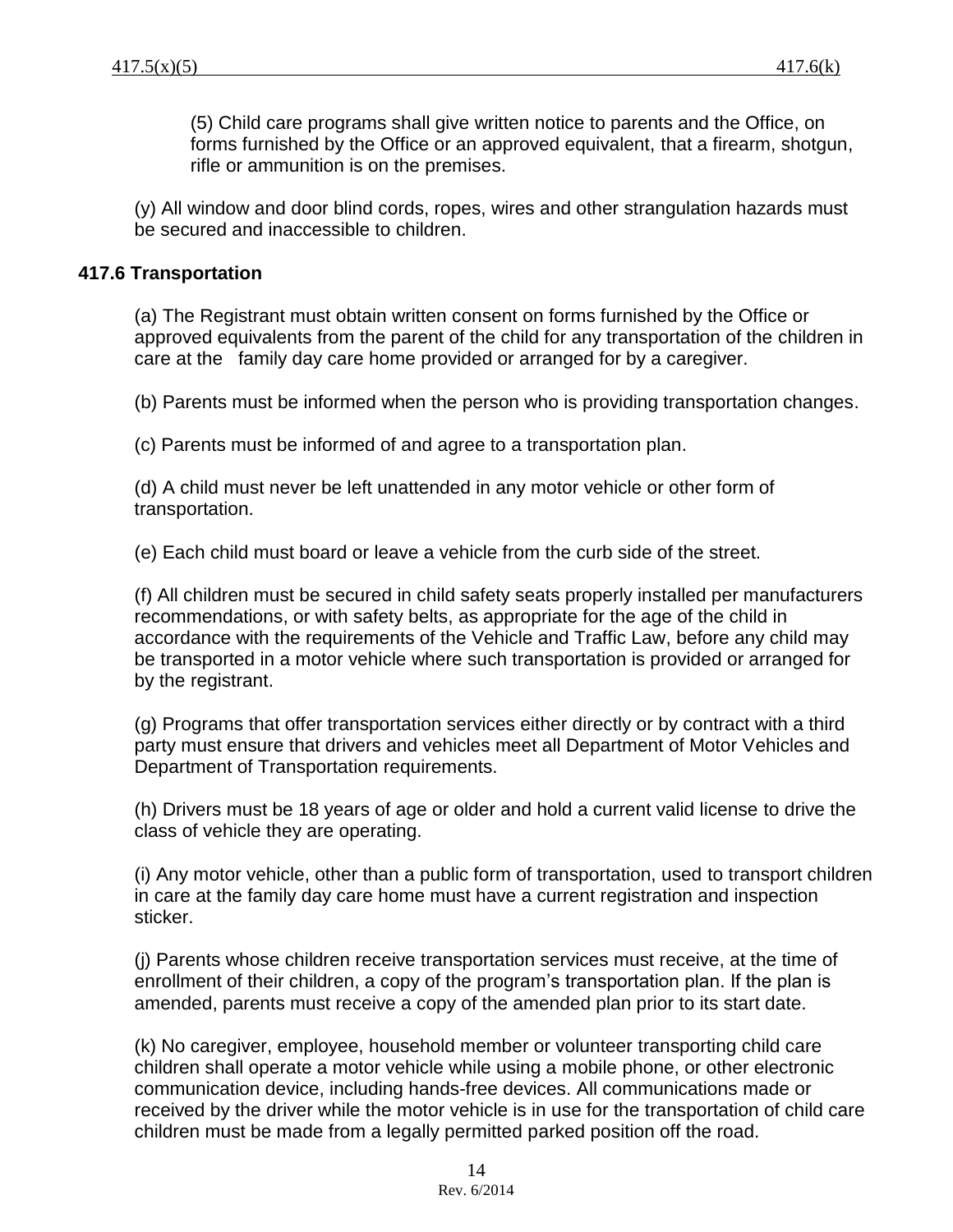(l) The Program must openly display daily transportation schedules.

# **417.7 Program Requirements**

(a) The program must establish and implement a daily schedule of program activities that offers reasonable regularity in routines, including snack and meal periods, nap and rest periods, indoor activities, outdoor play time and a variety of large muscle activities throughout the day. There must be physical activity, appropriate to the ages of the children in care, every day.

(b) When care is provided to infants less than six months of age, the daily schedule must include short supervised periods of time during which the awake infant is placed on his or her stomach, back or side allowing them to move freely and interact socially, thus developing motor skills and social skills.

(c) The daily schedule must include a routine of good personal hygiene practices, and when night care is provided, this includes changing into night clothes, brushing teeth, and washing before bed in the manner to be agreed between the parent and the program.

(d) Children must receive instruction, consistent with their age, needs and circumstances, in techniques and procedures that will enable them to protect themselves from abuse and maltreatment.

(e) Each family day care home must provide a sufficient quantity and variety of materials and play equipment appropriate to the ages of the children and their developmental levels and interests, including children with developmental delays or disabilities, which promote the children's cognitive, educational, social, cultural, physical, emotional, language and recreational development.

(f) As age and development permit, children must be allowed freedom of movement and must be provided with an environment designed to develop such skills as crawling, standing, walking and running.

(g) Children must be provided an opportunity to choose between quiet activities and active play.

(h) Programs must offer daily supervised outdoor play, except during inclement or extreme weather or unless otherwise prohibited by a health care provider. Parents may request and programs may permit children to remain indoors during outdoor play time so long as such children will be supervised by an approved caregiver.

(i) Except while sleeping, awaking or going to sleep, an infant must not be left in a crib, playpen or other confined space for more than 30 minutes at any one time. Other than at meals or snack time, a child must not be left in a high chair for longer than 15 minutes.

(j) Children may not sleep or nap in car seats, baby swings, strollers, infant seats or bouncy seats. Should a child fall asleep in one of these devices, he or she must be moved to a crib/cot or other approved sleeping surface.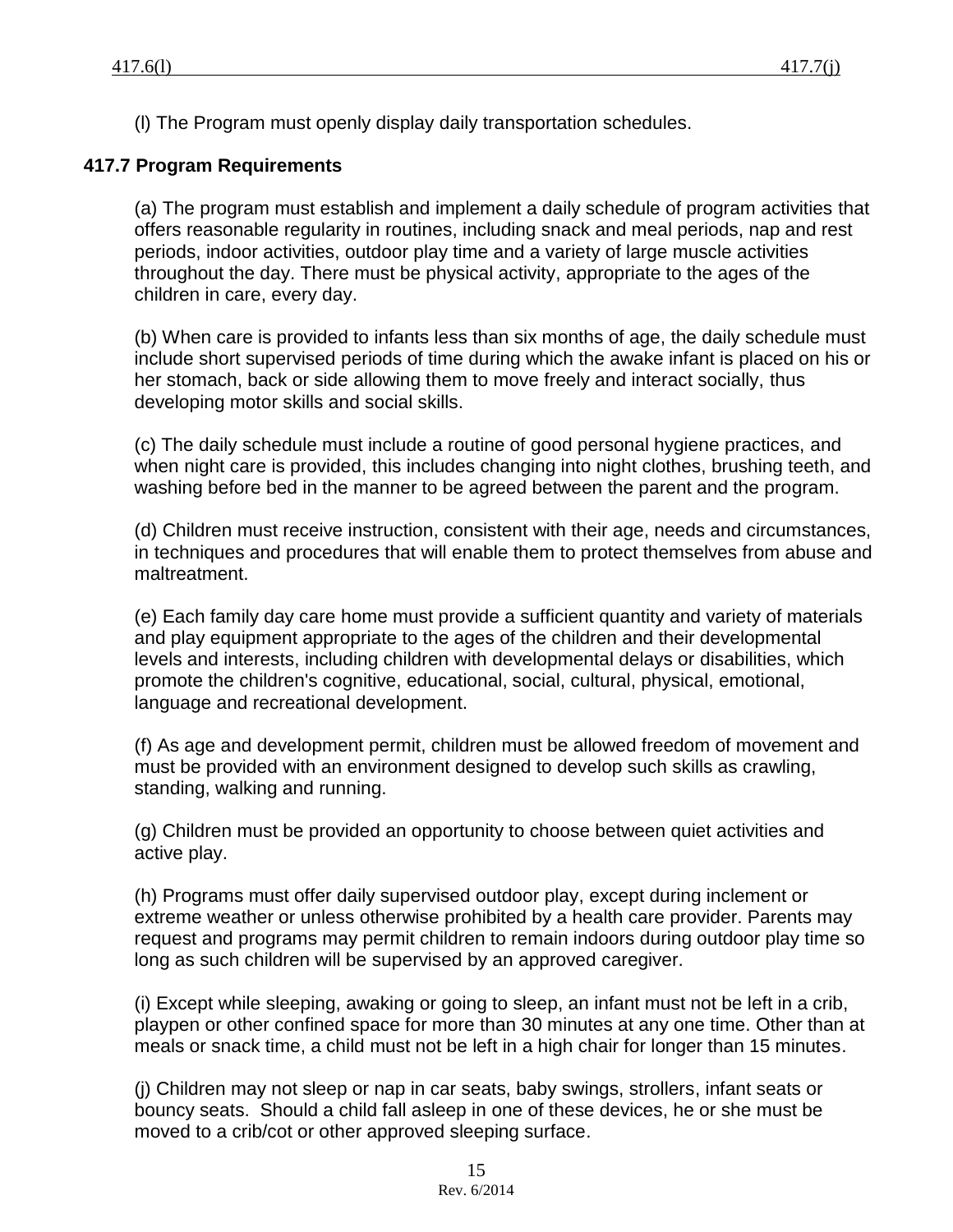(k) For day and evening care, appropriate rest and quiet periods, that are responsive to individual and group needs, must be provided so that children can sit quietly or lie down to rest.

(l) Other than for school age children, sleeping and napping arrangements must be made in writing between the parent and the program. Such arrangements shall include: the area of the home where the child will nap; whether the child will nap on a cot, mat, bed or a crib; and how the napping child will be supervised, consistent with the requirements of section 417.8 of this Part.

(m) Sleeping arrangements for infants require that the infant be placed flat on his or her back to sleep, unless medical information from the child's health care provider is presented to the program by the parent that shows that arrangement is inappropriate for that child.

(n) Cribs, bassinets and other sleeping areas for infants must not have bumper pads, toys, large stuffed animals, heavy blankets, pillows, wedges or infant positioners unless medical information from the child's health care provider is presented indicating otherwise.

(o) The resting/napping places must:

- (1) be located in approved day care space;
- (2) be located in safe areas of the home;
- (3) be located in a draft-free area;
- (4) be where children will not be stepped on;
- (5) be in a location where safe egress is not blocked; and

(6) allow caregivers to move freely and safely within the napping area in order to check on or meet the needs of children.

(p) Individual clean bed coverings must be available, as needed, for each child requiring a rest period.

(q) Bedding, which is the removable and washable portion of the sleeping environment, must not be shared between children.

(r) Sleeping surfaces, including bedding, which is the removable and washable portion of the sleeping environment, must not come in contact with the sleeping surfaces of another child's rest equipment during storage. Mats and cots must be stored so that the sleeping surfaces do not touch when stacked.

(s) No crib, cot, bed, or mat may be occupied by more than one child, nor by a child and any adult.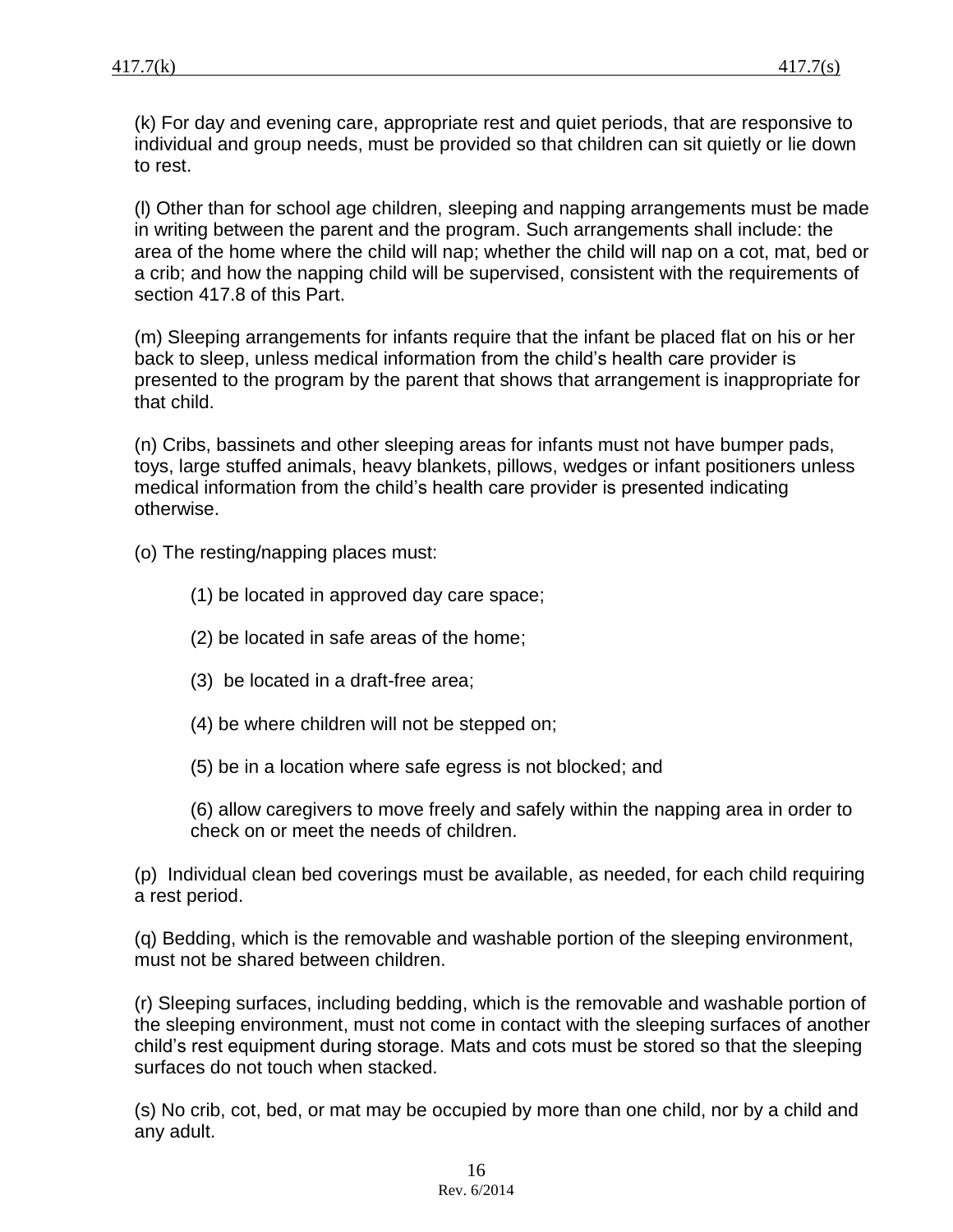(t) Children unable to sleep during nap time shall not be confined to a sleeping surface (cot, crib, etc.) but instead must be offered a supervised place for quiet play.

(u) If television or other electronic visual media is used, it must be part of a planned developmentally appropriate program with an educational, social, physical or other learning objective that includes identified goals and objectives. Television and other electronic visual media must not be used solely to occupy time.

(v) Television and other electronic visual media must be turned off when not part of a planned developmentally appropriate program activity.

(w) Children must not watch television or other electronic visual media during meals.

(x) Television and other electronic visual media must be turned off while children are sleeping, and during established nap times. This is not to prohibit a program from using electronic visual media for business purposes during sleep or nap time if its use does not interfere with the supervision of children.

(y) At the time of the child's admission to the program, the program must furnish parents with appropriate instructional materials that will assist them in evaluating the home, and its caregivers. Such materials must include information concerning child abuse and maltreatment, and guidance on the steps the parent may take if they suspect their child has been abused or maltreated.

## **417.8 Supervision of Children**

(a) Children cannot be left without competent supervision at any time. Competent supervision includes awareness of and responsibility for the ongoing activity of each child. It requires that all children be within a caregiver's range of vision except as provided in section 417.8(b) of this Part and that the caregiver be near enough to respond when redirection or intervention strategies are needed. Competent supervision must take into account the child's age, emotional, physical and cognitive development.

(b) Children may be outside a caregiver's range of vision only as follows:

(1) With the prior written permission of the parent, children who are napping or sleeping may do so in a room where an awake approved caregiver is not present, the doors to all rooms must be open; the approved caregiver must remain on the same floor as the children; and a functioning electronic monitor must be used in any room where children are sleeping or napping and an awake approved caregiver is not present.

(2) When a functioning electronic monitor is in use, napping and sleeping children must be physically checked every 15 minutes.

(3) For evening and night care, the caregiver may sleep while the children are sleeping only if functional electronic monitors are in use in each room where children are sleeping. The registrant must obtain the written permission to do so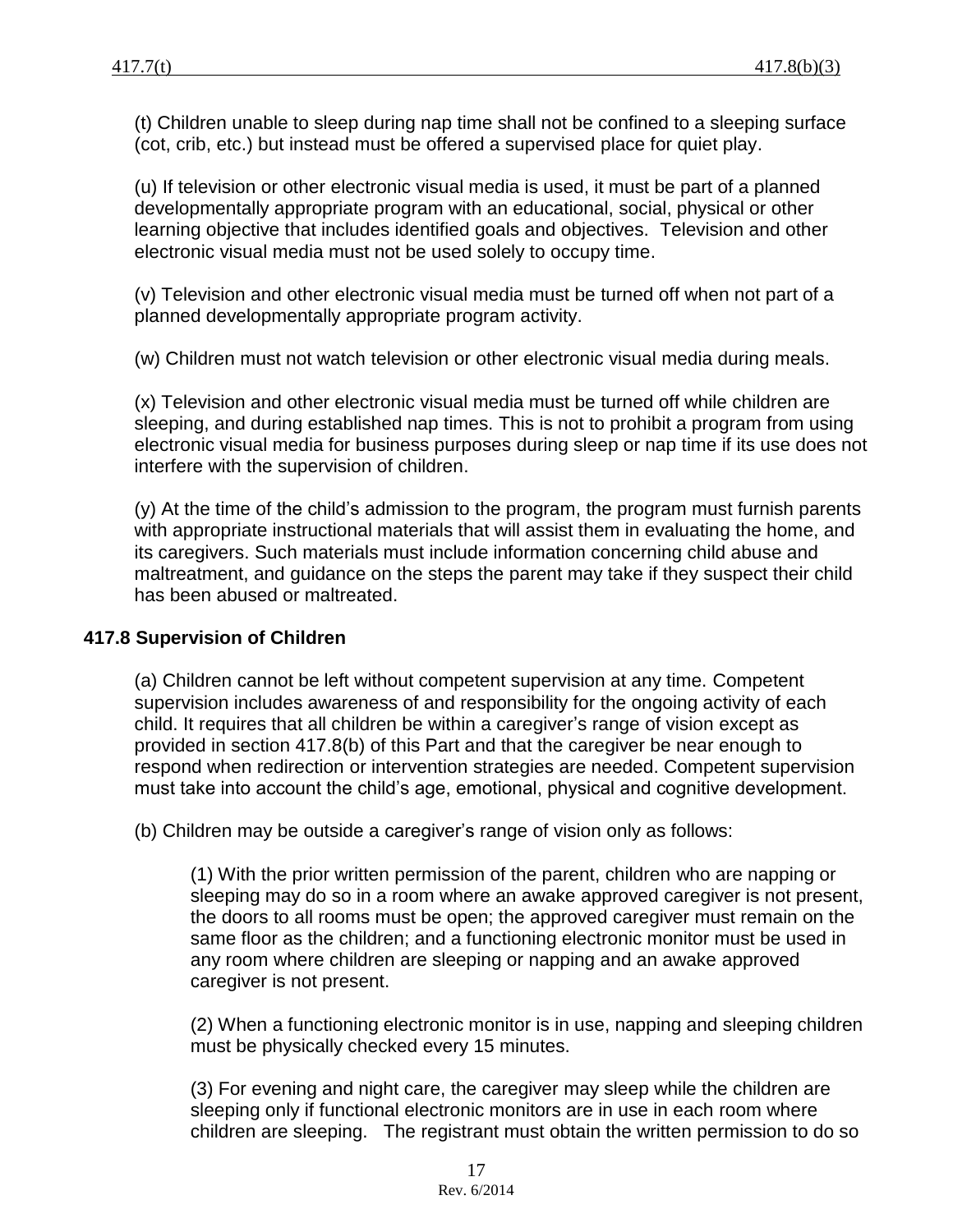from a parent of each child receiving evening or night care in the family day care home. In the event written permission is not obtained from all parents, the caregiver must remain awake at all times and physically check sleeping children every 15 minutes.

(4) Children who are able to toilet independently, including fastening and unfastening clothing, wiping themselves, flushing the toilet, and washing their hands, may use a bathroom on another floor for a short period of time without direct adult supervision.

(5) With the written permission of the parents, a program may allow school-aged children to participate in activities outside of the direct supervision of a caregiver. Such activities must occur on the premises of the family day care home. A caregiver must visually check such children every 15 minutes.

(c) Any electronic monitor or surveillance equipment used to take images, monitor or record children in day care may not be used as a substitute for competent direct supervision of children.

(d)

(1) Only approved caregivers may be left unsupervised with day care children.

(2) No person under 18 years of age can be left in sole charge of the children at any time.

(e) The provider must be the primary caregiver of children in a family day care home.

(f) The assistant(s) must also be caring for children whenever the numbers and ages of children in care dictate that an assistant be present.

(g) The provider may be absent for short or long term absences under the following conditions:

(1) When the provider is absent for 3 or fewer consecutive days, the Office does not need to be notified in advance; however the program must keep a written record of the caregiver present in place of the absent provider.

(2) When the provider is absent for more than 3 consecutive days or has reason to be absent on a recurring basis, the Office must be notified in advance and the program must keep a written record of the caregiver present in place of the absent provider.

(h) With written Office approval, an approved assistant will be permitted to work in place of the provider for long-term absences for up to a total of 30 cumulative days per year.

(i) In other than emergency situations such as illness or accident, parents must be notified in writing 2 weeks prior to any long-term absence of the provider. This notice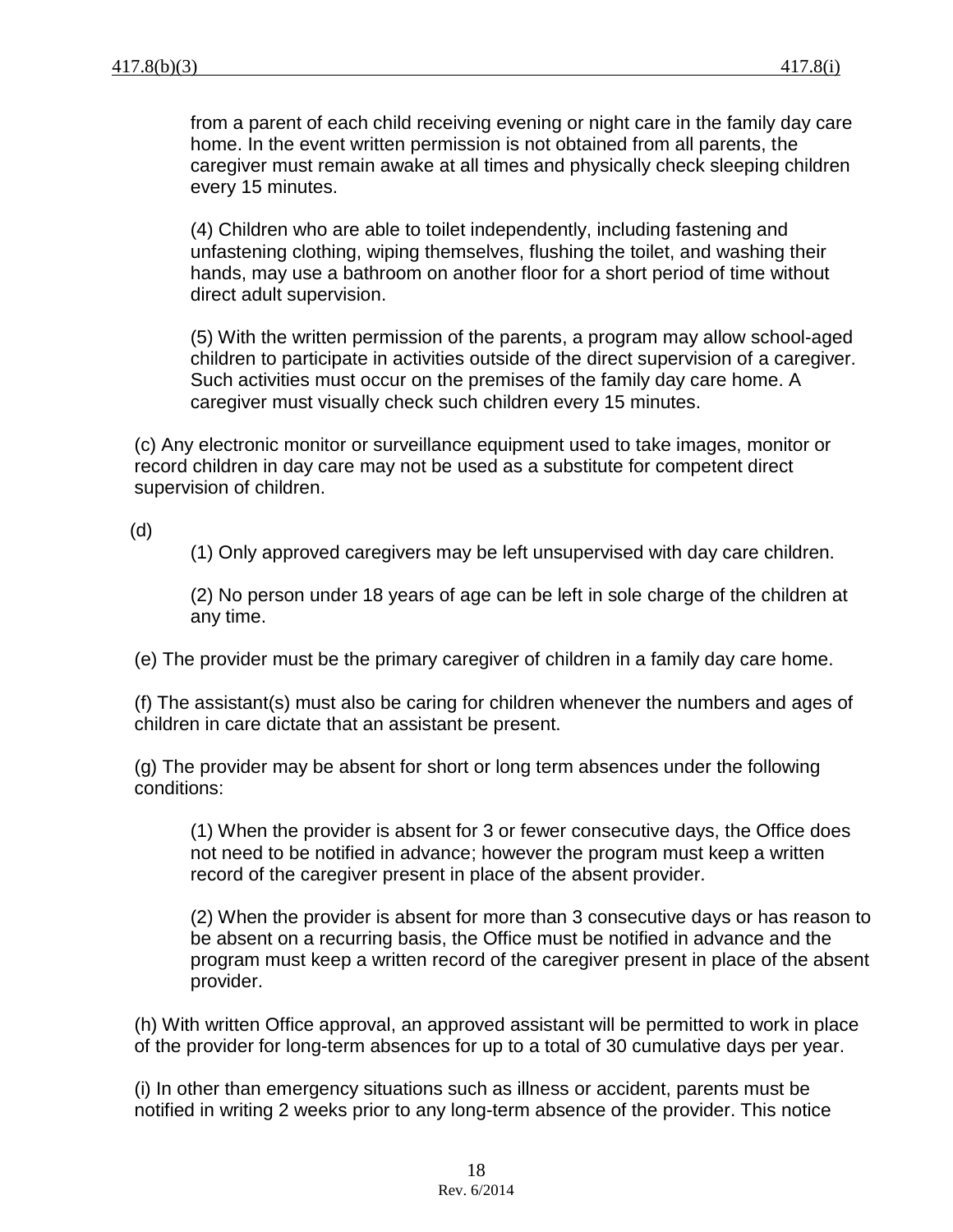must include specific start and end dates of the absence and who will be taking the provider's place in the day care program.

(j) Supervision ratios.

(1) One caregiver may care for a maximum of six children younger than school age, or eight children when at least two of the eight children are school aged.

(2) When care is provided for children under the age of two years, there must be at least one caregiver present for every two children under the age of two years in attendance.

(3) For the purposes of off-site activities or transportation, if the group of children is divided, the ratio requirements must be maintained.

(k) A provider must be approved by the Office or its representatives prior to assuming the role in any family day care program.

(l) Whenever a person pending approval as a caregiver is being counted in ratio for the program, the provider must be at the program and supervising this person.

(m) The use of any type of device for social or entertainment purposes, listening to music on headphones, playing screen games, using the Internet, or making personal calls by caregivers while supervising children is prohibited. Use of any devices for brief and necessary communications or purposes directly related to the child care program such as communication with parents or the Office and its representatives is allowable.

(n) With the prior written permission of the parents, programs meeting the requirements of section 417.5(g) of this Part may allow children in day care to participate in residential pool activities providing the following supervision criteria are met:

(1) The program must develop a plan of supervision which ensures that there is a person supervising the children in the pool at all times children are using the pool.

(2) The person supervising the use of the pool must be able to swim.

(3) Where some children in care are using the pool and others are not using the pool, the plan of supervision must ensure that there will be adequate and appropriate supervision of the children using the pool and those not using the pool. While the pool is in use, the family day care home must continue to meet the supervision requirements of this section for all children in care, including children involved in pool activities.

(4) Any person supervising children in pools must possess a current Cardiopulmonary Resuscitation Certification (CPR) or equivalent certification, as approved by the Office and appropriate to the ages of the children in care.

(o) Releasing children from care.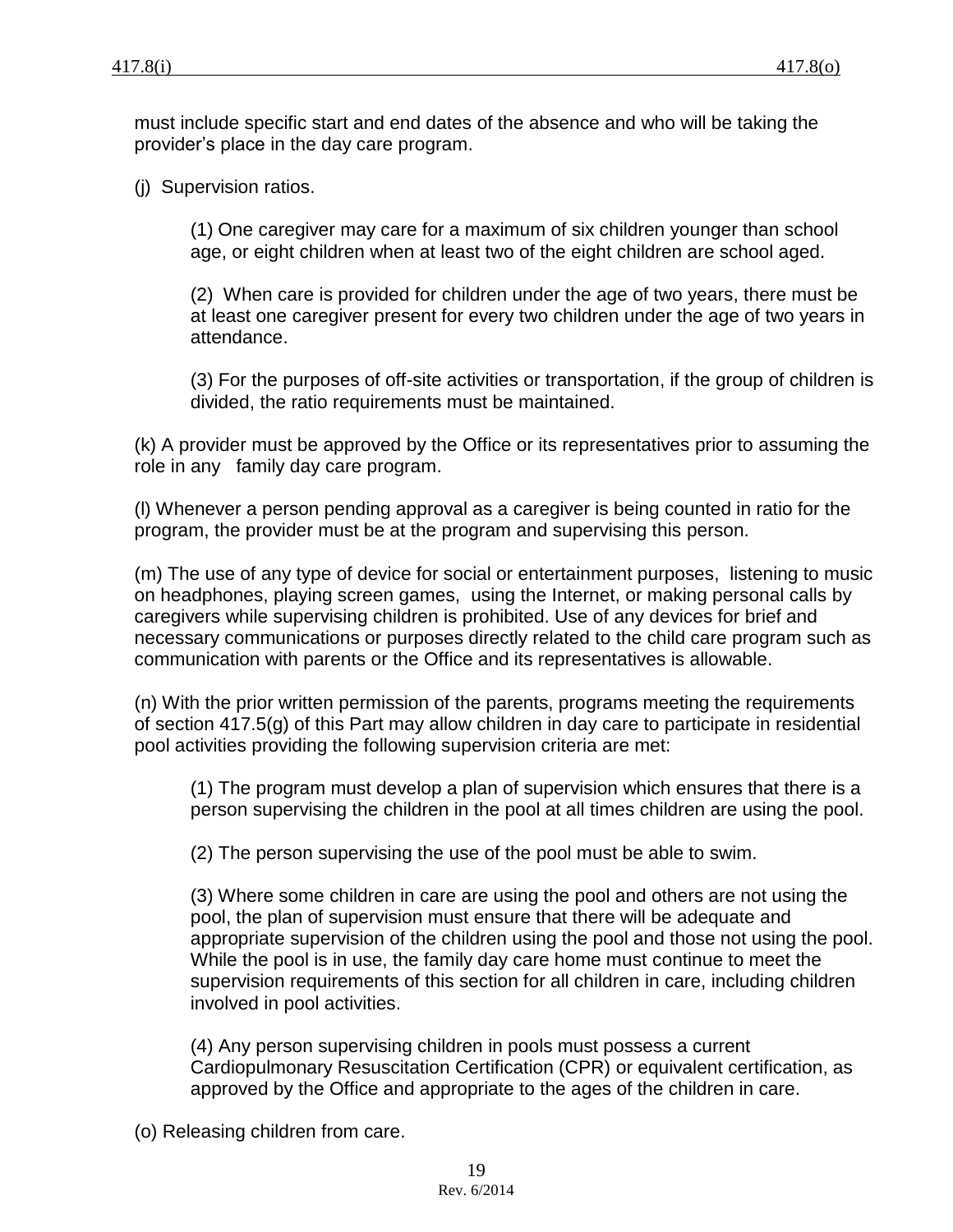(1) No child can be released from the family day care home to any person other than his or her parent, person(s) currently designated in writing by such parent to receive the child, or other person authorized by law to take custody of a child.

(2) No child can be released from the program unsupervised except upon written permission of the child's parent. Such permission must be acceptable to the program and should take into consideration such factors as the child's age and maturity, proximity to his or her home, and safety of the neighborhood.

(3) When transportation is provided as a service by the program, no child can be released from the day care program directly to the child's home or other destination without first verifying that the parent or person(s) designated by the parent to receive the child is present at that destination to receive the child.

(p) Visitor control procedures.

(1) Each family day care home shall require visitors to the home to:

(i) sign in upon entry to the premises;

(ii) indicate in writing the date of the visit and the time of entry to the home;

(iii) clearly state in writing the purpose of the visit; and

(iv) sign out upon departure from the home indicating in writing the time of departure.

(2) Each family day care home shall establish written rules and policies as are necessary to provide for monitoring and control of visitors to protect the health, safety and welfare of children in care.

### **417.9 Behavior Management**

(a) The family day care registrant must establish and follow a written plan for behavior management that is acceptable to the Office. This plan must include how the program will approach challenging behaviors, help children solve problems, and encourage acceptable behaviors.

(b) The caregivers must use acceptable techniques and approaches to help children solve problems.

(c) The program must provide copies of the behavior management plan to all caregivers and parents.

(d) Discipline must promote positive self-esteem in children and guide children in such a way as to help each child develop self-control and assume responsibility for his or her actions through clear and consistent rules and limits appropriate to the ages and development of the children in care.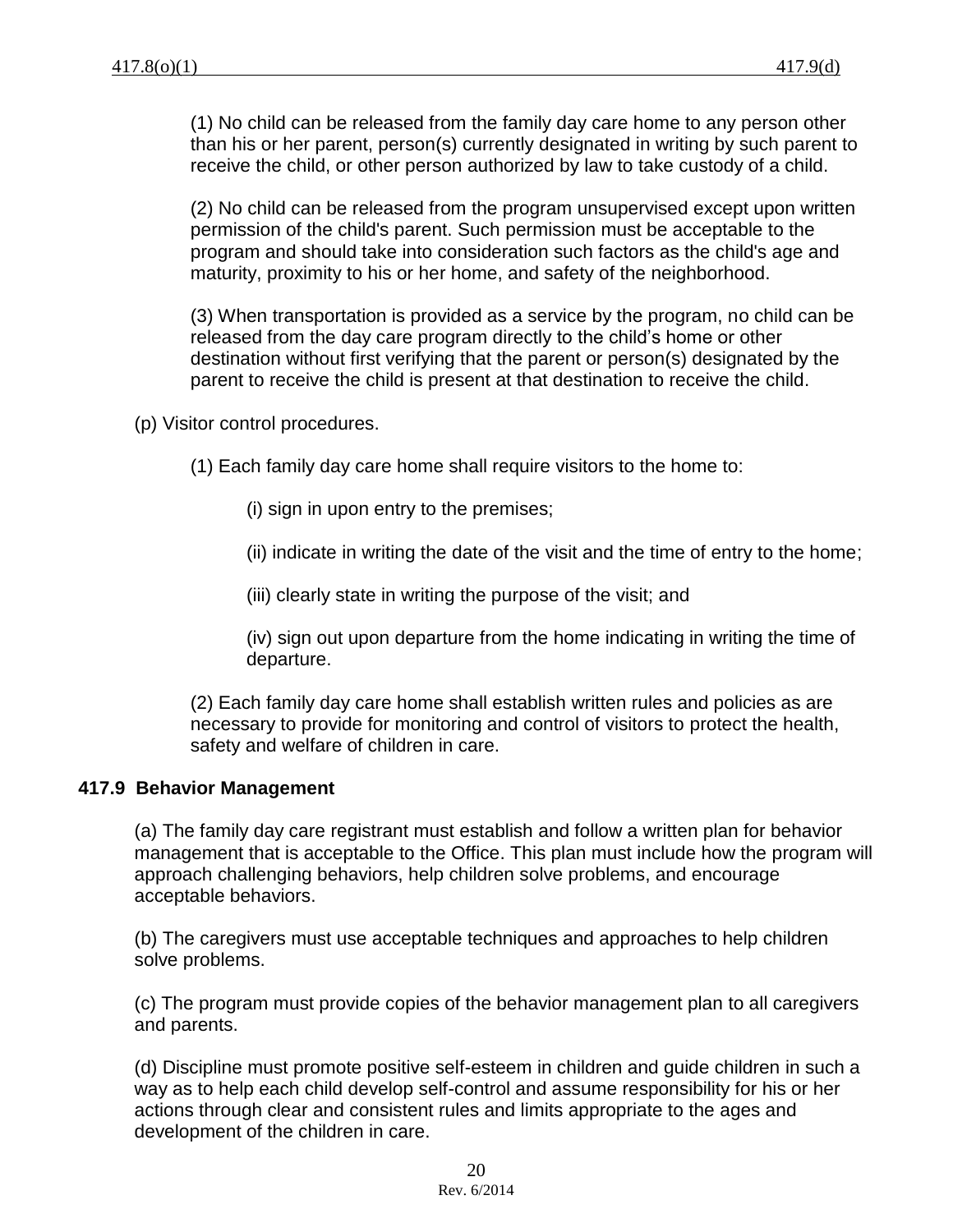(e) Any discipline used must relate to the child's action and be handled without prolonged delay on the part of the caregiver so that the child is aware of the relationship between his or her actions and the consequences of those actions.

(f) Isolating a child in a closet, darkened area, or any area where the child cannot be seen and supervised by the caregiver is prohibited.

(g) When a child's behavior harms or is likely to result in harm to the child, others or property, or seriously disrupts or is likely to seriously disrupt group interaction, the child may be separated briefly from the group, but only for as long as is necessary for the child to regain enough self-control to rejoin the group. The child must be placed in an area where he or she is in the view of, and can be supervised and supported by a caregiver. Interaction between a caregiver and the child must take place immediately following the separation to guide the child toward appropriate group behavior. Separation of a child from the group in a manner other than that provided for herein is prohibited.

(h) Physical restraint is prohibited. Physical restraint is the act of using force to extremely limit a child's body movements for a lengthy period of time. It involves holding a child against his/her will and putting pressure on the child's chest and/or extremities in an effort to significantly restrict his/her movement, thereby making it extremely difficult for a child to move. It may also involve holding a child flat on the ground and restricting his/her body from movement.

(i) Physical intervention is permitted. Physical intervention is the act of using bodily contact as a short- term immediate response to prevent children from incurring substantial or serious injury to themselves or injuring others. It may involve: picking a child up and moving him or her away from danger or conflict, holding the child's hands or gently touching the body to direct their movement, rocking a child to soothe them, blocking a child's path when they are about to injure themselves or others or destroy property. This technique allows the child to regain self-control as quickly and safely as possible. A consultation with a child's parent is required if the child is not receptive to physical intervention.

(j) Corporal punishment is prohibited. For the purposes of this Part, the term corporal punishment means punishment inflicted directly on the body including, but not limited to, physical restraint, spanking, biting, shaking, slapping, twisting or squeezing; demanding excessive physical exercise, prolonged lack of movement or motion, or strenuous or bizarre postures; and compelling a child to eat or have in the child's mouth soap, hot spices, irritants or the like.

(k) Withholding or using food, rest or sleep as a punishment is prohibited.

(l) A child may only be disciplined by a caregiver.

(m) Methods of discipline, interaction or toilet training which frighten, demean or humiliate a child are prohibited.

### **417.10 Child Abuse and Maltreatment**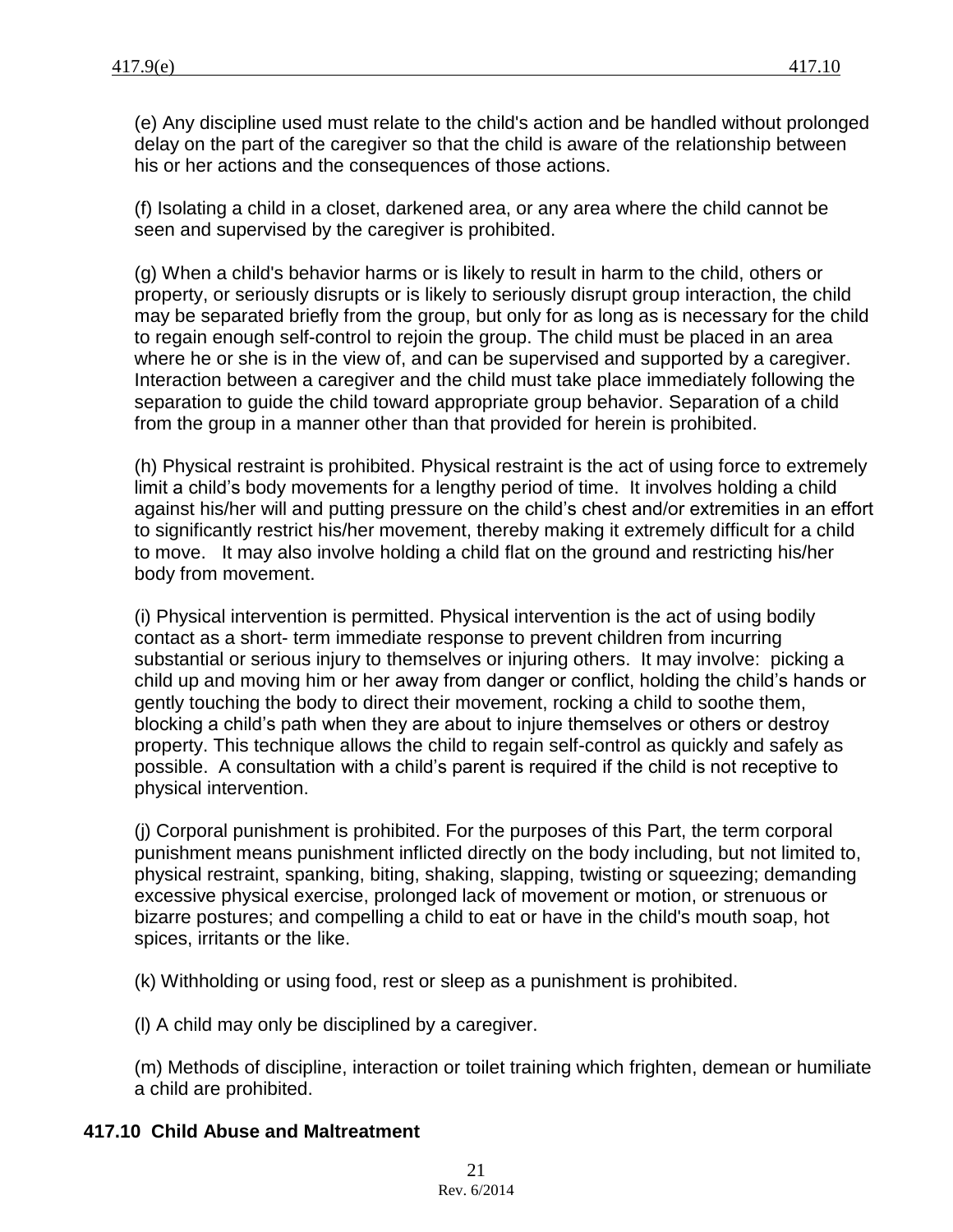(a) Any abuse or maltreatment of a child receiving child care or residing in the home, including the provider's children and any foster children, is prohibited. A family day care home must prohibit and may not tolerate or in any manner condone an act of abuse or maltreatment by an employee, volunteer or any other person. An abused child or maltreated child means a child defined as an abused child or maltreated child pursuant to section 412 of the Social Services Law.

(b) In accordance with the provisions of sections 413 and 415 of the Social Services Law, caregivers must report any suspected incidents of child abuse or maltreatment concerning a child receiving child day care to the Statewide Central Register of Child Abuse and Maltreatment or cause such a report to be made when the caregiver has reasonable cause to suspect that a child coming before them in their capacity as caregiver in a family day care is an abused or maltreated child. Such report must be followed by a written report within 48 hours, in the form and manner prescribed by the Office, to the child protective service of the social services district in the county in which the child resides.

### **417.11 Health and Infection Control**

(a) Child Enrollment Requirements.

(1) Other than children who are enrolled in kindergarten or a higher grade, no child may be accepted for care in a child care program unless the program has been furnished with a written statement signed by a health care provider verifying that the child is able to participate in child day care and currently appears to be free from contagious or communicable diseases. A child's medical statement must have been completed within the 12 months preceding the date of enrollment.

(2) The written medical statement from the health care provider must also state whether the child is a child with special health care needs and, if so, what special provisions, if any, will be necessary in order for the child to participate in child day care. When the written statement from the health care provider advises the day care program that the child being enrolled is a child with special health care needs, the day care program must work together with the parent and the child's health care provider to develop a reasonable health care plan for the child while the child is in the child day care program. The health care plan for the child must also address how the day care program will obtain or develop any additional competencies that the caregivers will need to have in order to carry out the health care plan for the child.

(3) The program must keep documentation of immunizations the child has received to date, in accordance with New York State Public Health Law.

(4) Any child not yet immunized may be admitted provided the child's immunizations are in process, in accordance with the requirements of New York State Public Health Law, and the parent gives the program specific appointment dates for required immunizations.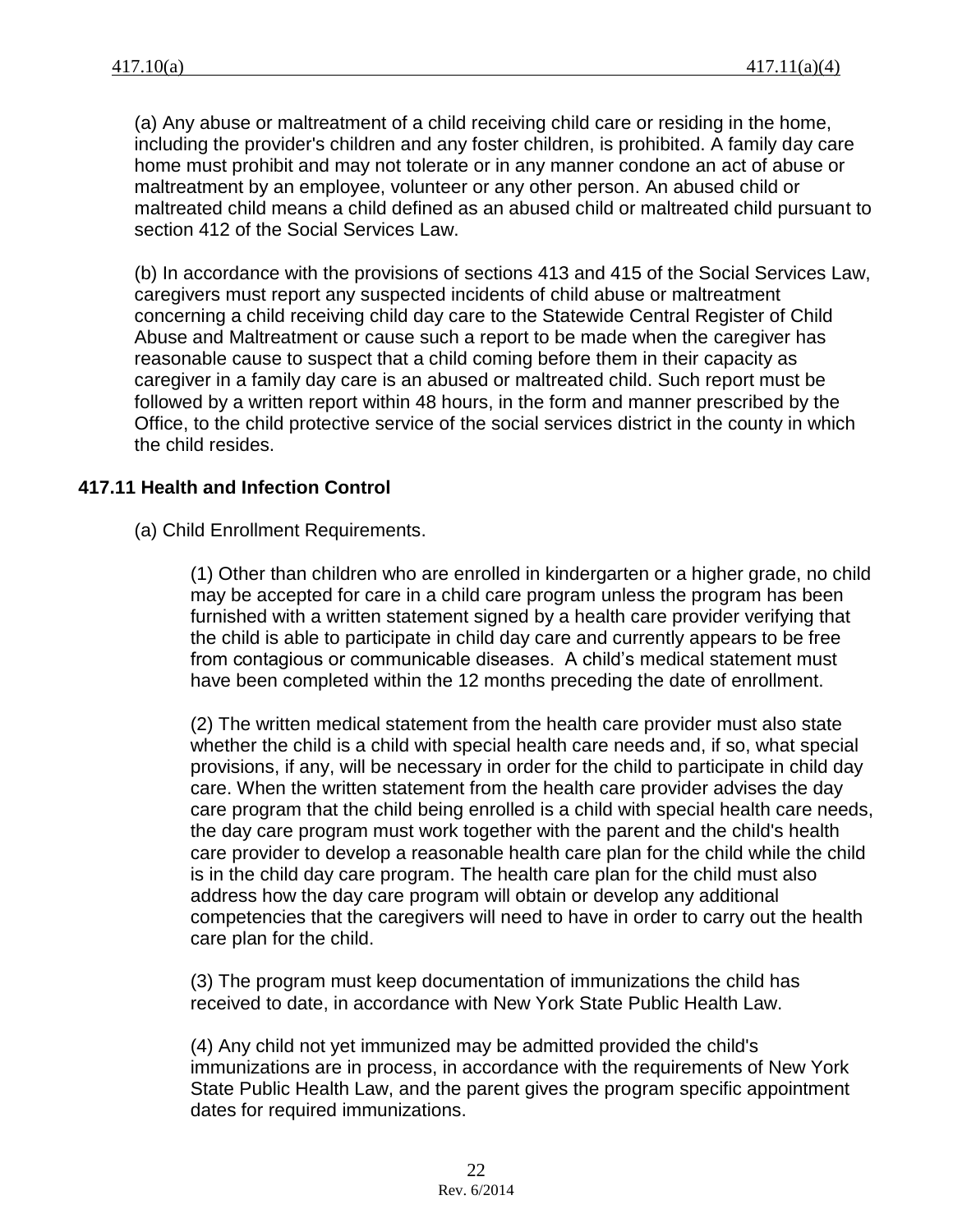(5) Any child who is not immunized because of the parent's religious beliefs may be admitted if the parent furnishes the program with a written statement to this effect.

(6) Any child who is missing one or more of the required immunizations may be admitted if a physician licensed to practice medicine furnishes the program with a written statement that such immunizations may be detrimental to the child's health.

(7) With the exception of children meeting the criteria of section 417.11(a)(5) or (6) children enrolled in the child day care must remain current with their immunizations in accordance with the current schedule for required immunizations established in the New York State Public Health Law.

(8) The caregivers' children receiving care in the home must meet the health and immunization requirements of 417.11(a).

(9) The program must try to obtain a copy of a lead screening certificate for each child under the age of six years. If the parent does not have one, the program may not exclude the child from child day care, but must give the parent information on lead poisoning and prevention, and refer the parent to the child's health care provider or the local health department for a lead blood screening test.

(b) Provider, Assistant, Substitute, and Household Member Health Requirements.

(1) The provider, assistant(s), and substitute(s), must each submit a medical statement on forms furnished by the Office or an approved equivalent from a health care provider:

(i) at the time of initial family day care application;

(ii) before such person has any involvement in child care work.

(2) Thereafter a medical statement will be required when an event or condition reasonably calls into question a caregiver's ability to provide safe and suitable child care.

(3) Initial medical statements sent in with the application or as a result of a new hire must be dated within 12 months preceding the date of application or hiring date.

(4) The medical statement must give satisfactory evidence that the individual is physically fit to provide child day care and has no diagnosed psychiatric or emotional disorder which would preclude such individual from providing child day care.

(5) All providers, assistants, substitutes and household members must be free from communicable disease unless his/her health care provider has indicated that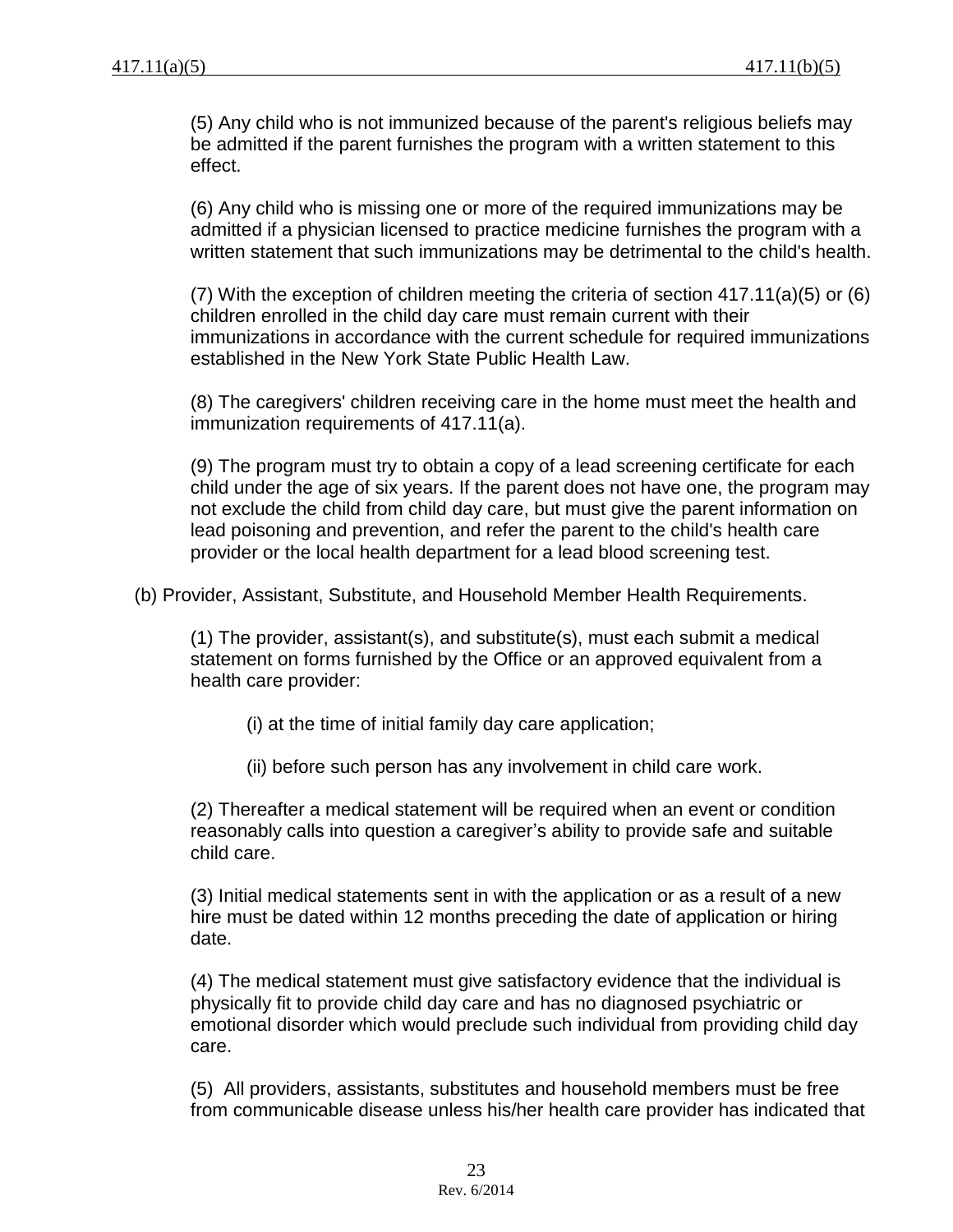the presence of the communicable disease does not pose a risk to the health and safety of the children in care.

(6) The initial medical statement for providers, assistants, and substitutes must include the results of a Mantoux tuberculin test or other federally approved tuberculin test performed within the 12 months preceding the date of the application. Thereafter, tuberculin tests are only required at the discretion of the employee's health care provider or at the start of new employment in a different child care program.

(7) The program must retain on file in the program a medical statement, on forms furnished by the Office or approved equivalents, from a health care provider for each person residing in the home.

(i) Such medical statement must be completed before the person begins to reside in the child care home, and must be dated within 12 months preceding the date of the application or the date the person takes up residency at the home and must state that the person has no health conditions which would endanger the health of children receiving day care in the home.

(ii) Thereafter a medical statement for a household member will be required when an event or condition, involving the household member, reasonably calls into question the health or safety of children receiving care in the home.

(8) Consumption of, or being under the influence of alcohol by any caregiver, volunteer or employee is prohibited during child day care hours.

(9) Consumption of or being under the influence of an illegal drug by any caregiver, volunteer or employee is prohibited during child day care hours.

(10) Consumption of or being under the influences of a controlled substance by any caregiver, volunteer or employee is prohibited during day care hours, unless the controlled substance is prescribed by a health care provider is being taken as directed, and does not interfere with the person's ability to perform his or her child day care functions.

(11) Smoking in indoor or outdoor areas in use by children and in vehicles when children are occupying the vehicles is prohibited.

(12) All caregivers must have knowledge of and access to children's medical records and all emergency information.

(c) The Health Care Plan.

(1) The Registrant must prepare a health care plan on forms furnished by the Office. Such plan must protect and promote the health of children. The health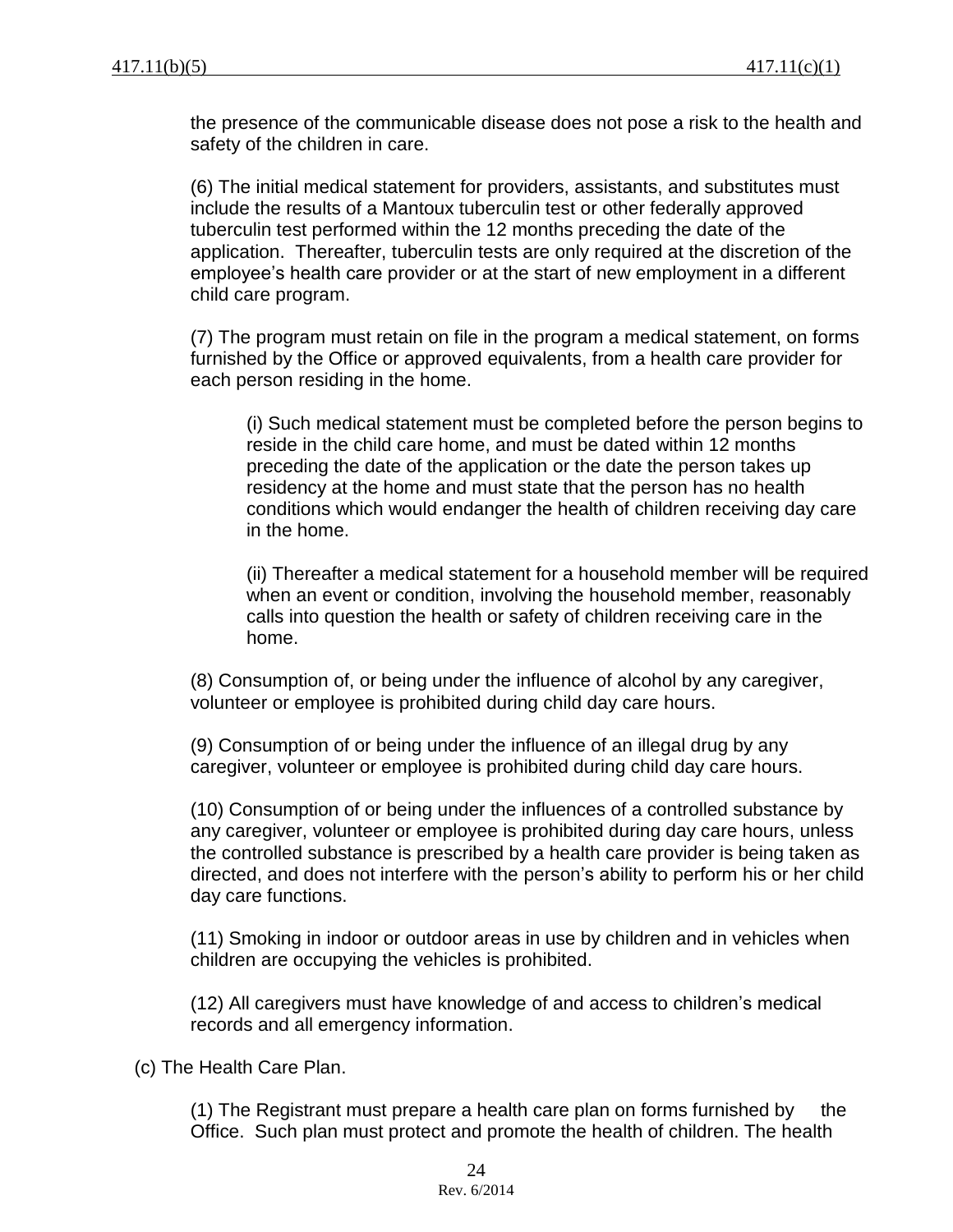care plan must be on site, followed by all caregivers and available upon demand by a parent or the Office. In those instances in which the program will administer medications, the health care plan must also be approved by the program's health care consultant unless the only medications to be administered are:

(i) over-the-counter topical ointments, lotions and creams, sprays, including sunscreen products and topically applied insect repellant; and/or

(ii) epinephrine auto injectors, Diphenhydramine in combination with the auto injector, asthma inhalers and nebulizers.

(2) The health care plan must describe the following:

(i) how a daily health check of each child for any indication of illness, injury, abuse or maltreatment will be conducted and documented;

(ii) how a record of each child's illnesses, injuries and signs of suspected abuse or maltreatment will be maintained;

(iii) how professional assistance will be obtained in emergencies;

(iv) the advance arrangements for the care of any child who has or develops symptoms of illness or is injured, including notifying the child's parent;

(v) which designated caregivers will be administering medication. The plan must state that only a trained, designated caregiver may administer medications to children, except in those programs in which the only administration of medications offered will be the administration of over-thecounter topical ointments, lotions, creams, and sprays including sunscreen products and topically applied insect repellant.

(vi) the contents of the first aid kit;

(vii) that the trained designated caregiver may only administer medications to children if the designated caregiver is:

(a) at least 18 years of age,

(b) possesses a current certification in first aid and cardio-pulmonary resuscitation (CPR) appropriate to the ages of the children in care,

(c) and has completed the Medication Administration Training (MAT) pursuant to section 417.11(e), or in the case of administering epinephrine auto injectors, Diphenhydramine in combination with the auto injector, asthma inhalers and nebulizers has received training on its use from the parent, health care provider or a health care consultant;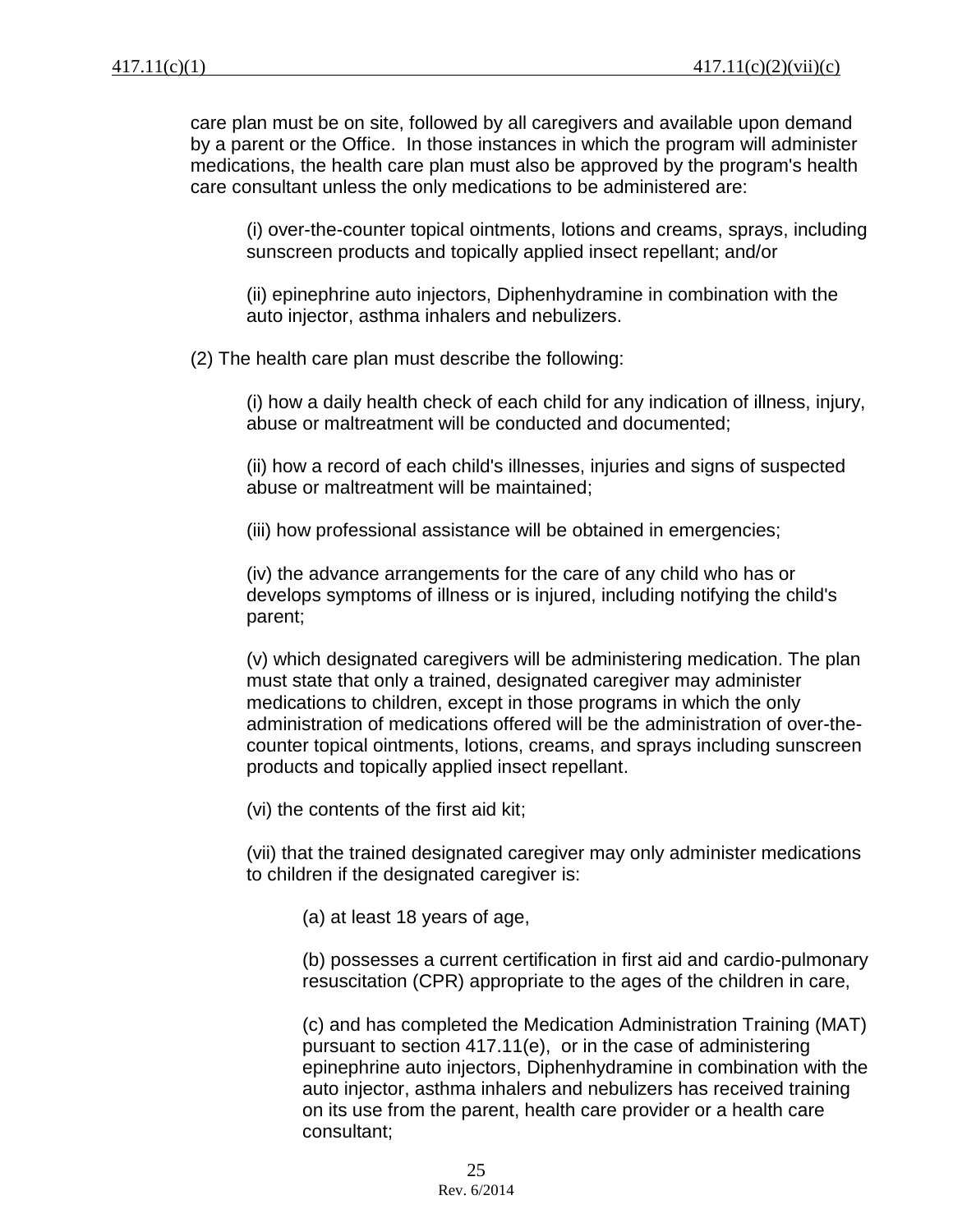(viii) the designation of the health care consultant of record for programs, as indicated in section 417.11(c)(1) of this Part; and

(ix) When a health care consultant is required to approve a health care plan the schedule of visits by a health care consultant to programs administering medications, must occur at least once every two years and must include a review of the health care policies and procedures and a review of the documentation.

(d) Health Care Consultant.

(1) Programs must demonstrate to the health care consultant how medications are administered in the program. A program is not required to schedule a visit with a health care consultant or include a schedule of visits by a health care consultant in their health care plan when:

(i) only over-the-counter topical ointments, lotions, creams and sprays, including sunscreen products and topically applied insect repellant are administered; and/or

(ii) epinephrine auto injectors, diphenhydramine in combination with the auto injector, and asthma inhalers and nebulizers are the only medications administered in the program.

(2) Should the health care consultant determine, after a visit to the day care program, that the approved health care plan is not being reasonably followed by the program, the health care consultant may revoke his or her approval of the plan. If the health care consultant revokes his or her approval of the health care plan, the health care consultant must immediately notify the registrant and the registrant must immediately notify the Office, no longer than 24 hours later. In that instance, the health care consultant may also notify the Office directly if he or she so desires.

(3) A program authorized to administer medications, which has had the authorization to administer medications revoked, or otherwise loses the ability to administer medications, must advise the parent of every child in care before the next day the program operates that the program no longer has the ability to administer medications.

(4) A child care program, whose health care consultant terminates his or her relationship with the program, will be granted a 60 day grace period to hire another health care consultant, obtain approval of a health care plan from the new health care consultant and submit the plan to the office without the child care program losing the ability to administer medications as long as:

(i) the former health care consultant did not revoke his or her approval prior to terminating the relationship with the child care program;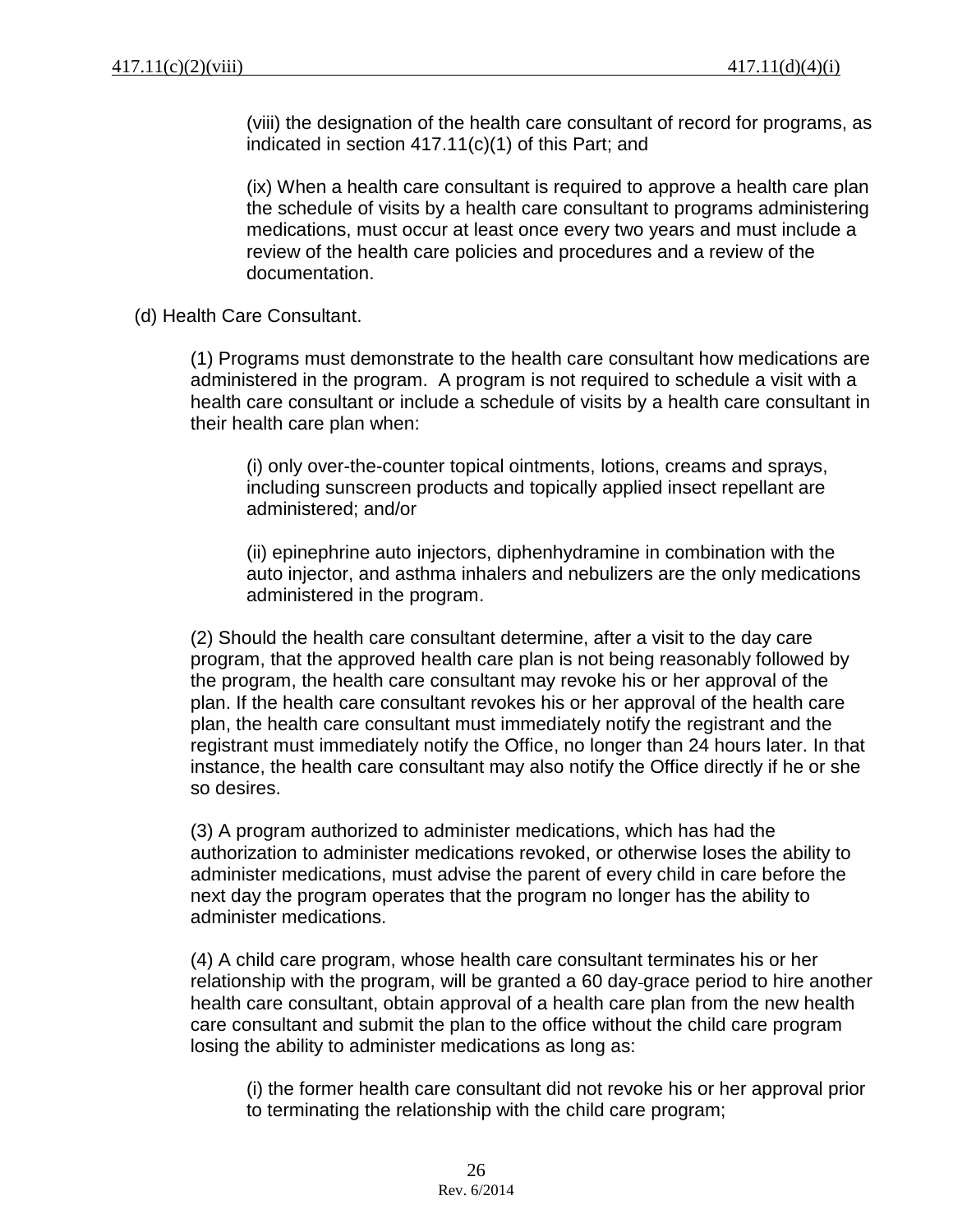(ii) Caregivers who have been trained in medication administration are available to continue administration of medications as per the health care plan;

(iii) the child care program follows the approved health care plan, as currently written, for the 60**-**day period;

(iv) the child care program notifies the Office, within 24 hours, of the termination of the relationship with the health care consultant; and

(v) the child care program has the newly hired health care consultant review and approve the health care plan and sends the signed approved health care plan to the Office before the sixty**-**day window expires.

(5) Once the sixty-day period has expired if no health care plan approval is issued, the child care program will be issued a new registration, which will state that it is no longer able to administer medications other than over-the-counter topical medications and emergency medications.

(e) Training for the Administration of Medications.

(1) All caregivers, except those excluded pursuant to sections 417.11(e)(5), 417.11(f), and 417.11(h)(5), of this Part, who have agreed to administer medication must complete the Office-approved medication administration training or an Office-approved equivalent before administering medications to children in day care. The certification of training in the administration of medications to children in day care shall be effective for a period of three-years from the date of issuance. The caregiver must complete a recertification training approved by the Office in order to extend the certification for each additional three year period. Where a certification lapses, the caregiver may not be recertified unless the caregiver completes the initial medication administration training or the recertification training, as required by the office. Where enforcement action has been taken against the registrant based on a failure by the program to comply with requirements for the administration of medications set forth in this section, the office may require retraining or may prohibit a caregiver from being involved in the administration of medications.

(2) Caregivers who will be responsible for administering medications must receive training in the methods of administering medications prior to administering any medications in a child day care setting Upon completion of the training, the caregiver must receive a written certificate from the trainer that indicates that the trainee has successfully completed this training program, as required, and demonstrated competency in the administration of medications in a day care setting.

(i) In order to be trained in the administration of medications in a day care setting, a caregiver must be literate in the language or languages in which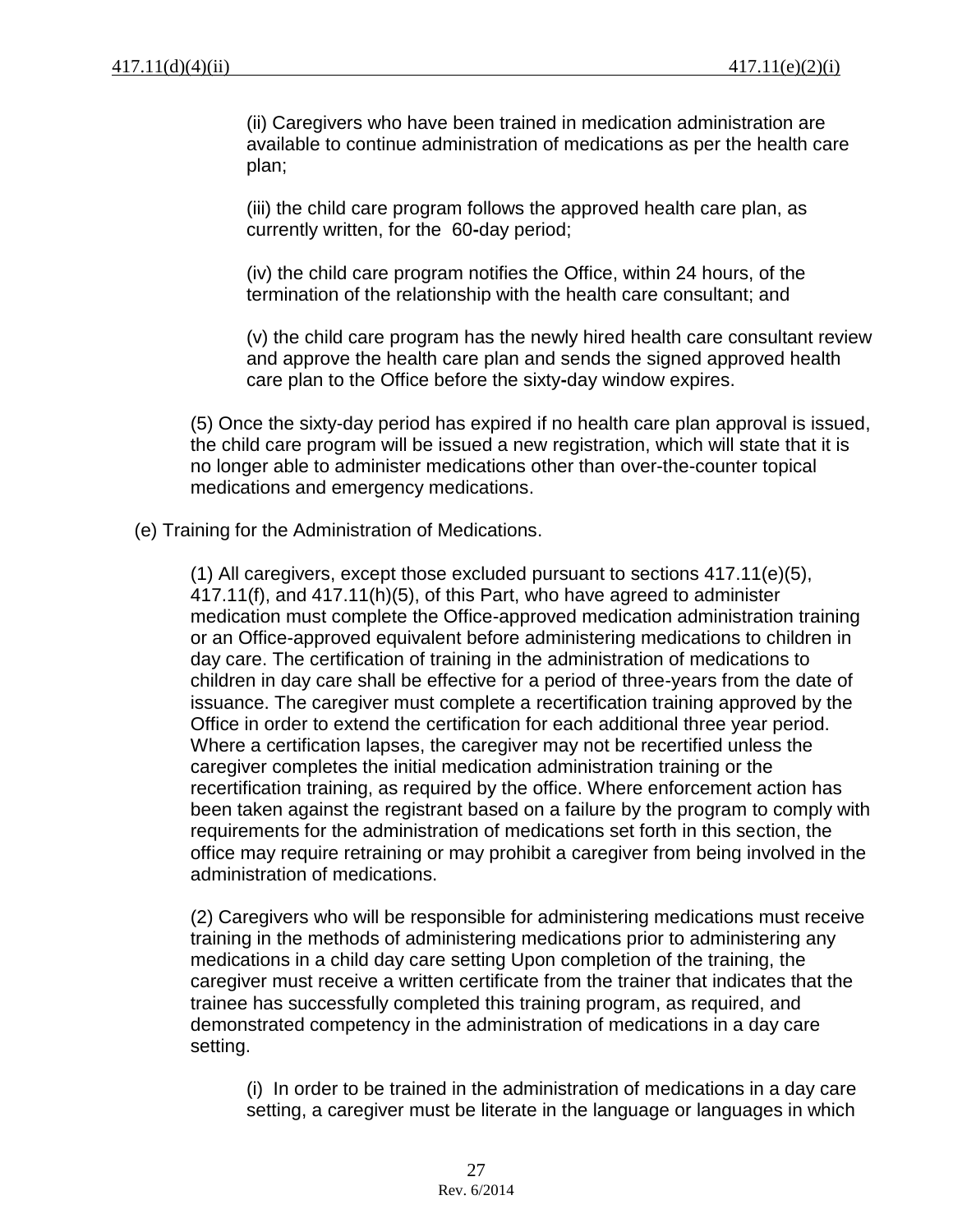health care instructions from parents and health care providers will be received.

(ii) Persons who receive training in the administration of medications in day care settings pursuant to this section may not otherwise administer medications or represent themselves as being able to administer medications except to the extent such persons may be able to do so in accordance with the relevant provisions of the Education Law.

(3) The training in the administration of medications must be provided by a health care provider or registered nurse who has been certified by the office to administer the office approved curriculum.

(4) The training must be documented and must include, but need not be limited to the following:

(i) Training objectives;

(ii) a description of the methods of administration including principles and techniques of application and dispensation of oral, topical, medication patches and inhalant medication, including the use of nebulizers, and the use of epinephrine auto-injector devices when necessary to prevent anaphylaxis in emergency situations with respect to the various age groups of children;

(iii) administering medication to an uncooperative child;

(iv) an evaluation of whether the trainee demonstrates competency in:

(a) understanding orders from the health care professional or licensed authorized prescriber;

(b) the ability to correctly carry out the orders given by the health care provider or licensed authorized prescriber;

(c) recognition of common side effects of medications and ability to follow written directions regarding appropriate follow-up action;

(d) avoidance of medication errors and what action to take if an error occurs;

(e) understanding relevant commonly used abbreviations;

(f) maintaining required documentation including the parent's permission, written orders from health care professionals and licensed authorized prescribers, and the record of administration of medications;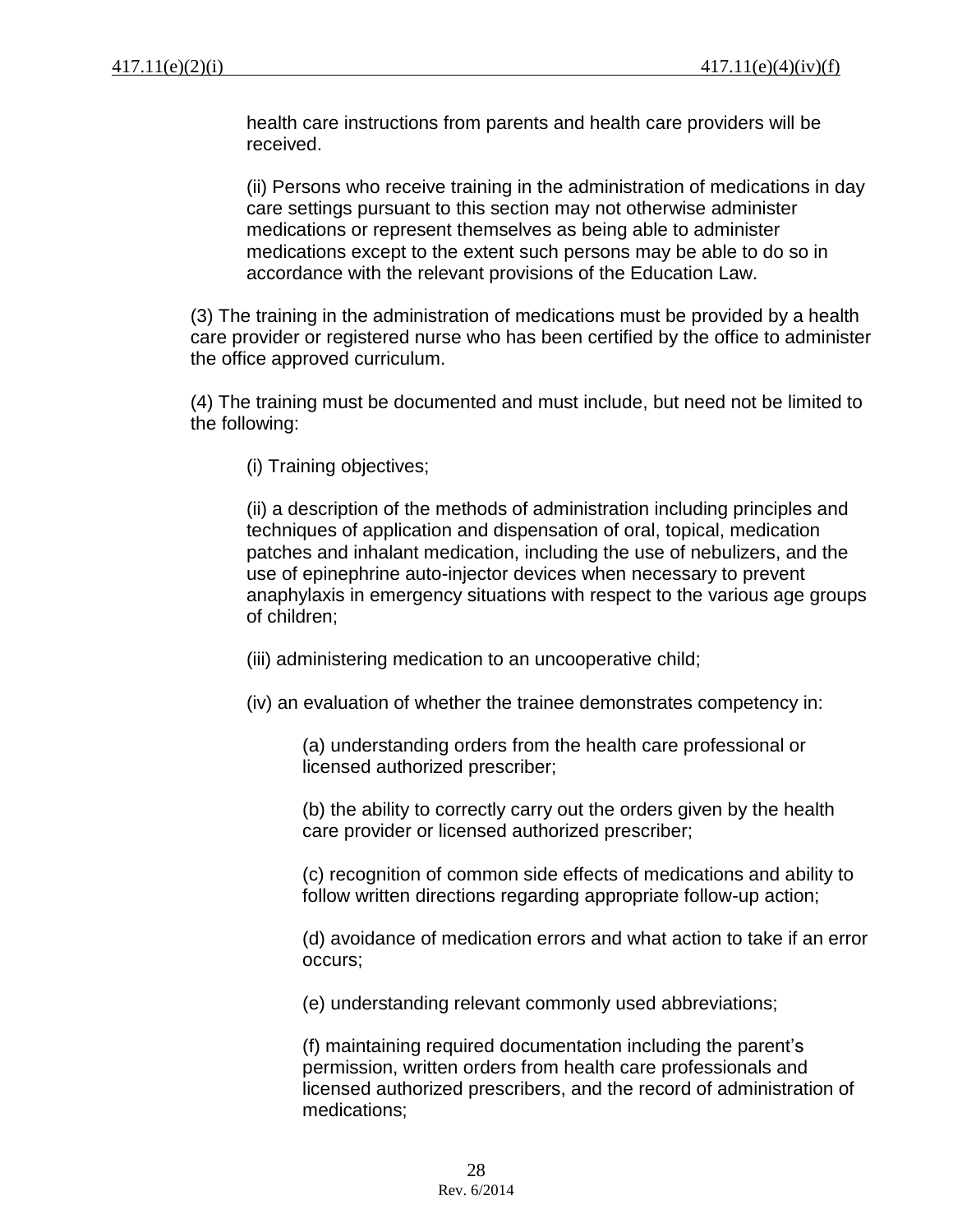(g) safe handling of medications, including receiving medications from a parent

(h) proper storage of medications, including controlled substances; and

(i) safe disposal of medications.

(5) A person who can produce a valid New York State license as a physician, physician's assistant, registered nurse, nurse practitioner, licensed practical nurse or advanced emergency medical technician will not be required to attend the training required by section 417.11(e) of this Part in order to administer medications in a day care program. Documentation establishing the person's credentials in one of the above fields will be required and a copy of the documentation must be provided to the Office.

(f) Administration of Medication.

(1) Caregivers may administer medication only in accordance with the following:

(i) All programs that choose to administer medications other than epinephrine auto injectors, diphenhydramine in combination with the auto injector, asthma inhalers and nebulizers, topical ointments, lotions, creams and sprays to children must have a health care consultant of record and must address the administration of medications in the health care plan in accordance with the requirements of section 417.11 of this Part.

(ii) The program must confer with a health care consultant regarding the program's policies and procedures related to the administration of medications. This consultation must include a review of the documentation that all caregivers authorized to administer medications have the necessary professional license or have completed the necessary training.

(iii) Policies regarding the administration of medications must be explained to the parent at the time of enrollment of the child in care and when substantive changes are made thereafter. Parents must be made familiar with the policies of the day care program relevant to the administration of medications.

(iv) Nothing in Part 417 shall be deemed to require any caregiver to administer any medication, treatment, or other remedy except to the extent that such medication, treatment or remedy is required under the provisions of the Americans with Disabilities Act.

(v) Nothing in Part 417 shall be deemed to prevent a parent, or relative within the third degree of consanguinity of the parents or step-parents of a child, even if such a person is an employee or volunteer of the program, from administering medications to a child while the child is attending the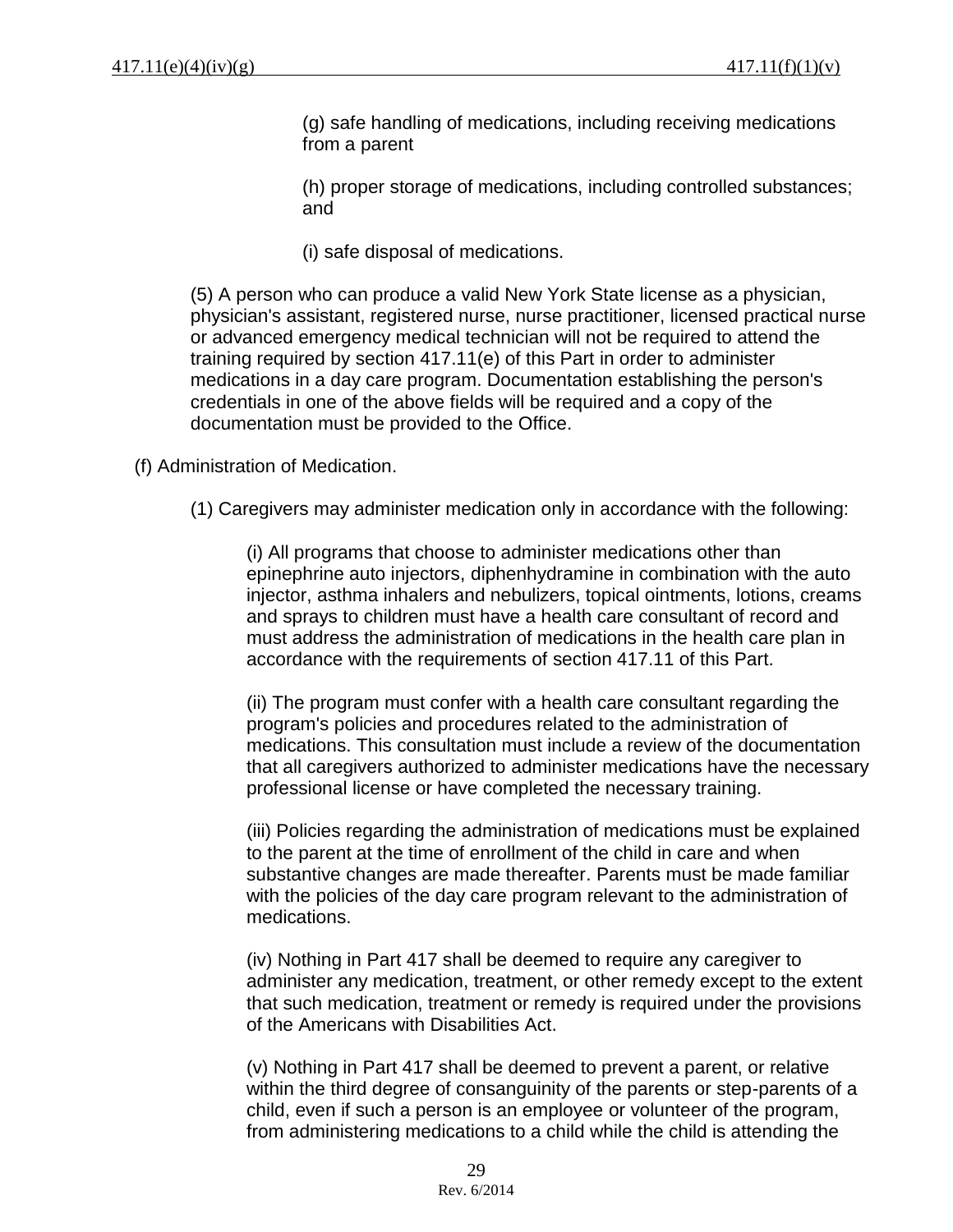program even if the registrant has chosen not to administer medications or if the caregiver designated to administer medications is not present when the child receives the medication.

(2) If the registrant elects not to administer medications, the caregiver must still document the dosages and time as per section 417.11(f)(9) of this Part that the medications were given to the child by the child's parent, or relative within the third degree of consanguinity of the parents or step-parents of the child.

(i) Relatives within the third degree of consanguinity administering medications to the child in day care must be at least 18 years of age, unless that relative is the parent of the child.

(ii) If the only administration of medication in a day care program is done by a parent, or relative within the third degree of consanguinity of the parents or step-parents of a child, the caregivers of the program do not have to complete the administration of medication training requirements pursuant to section 417.11(e).

(3) No child in care will be allowed to independently administer medications, except for those medications administered pursuant to section 417.11(h)(6) of this Part, without the assistance and direct supervision of caregivers that are authorized to administer medications pursuant to section 417.11 of this Part. Any program that elects to offer the administration of medication to children when children who attend the program independently administer medications or when children assist in the administration of their own medications must comply with all the provisions of section 417.11 of this Part.

(4) Caregivers may administer prescription and non-prescription (over-the-counter) medications for eyes or ears, oral medications, topical ointments, creams, lotions, sprays and medication patches and inhaled medications in accordance with section 417.11 of this Part.

(5) Caregivers may not administer medications by injection, vaginally or rectally except as follows:

(i) where the caregiver has been certified to administer medications in a day care setting and the parent and the child's health care provider have indicated such treatment is appropriate and received instruction on the administration of the medication; or

(ii) for a child with special health care needs, where the parent, day care program and the child's health care provider have agreed on a plan pursuant to which the caregiver may administer medications by injection, vaginally or rectally; or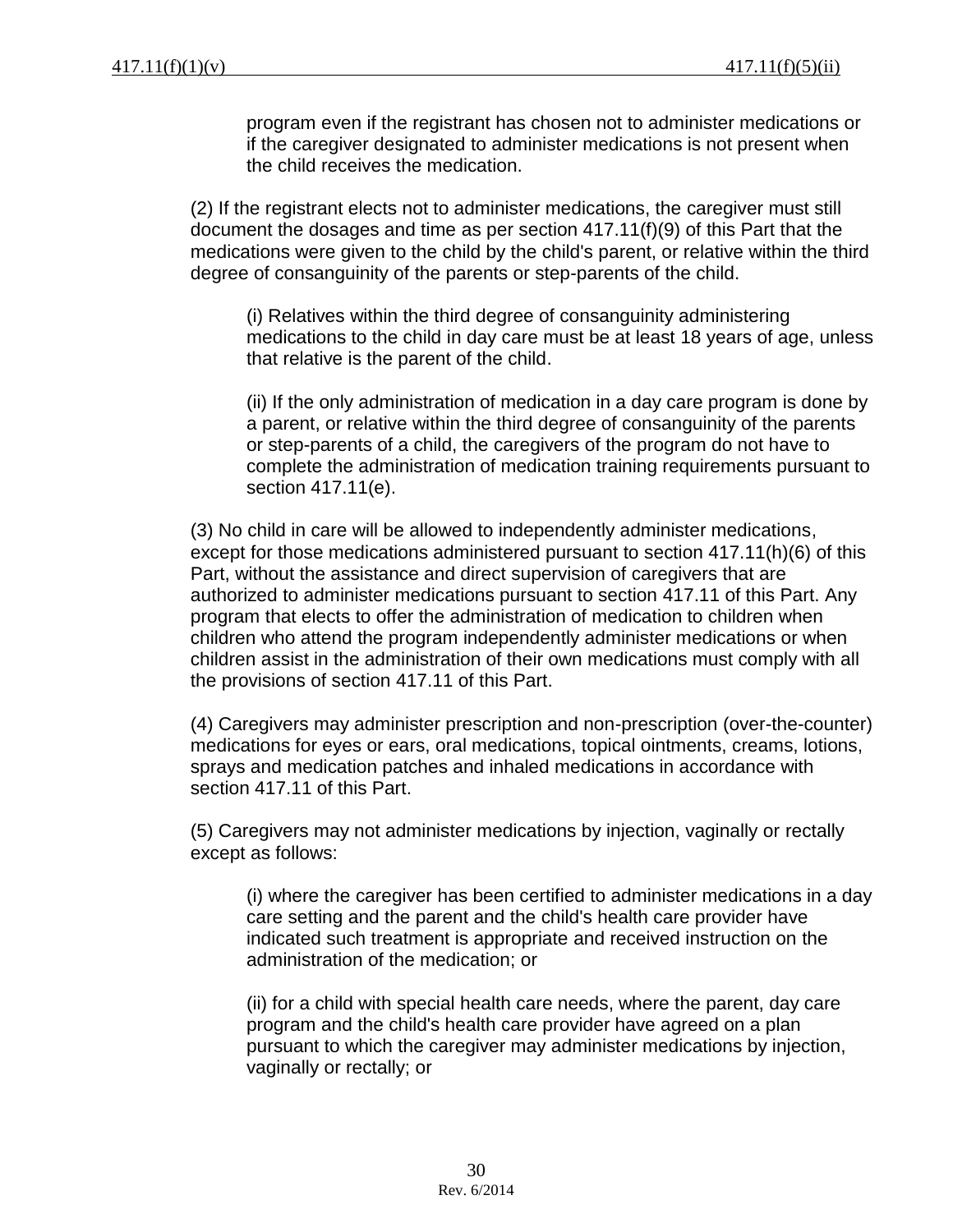(iii) where the caregiver has a valid license as a physician, physician's assistant, registered nurse, nurse practitioner, licensed practical nurse or advanced emergency medical technician.

(6) A caregiver authorized to administer medication who agrees to administer medications to a child must do so, unless they observe the circumstances, if any, specified by the health care provider or the medication label, under which the medication must not be administered. In such instances, the caregiver must contact the parent immediately.

(7) Permissions needed from parent and/or health care provider in order to administer medications

(i) Over-the-counter products, including but not limited to over-the-counter topical ointments, lotions, creams, sprays, including sunscreen products and topically applied insect repellant can be administered by a caregiver for one day only, with verbal permission of the parent. If an over-the-counter product is to be administered on a subsequent day or an ongoing basis, written permission from the parent must have been provided to the caregiver.

(ii) For children less than eighteen months of age, prescription medications, oral over-the-counter medications, medicated patches, and eye, ear, or nasal drops or sprays, can be administered by a caregiver for one day only, with verbal permission of the parent and verbal instructions directly from the health care provider or licensed authorized prescriber. If prescription medications, oral over-the-counter medications, medicated patches, and eye, ear, or nasal drops or sprays are to be administered on a subsequent day or an ongoing basis, written permission from the parent and written instructions from the health care provider must have been provided to the caregiver prior to such administration.

(iii) For children eighteen months of age and older, prescription medications, oral over-the-counter medications, medicated patches, and eye, ear, or nasal drops or sprays, can be administered by a caregiver for one day only, with the oral approval of the parent. If prescription medications, oral over-the-counter medications, medicated patches, and eye, ear, or nasal drops or sprays are to be administered on a subsequent day or an ongoing basis, written permission from the parent and written instructions from the health care provider must have been provided to the caregiver prior to such administration.

(iv) A caregiver cannot administer medication to any child in care, if the parent's instructions differ from the instructions on the medication's packaging, until the child care provider receives permission from a health care provider or licensed authorized prescriber on how to administer the medication.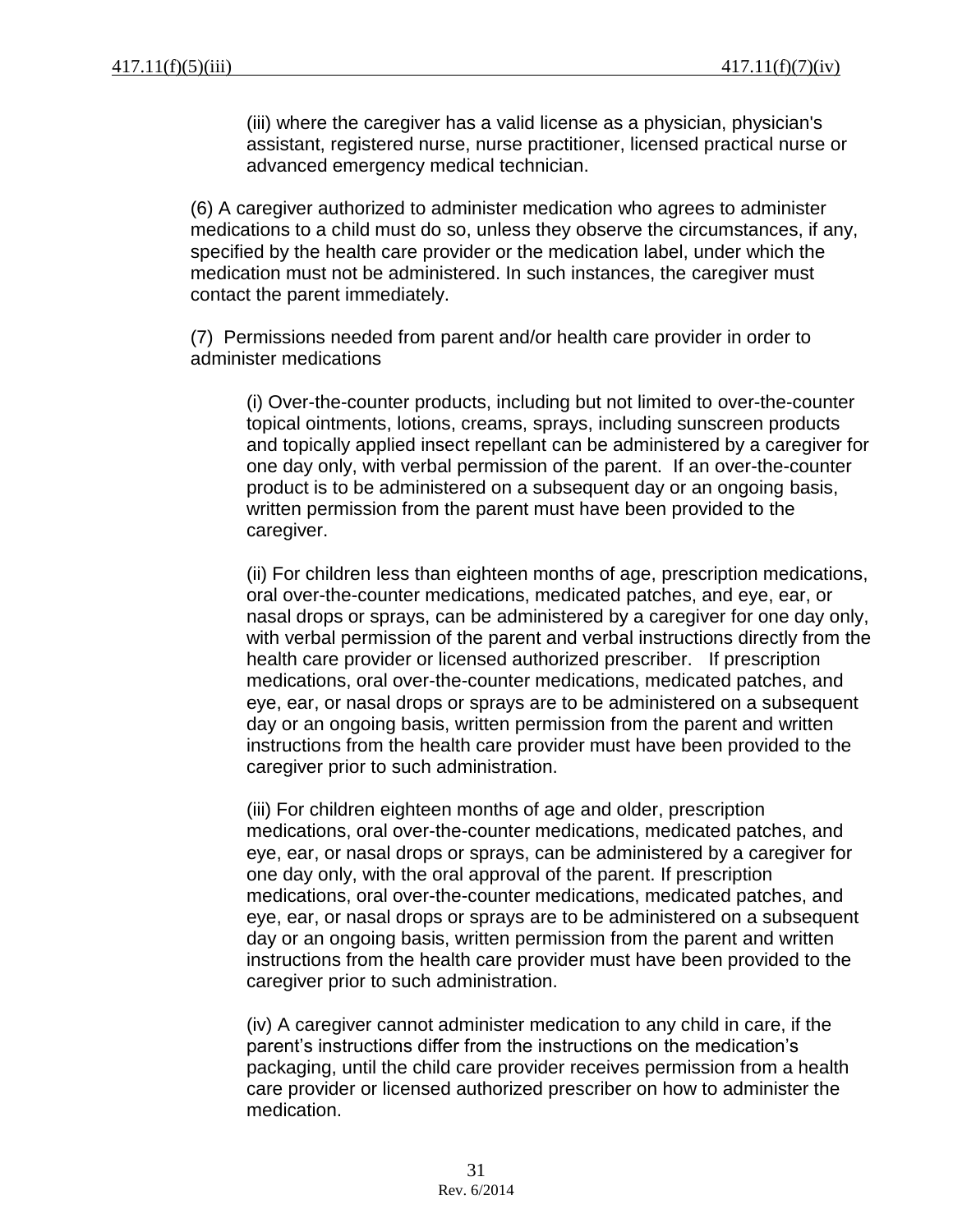(v) The caregiver must immediately notify the parent if the caregiver will not administer medication due to differing instructions related to the administration of medication.

(8) Caregivers who are authorized to administer medications must administer medication as follows:

- (i) to the right child,
- (ii) at the right dose,
- (iii) at the right time,
- (iv) with the right medication, and
- (v) through the right route.
- (9) (i) At the time of administration, the caregiver must document the dosages and time that the medications are given to the child.

(ii) All observable side effects must be documented and communicated to the parent, and when appropriate, the child's health care provider.

(iii) Documentation must be made if the medication was not given and the reason for such a decision.

(10) The parent must be notified immediately and the Office must be notified within 24 hours of any medication administration errors. Notification to the Office must be reported on a form provided by the Office or on an approved equivalent.

(11) For all children for whom the caregivers' administer over-the-counter medications pursuant to section 417.11(f) of this Part, the caregiver must document that the parent or guardian gave verbal instructions and approval.

(12) Caregivers who are authorized to administer medications must be literate in the language for which the permissions and instructions for use are written.

(13) Medication must be returned to the parent or guardian when it is no longer required by the child or, with the permission of the parent or guardian, be properly disposed of by the caregiver.

(14) Where the program has received written permission of the parent and written instructions from the health care provider authorizing administration of a specified medication if the caregiver observes some specified condition or change of condition in the child while the child is in care, the caregiver may administer the specified medication, without obtaining additional authorization from the parent or health care provider.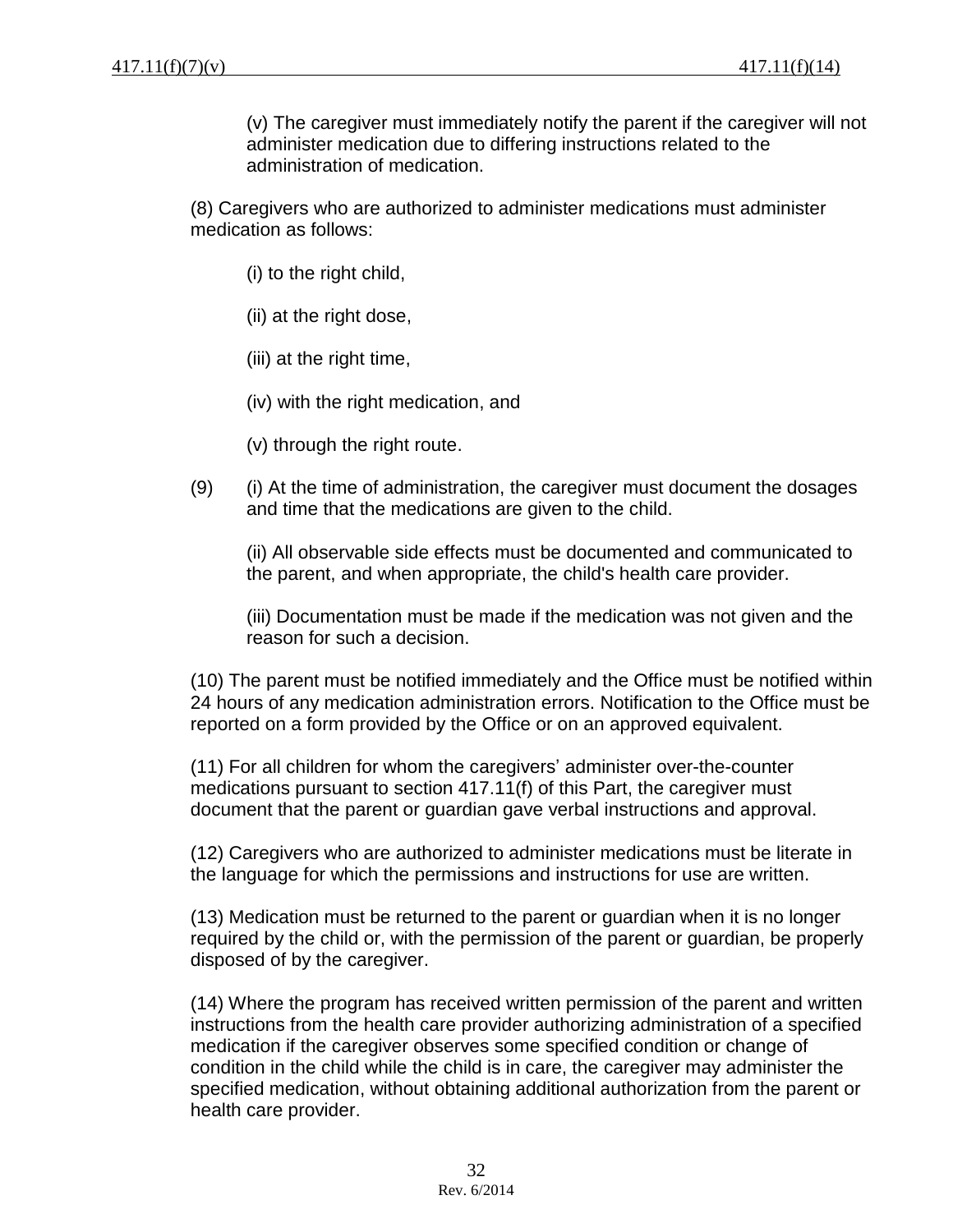(15) Prescription and over-the-counter medications must be kept in their original bottles or containers.

(16) Prescription medication labels must include the following information or be available through the licensed authorized prescriber on the form provided by the Office or equivalent form:

(i) Child's first and last name;

(ii) Licensed authorized prescriber's name, telephone number, and signature;

(iii) Date authorized;

(iv) Name of medication and dosage;

(v) Frequency the medication is to be administered;

(vi) Method of administration;

(vii) Reason for medication (unless this information must remain confidential pursuant to law);

(viii) Most common side effects or reactions; and

(ix) Special instructions or considerations, including but not limited to possible interactions with other medications the child is receiving, or concerns regarding the use of the medication as it relates to a child's age, allergies, or any pre-existing conditions.

(17) Medications must be kept in a clean area that is inaccessible to children.

(18) If refrigeration is required, the medication must be stored in either a separate refrigerator or a leak-proof container in a designated area of a food storage refrigerator, separated from food and inaccessible to children.

(19) Day care programs must comply with all Federal and State requirements for the storage and disposal of all types of medications, including controlled substances.

(20) In the case of medication that needs to be given on an ongoing, long-term basis, the authorization and consent forms for children 5 years of age or older must be reauthorized at least once every 12 months. Any changes in the medication authorization related to dosage, time or frequency of administration shall require a program to obtain new instructions written by the licensed authorized prescriber. All other changes to the original medication authorization require a change in the prescription.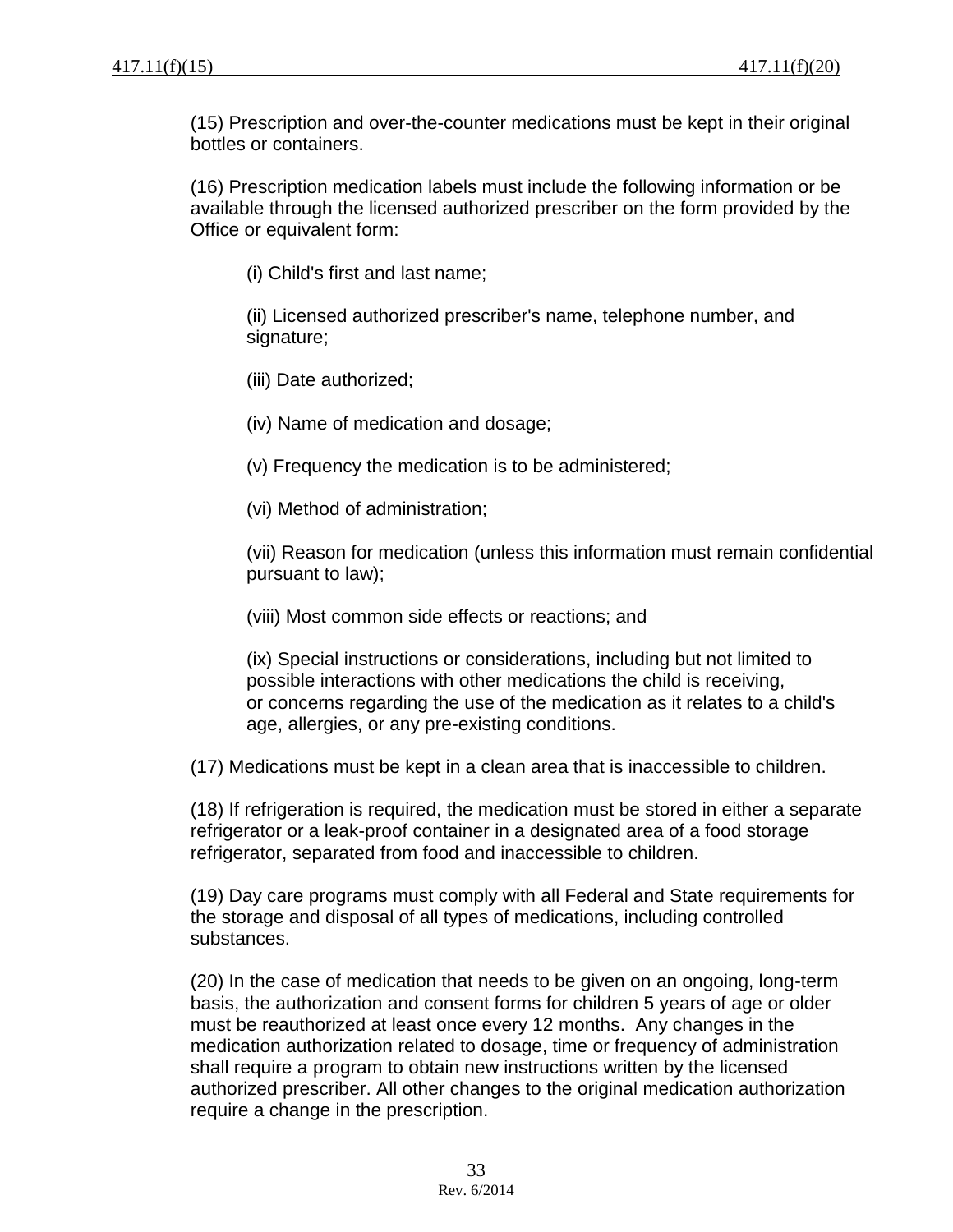(21) In the case of medication that needs to be given on an ongoing, long-term basis, the authorization and consent forms for children under the age of 5 years of age must be reauthorized at least once every six months. Any changes in the medication authorization related to dosage, time or frequency of administration shall require a program to obtain new instructions written by the licensed authorized prescriber. All other changes to the original medication authorization require a change in the prescription.

(g) Stocking medications.

(1) A child care program may keep a supply of over-the-counter medications at a program site to be used in the event that a child in the program develops symptoms while in care that indicate the need for over-the-counter medication.

(2) Child care programs that store and administer medication that is not labeled for a specific child must have an over-the-counter stock medication policy in place before beginning to store any over-the-counter medications. The over-the-counter stock medication's policy must address the safe storage and proper administration of the stored over-the-counter medication and must address the need for strict infection control practices as they pertain to stock medication.

(3) Stock medication must be kept in a clean area that is inaccessible to children and any stock medication must be stored separate from child specific medication.

(4) Stock medications must be kept in the original container and have the following information on the label or in the package insert:

- (i) Name of the medication,
- (ii) Reasons for use,
- (iii) Directions for use, including route of administration,
- (iv) Dosage instructions,
- (v) Possible side effects and/or adverse reactions,

(vi) Warnings or conditions under which it is inadvisable to administer the medication, and

(vii) Expiration date.

(5) Child care programs that stock supplies of over-the-counter medication, which are not in single dose packaging, must provide a separate mechanism to administer the medication for each child that may need the medication. Once a device has been used for a specific child in care, that specific device must be disposed of or reused only for that specific child and must be labeled with the child's first and last name. The program must include the procedure in the over-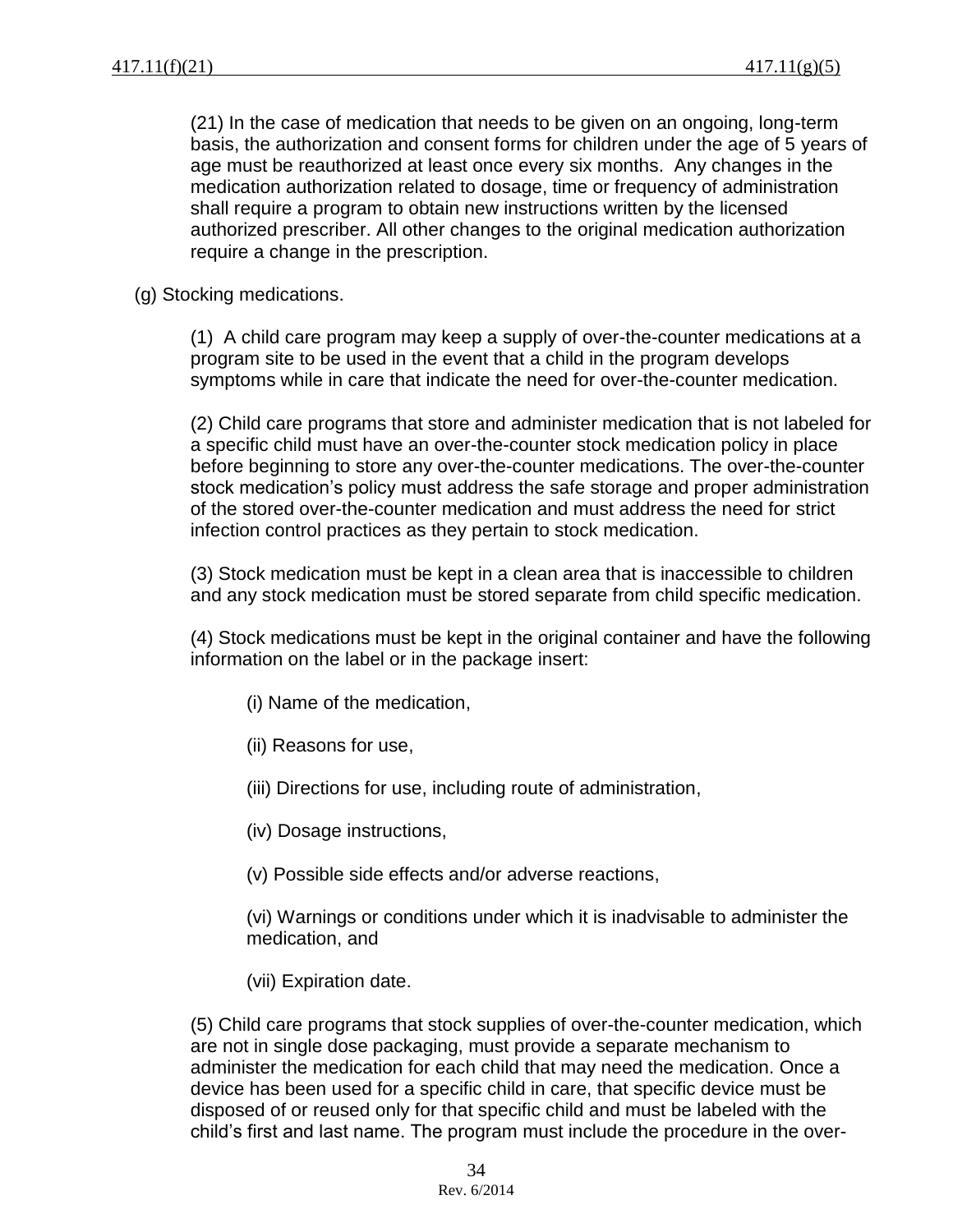the-counter stock medication policy for dispensing the stock medication from the container to the device, or directly administering to the child, without contaminating the stock medication.

(6) All stock medication must be administered using best practice techniques in accordance with the directions for use on the medication package.

(7) Family day care programs may not stock prescription medication.

(h) Emergency care and the Administration of Epinephrine, Diphenhydramine in combination with the auto injector, Asthma inhalers and Nebulizers

(1) The caregivers must obtain emergency health care for children who require such care and also must:

(i) obtain written consent at the time of admission from the parent which authorizes the provider or other caregivers to obtain emergency health care for the child;

(ii) arrange for the transportation of any child in need of emergency health care, and for the supervision of the children remaining in the program;

(iii) in the event of an accident or illness requiring immediate health care, secure such care and notify the parent; and

(iv) advise a parent or the person authorized to pick up the child that day, of any developing symptoms of illness or minor injury sustained while child is in care.

(2) The home must be equipped with a portable first aid kit which is accessible for emergency treatment. The first aid kit must be stocked to treat a broad range of injuries and situations and must be restocked as necessary. The first aid kit and any other first aid supplies must be kept in a clean, covered container or cabinet inaccessible to children.

(3) Rectal thermometers may not be used.

(4) The caregivers must provide a child who has or develops symptoms of illness a place to rest quietly that is in the view of, and under the supervision of a caregiver until the child receives medical care or the parent or approved parental designee arrives. In the event that a child has or develops symptoms of illness, the caregiver is responsible for immediately notifying the parent.

(5) When a caregiver has not been authorized to administer medications in a day care setting in accordance with the requirements of section 417.11(f) of this Part, such caregiver may administer emergency care through the use of epinephrine auto-injector devices, diphenhydramine, when prescribed in combination with the auto injector, asthma inhaler and asthma nebulizer when necessary to prevent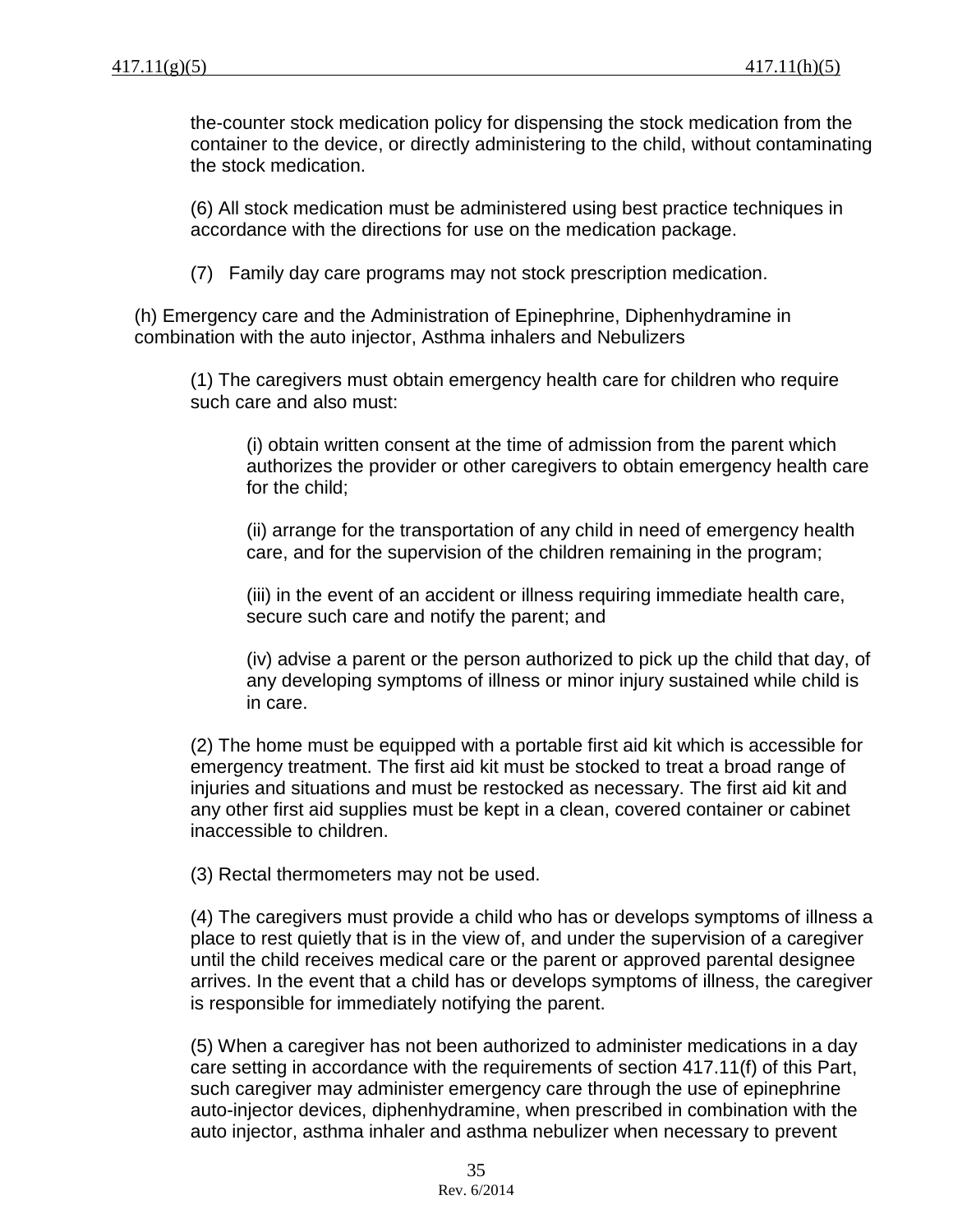anaphylaxis or breathing difficulty for an individual child but only when the parent and the child's health care provider have indicated such treatment is appropriate. In addition:

(i) A written Individual Health Care Plan must be developed for the child;

(ii) The child's health care provider must issue a standing order and prescription for the medication;

(iii) The parent must approve, in writing, the administration of the medication as prescribed by the health care provider and keep medications current;

(iv) All caregivers administering an emergency medication pursuant to section 417.11(g)(5) of this Part, must be instructed on its use; and, the instruction must be provided by the parent, the child's health care provider or a health care consultant;

(v) A caregiver who has been instructed on the use of the auto injector, diphenhydramine, inhaler or nebulizer must be present during all hours the child with the potential emergency condition is in care;

(vi) The caregiver administering the auto-injector, diphenhydramine, asthma medication or nebulizer must be at least 18-years-old;

(vii) The caregiver must immediately contact 911 after administration of epinephrine;

(viii) If an inhaler or nebulizer for asthma is administered, a caregiver must call 911 if the child's breathing does not return to its normal functioning after its use; and

(ix) Storage, documentation of the administration of medication and labeling of the auto-injector, asthma inhaler and asthma nebulizer must be in compliance with Section 417.11 of this Part.

(6) When a program is approved to administer an inhaler to a child with asthma or other diagnosed respiratory condition, or an epinephrine auto injector for anaphylaxis, a school-aged child may carry and use these devices during day care hours if the program secures written permission of such use of a duly authorized health care provider, parental consent and completes a special health care plan for the child.

(7) The special health care plan, parental consent and health care provider consent documenting permission for a school-age child to carry an inhaler or auto injector must be maintained on file by the program.

(i) Infection Control.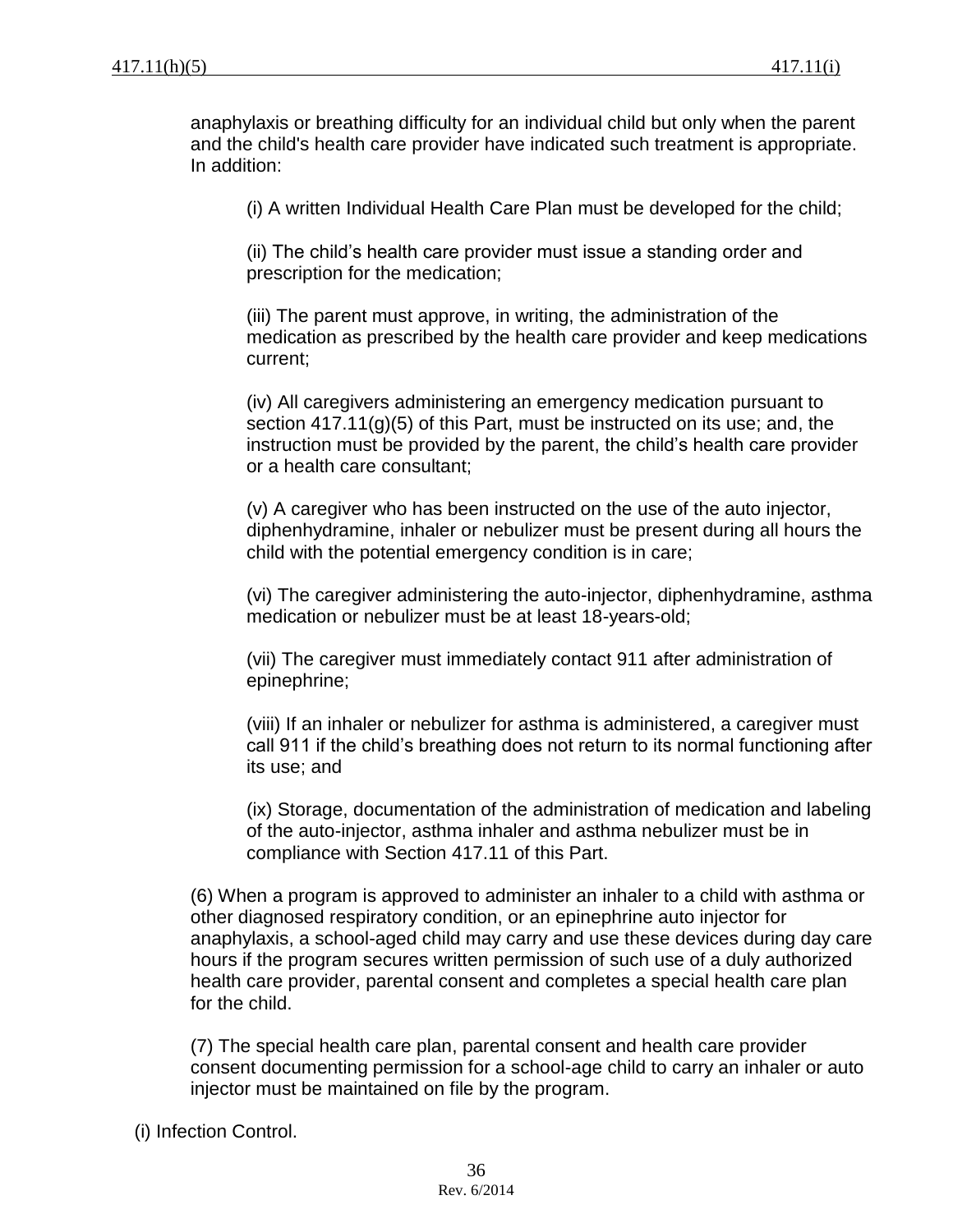(1) Caregivers and volunteers must thoroughly wash their hands with soap and running water at the beginning of each day, before and after the administration of medications, when they are dirty, after toileting or assisting children with toileting, after changing a diaper, before and after food handling or eating, after handling pets or other animals, after contact with any bodily secretion or fluid, and after coming in from outdoors.

(2) Caregivers and volunteers must ensure that children thoroughly wash their hands or assist children with thoroughly washing their hands with soap and running water when they are dirty, after toileting, before and after food handling or eating, after handling pets or other animals, after contact with any bodily secretion or fluid, and after coming in from outdoors.

(3) For diapered children, caregivers and volunteers must ensure that adequate steps are taken to clean the child after each change of diaper.

(4) Caregivers must assist children in keeping clean and comfortable, and in learning appropriate personal hygiene practices.

(5) Children in night care shall have a routine that encourages good personal hygiene practices.

(6) Each child shall have an individual washcloth, towel and toothbrush. When evening or night care is provided each child shall have the opportunity to change into night clothes and wash before bed. The caregiver will give each child a shower, bath, or sponge bath in a manner agreed between the parent and the program.

(7) When soap and running water is not available, hand sanitizer may be used by children and caregivers and volunteers on visibly clean hands. Package directions must be followed including supervision of children so that ingestion does not occur.

(i) When soap and running water is not available and hands are visibly soiled, individual wipes may be used in combination with hand sanitizer.

(ii) The use of hand sanitizers on children under the age of 2 years is prohibited.

(8) Safety precautions relating to blood must be observed by all caregivers and volunteers as follows:

(i) Disposable gloves must be immediately available and worn whenever there is a possibility for contact with blood, including but not limited to:

(a) changing diapers where there is blood in the stool;

(b) touching blood or blood-contaminated body fluids;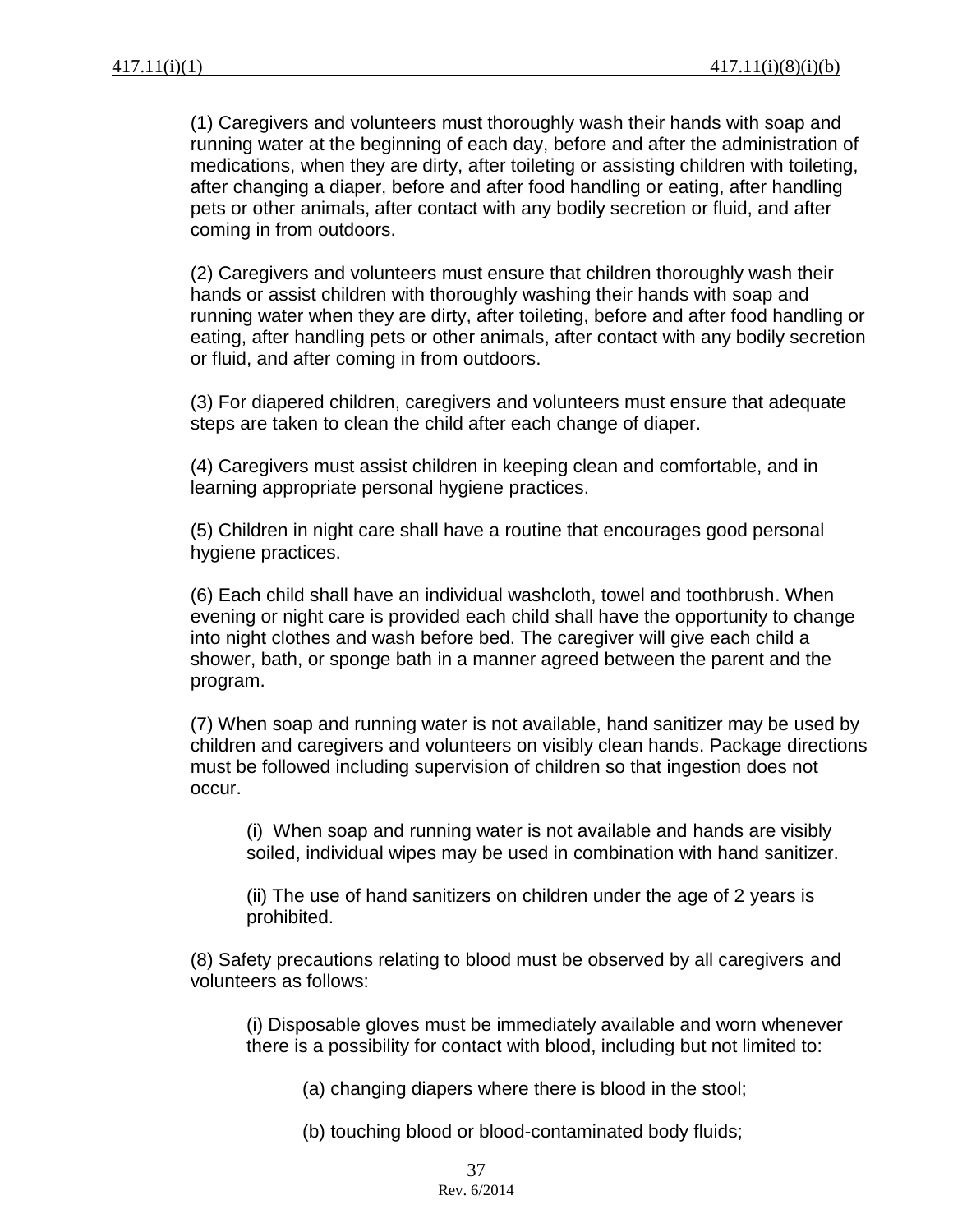(c) treating cuts that bleed; and

(d) wiping surfaces stained with blood.

(ii) In an emergency, a child's well-being must take priority. A bleeding child must not be denied care because gloves are not immediately available.

(iii) Disposable gloves must be discarded after each use.

(iv) If blood is touched accidentally, the exposed skin must be thoroughly washed with soap and running water.

(v) Clothes contaminated with blood must be placed in a securely tied plastic bag and returned to the parent at the end of the day.

(vi) Surfaces that have been blood stained must be cleaned and then disinfected with an Environmental Protection Agency (EPA) registered product that has an EPA registration number on the label.

(9) Sufficient and suitable clothing must be available so that children who dirty or soil their clothing may be changed. All such clothing must be returned to parents for washing or must be washed by the caregiver.

(10) Children must be kept clean and comfortable at all times. Diapers must be changed when wet or soiled. The diaper changing area must be as close as possible to a sink with soap and hot and cold running water. This area or sink must not be used for food preparation. Diaper changing surfaces must be cleaned and disinfected after each use with an Environmental Protection Agency (EPA) registered product that has an EPA registration number on the label.

(11) The program must make arrangements with the parent to provide an adequate supply of disposable or cloth diapers. When cloth diapers are used they must be supplied by a parent or commercial diaper service.

(12) When disposable diapers are used, soiled diapers must be disposed of immediately into an outside trash disposal, or placed in a tightly covered plasticlined trash can inaccessible to children until outdoor disposal is possible.

(13) Non-disposable diapers must not be laundered in the family care home, and must be stored in a securely covered receptacle until returned to the diaper service. When parents provide non-disposable diapers, soiled diapers must be placed in a securely tied plastic bag and returned to the parent at the end of the day.

(14) Toilet facilities must be kept clean at all times, and must be supplied with toilet paper, soap and towels accessible to the children.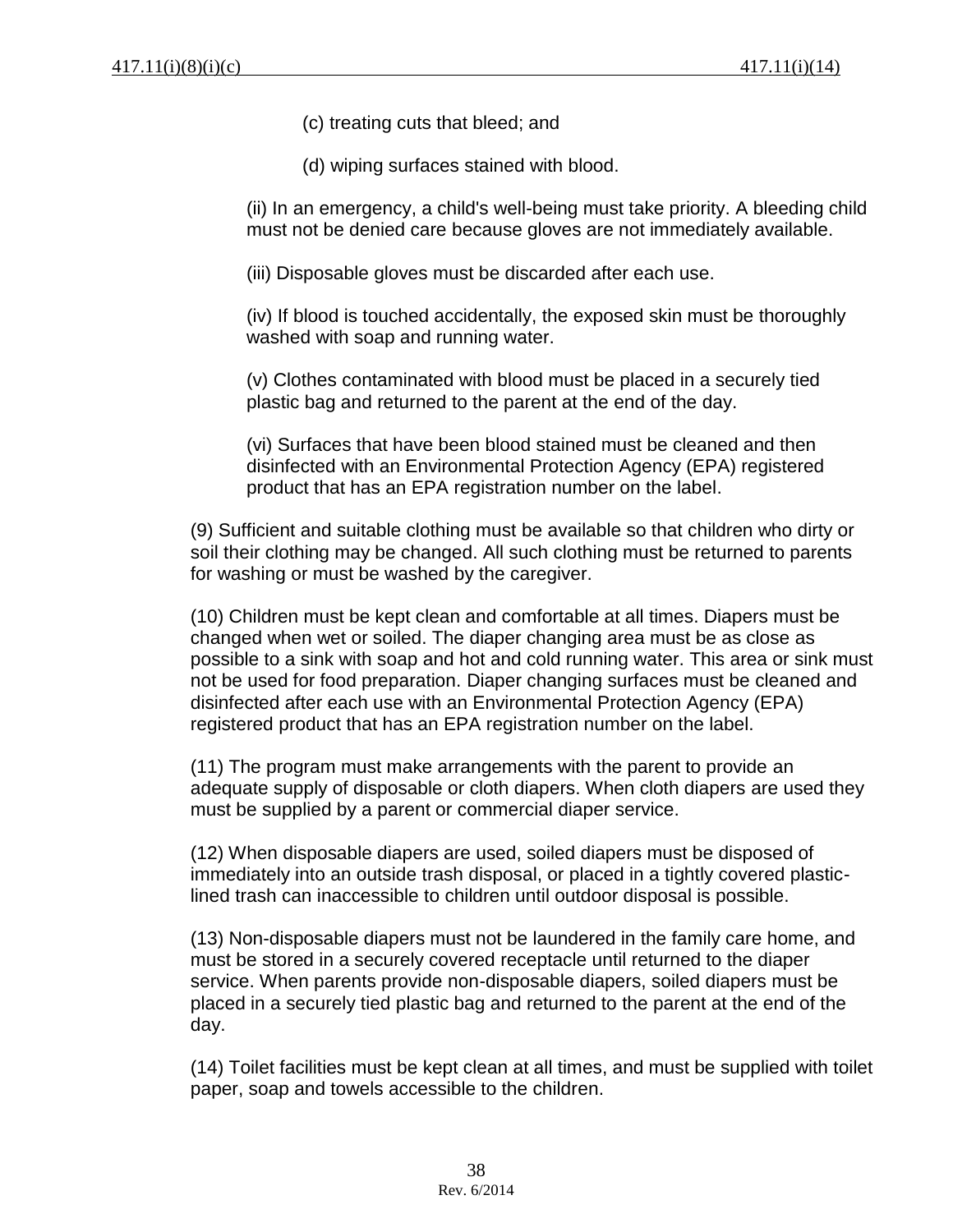(15) Toileting equipment, such as potty chairs, appropriate to the toilet training level of the children in the group must be provided.

(16) When more than one child in the program is being toilet trained, potty chairs must be emptied, cleaned and then sanitized or disinfected after each use with an Environmental Protection Agency (EPA) registered product that has an EPA registration number on the label.

(17) If only one child in the program is being toilet trained, potty chairs must be emptied and rinsed after each use and cleaned and then sanitized daily with a sanitizer or disinfectant with an Environmental Protection Agency (EPA) registered product that has an EPA registration number on the label.

(18) Potty chairs must not be washed out in a hand washing sink, unless that sink is cleaned, then sanitized or disinfected after such use.

(19) Either disposable towels or individual cloth towels for each child must be used. If individual cloth towels are used, they must be laundered daily.

(20) Sharing personal hygiene items, such as washcloths, towels, toothbrushes, combs and hairbrushes, is prohibited.

(21) All rooms, equipment, surfaces, supplies and furnishings accessible to children must be cleaned and then sanitized or disinfected, using an EPA registered product, as needed to protect the health of children, and in a manner consistent with the health care plan guidelines issued by the Office.

(22) The premises must be kept clean and free from dampness, odors and the accumulation of trash.

(23) The premises must be kept free of vermin.

(24) Equipment that is frequently used or touched by children on a daily basis must be cleaned and then sanitized or disinfected, using an EPA registered product, when soiled and at least once weekly.

(25) Carpets contaminated with body fluids must be spot cleaned.

(26) Extensive cleaning, such as shampooing carpets or washing windows and walls, must occur when children are not present.

(27) Garbage receptacles must be covered, and cleaned as needed after emptying.

(28) Thermometers and toys mouthed by children must be washed and disinfected using an EPA registered product before use by another child.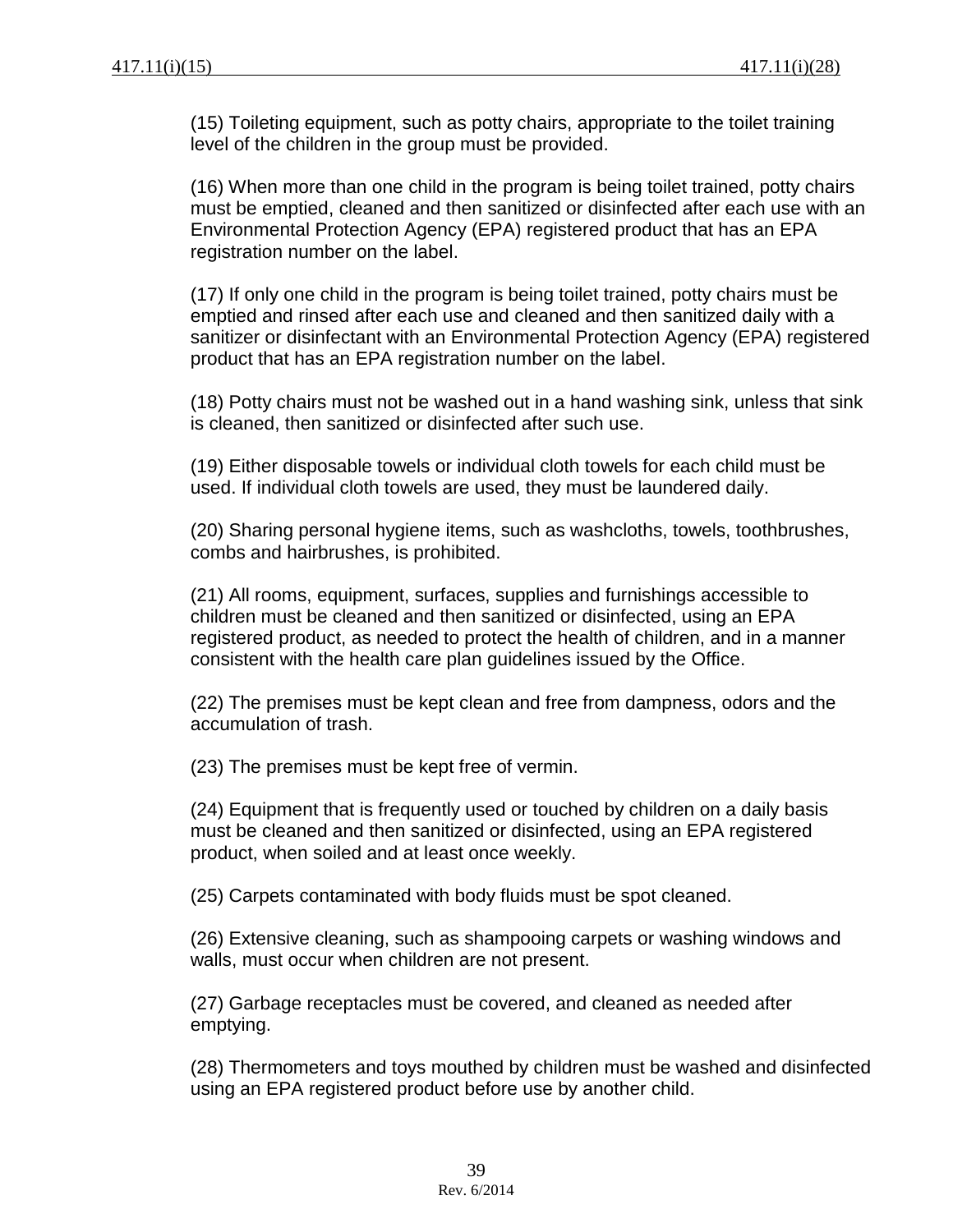(29) Individual drinking cups or disposable cups must be provided daily. Once a drinking cup or eating utensils have been used by a child they may not be used by another child unless they are washed first.

(30) Between uses, dishes and utensils must be washed with soap and hot water and rinsed in hot running water.

(31) Linens, blankets and bedding must be cleaned at least weekly and before use by another child. Cribs, cots, beds, mats and mattresses must be cleaned thoroughly between uses by different children and at least monthly.

(32) Sanitizers and disinfectants must be used as directed on the product label.

(j) Pesticide use.

(1) Any application of pesticides (as the term pesticide is defined in section 33- 0101 of the Environmental Conservation Law) shall be completed in accordance with the requirements of section 390-c of the Social Services Law and sections 33- 1004 and 33-1005 of the Environmental Conservation Law.

(2) In addition to the requirements of section 390-c of the Social Services Law, each day care facility must send a notice home with each child or otherwise provide notification to the parent of each child not less than forty-eight hours prior to the application of pesticides. Such notice must include:

(i) the location and specific date of the application of pesticides and may include two alternate dates in the event that an outdoor application cannot be made due to weather conditions;

(ii) the pesticide product name and pesticide registration number assigned by the United States Environmental Protection Agency;

(iii) the following statement: "This notice is to inform you of a pending pesticide application at this facility. You may wish to discuss with a representative of the day care facility what precautions are being taken to protect your child from exposure to these pesticides. Further information about the product or products being applied, including any warnings that appear on the label of the pesticide or pesticides that are pertinent to the protection of humans, animals or the environment, can be obtained by calling the National Pesticide Information Center at 1-800-858-7378 or the New York State Department of Health Center for Environmental Health Info Line at 1-800-458-1158"; and

(iv) the name of a representative of the day care facility and contact number for additional information.

(3) Any day care program that fails to send the appropriate notice of pesticide application as set forth in section 417.11(j), for a first such violation, shall be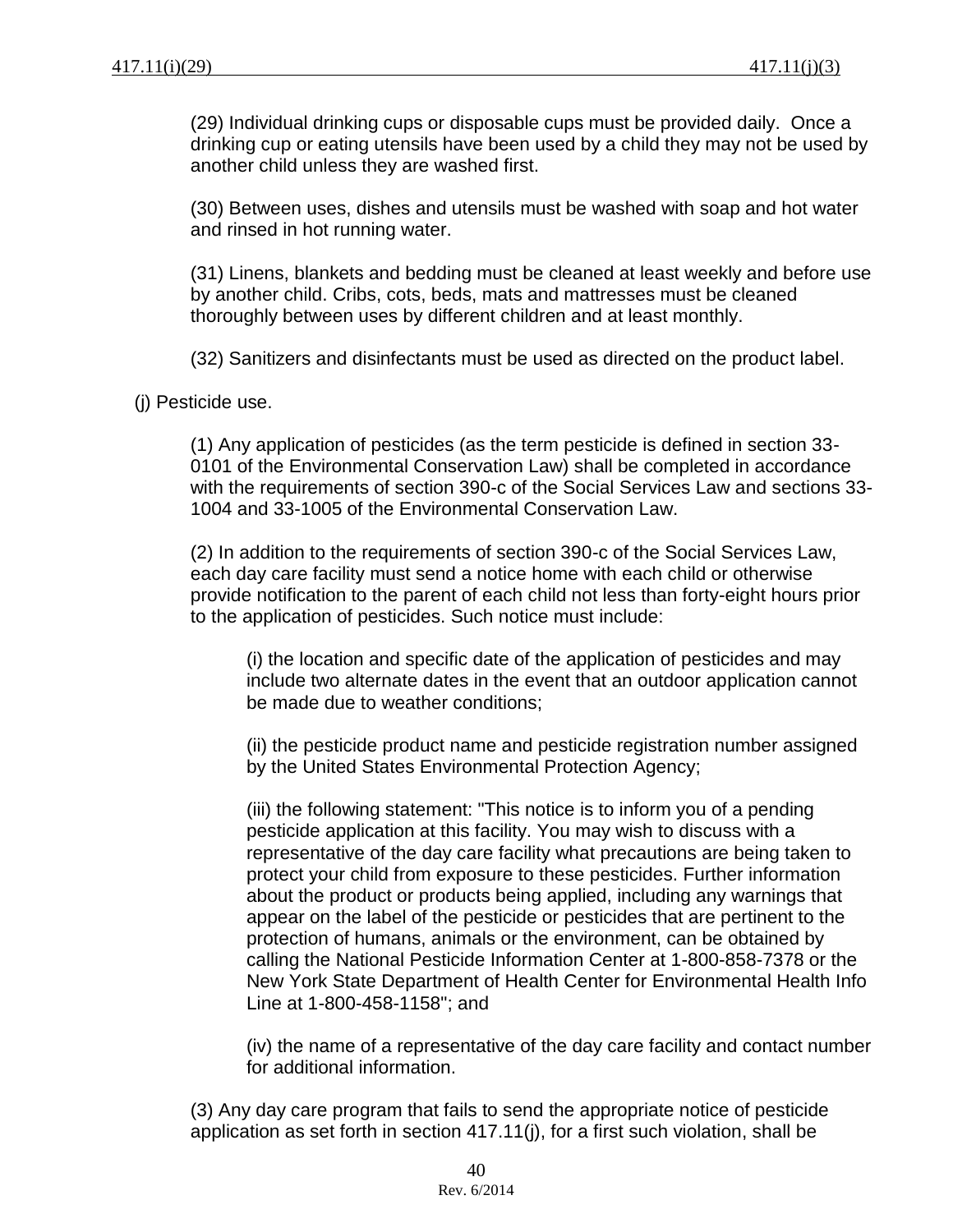issued a written warning in lieu of penalty. For a second violation, such program shall be subject to a penalty not to exceed one hundred dollars. For any subsequent violation, such program shall be subject to a penalty not to exceed two hundred fifty dollars for each violation. No penalty may be assessed by the Commissioner without affording the registrant with notice and an opportunity for a hearing pursuant to section 413.5 of this Article.

(4) Any finding by the Department of Environmental Conservation of a violation by the program of the requirements set forth in sections 33-1004 or 33-1005 of the Environmental Conservation Law shall be deemed a safety hazard to children in care and a violation of this section.

#### **417.12 Nutrition**

(a) The family day care program must provide sufficient and nutritious snacks to children.

(b) The program must ensure that each child in care for more than four hours a day receives a nutritious meal.

(c) Each child in care for more than ten hours a day must receive a minimum of two nutritious meals.

(d) Food must be prepared and stored in a safe and sanitary manner and served at appropriate intervals.

(e) If the program does not furnish meals, there must be adequate supplemental food available in the event that no meal is provided by the parent or if the meal provided by the parent is inadequate or of inadequate nutritional value.

(f) Programs changing their meal policy must provide adequate notice to parents.

(g) When meals are furnished by the program, food preferences for personal, religious or medical reasons may be accommodated. If resultant meal patterns or serving sizes will not meet the child's nutritional needs, a medical statement must be obtained documenting the appropriateness of the variation.

(h) When meals are furnished by the program, the servings must be in portions suitable for the size and age of the children in care, including infants. There must be a sufficient amount of food available to children to permit second helpings of nutritious foods.

(i) Children must be helped to gain independence in feeding themselves and should be encouraged to learn acceptable table manners appropriate to their developmental levels.

(j) Sufficient time, based on age and individual needs, must be allowed for meals so that children will not be hurried.

(k) Perishable food, milk and infant formula must be kept refrigerated.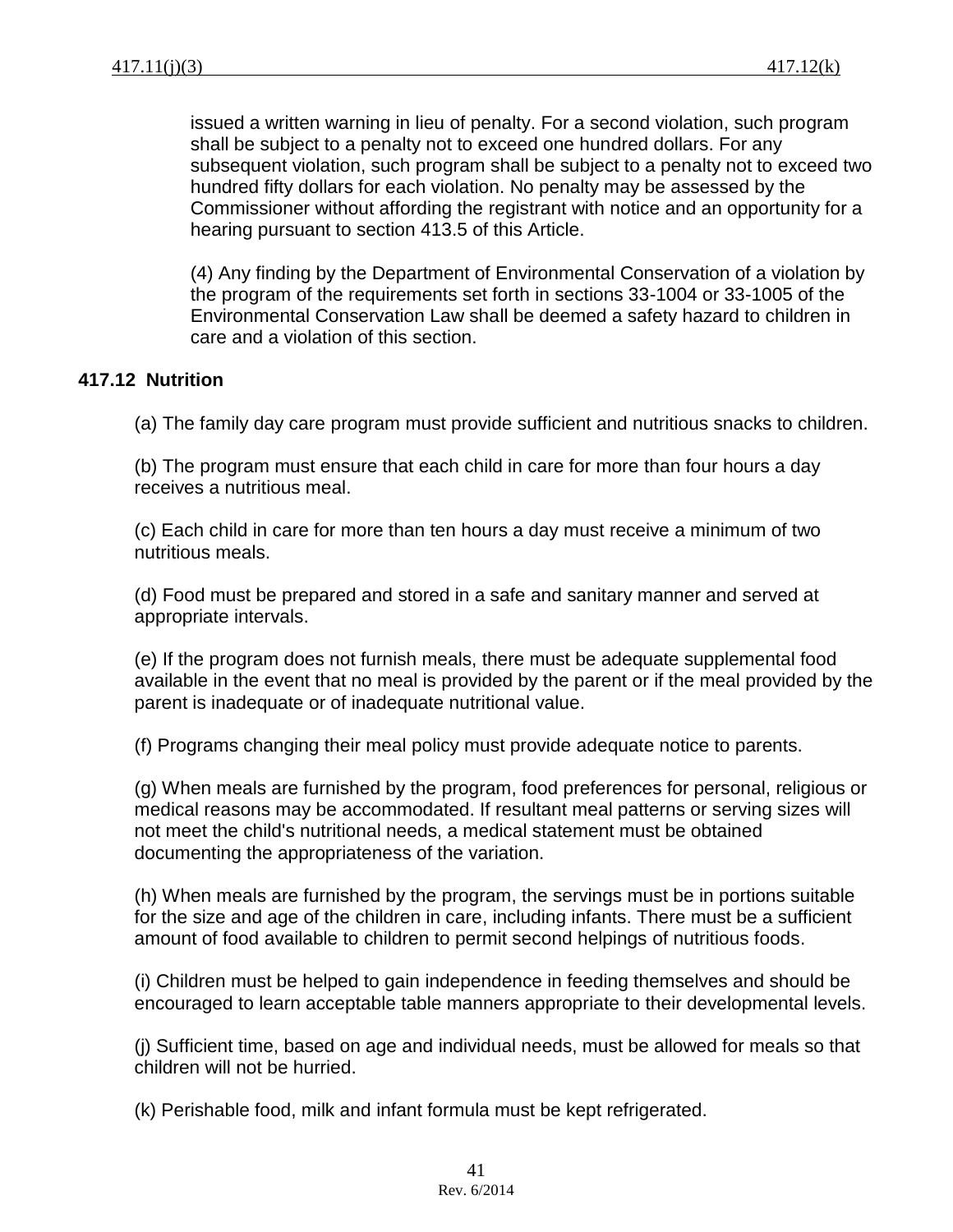(l) Safe drinking water must be available to children at all times and must be offered at intervals that are responsive to the needs of the individual children.

(m) Disposable cups, plates and utensils may be used if discarded after use. Plastic eating utensils may be used if such utensils are not easily broken by young children and are discarded after use. Styrofoam cups may not be used for infants or toddlers.

(n) The program must obtain a written statement, from the parent of each infant in care, setting forth the breast milk, formula and feeding schedule instructions for the infant and must be updated as changes are made.

(o) Where infant formula is required, such formula may be prepared and provided by the parent, or by the program when agreed to in writing by the parent.

(p) The program must develop a plan for introducing age-appropriate solid foods in consultation with the parent.

(q) If more than one child in the program is receiving breast milk, infant formula or other individualized food items, all containers or bottles must be clearly marked with the child's first and last name.

(r) Unused portions of bottles or containers from which children have been spoon-fed must be discarded after each feeding or placed in a securely tied plastic bag and returned to the parent at the end of the day.

(s) Heating infant formula, breast milk and other food items for infants in a microwave oven is prohibited.

(t) If foods for older children are heated in a microwave, the food must be stirred and allowed to reach serving temperature before serving to prevent burns from hot spots.

(u) All devices used to warm breast milk, formula or food for infants, must be kept at a low temperature not exceeding 120°.

(v) A caregiver or volunteer must not hold an infant while removing a bottle or infant food from a crock pot or other warming device.

(w) All devices used for warming bottles or food must be kept out of reach of children.

(x) Every effort must be made to accommodate the needs of a child who is being breastfed.

(y) Infants six months of age or younger must be held while being bottle-fed. Infants over six months of age must be held while being bottle-fed until the infant consistently demonstrates the capability of holding the bottle and ingesting an adequate portion of the contents thereof.

(z) The propping of bottles is prohibited.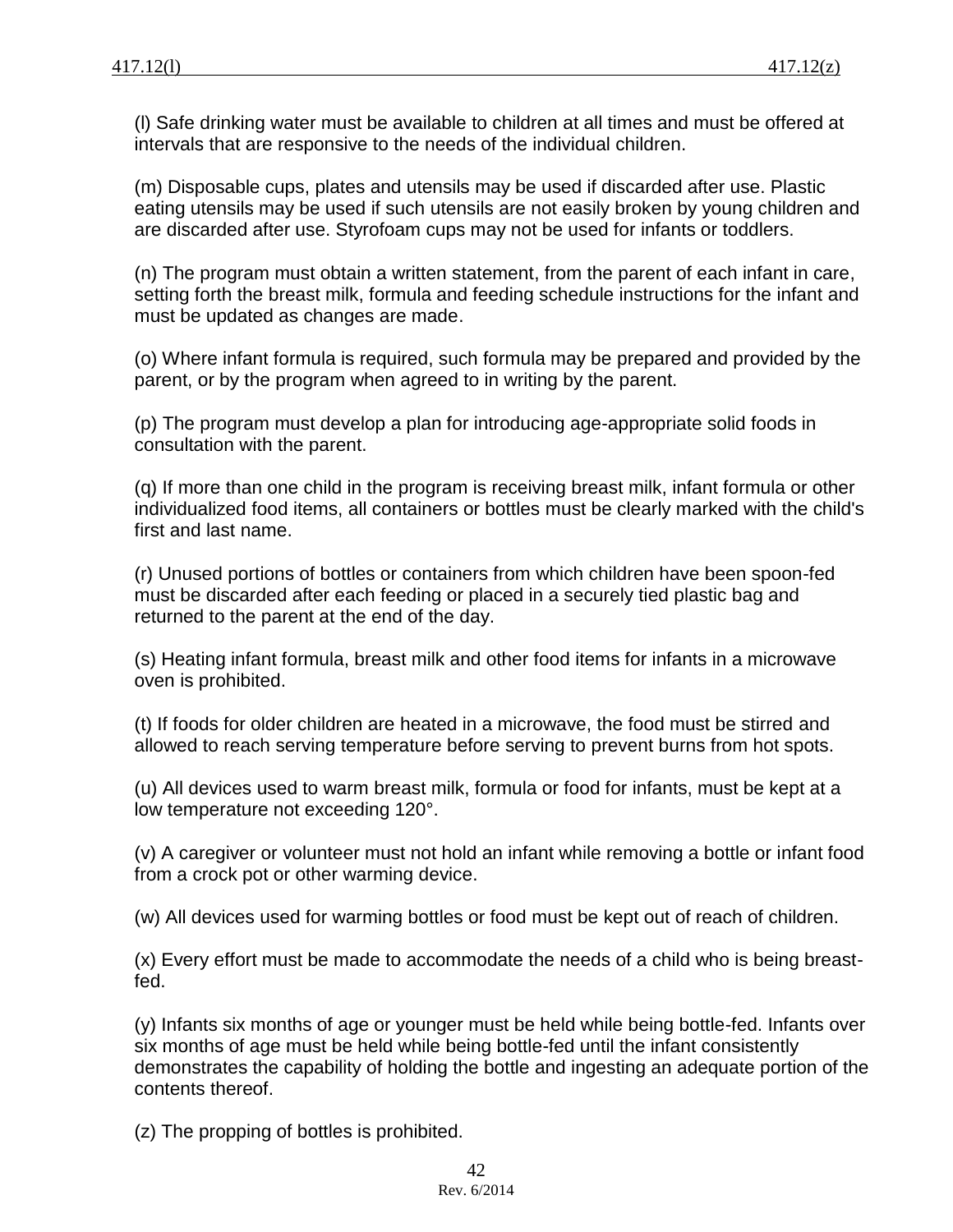(aa) Each infant and toddler must be removed from the crib, playpen or cot and held or placed in an appropriate chair for feeding.

(ab) Children may not be placed in a crib with a bottle, food or drink.

(ac) A caregiver or volunteer must not force or bribe a child to eat nor use food as a reward or punishment.

(ad) Fluid milk, 100% juice and water, are the only beverages a caregiver may provide to children in the program.

(ae) When milk is served as a beverage, low-fat or fat-free milk (1% fat or less) must be served to children two years of age or older.

(af) When provided by the parent, beverages are not subject to the regulatory beverage standards.

(ag) All children with dietary restrictions based on a child's medical condition or religious beliefs of the family are exempt from the regulatory beverage requirements, when instructed in writing by the parent to the program.

(ah) The program must share information on healthy food and beverage choices and the prevention of childhood obesity with the parent.

### **417.13 Caregiver Qualifications**

(a) The provider, assistant(s), and substitutes must each meet the following qualifications:

(1) be at least 18 years old;

(2) have a minimum of either two (2) years of experience caring for children under six years of age, or one (1) year of experience caring for children under six years of age plus six hours of training or education in early childhood development. The phrase "experience caring for children" can mean child-rearing as well as paid and unpaid experience caring for children. The term "training" can mean educational workshops and courses in caring for preschool-age children;

(3) be capable of providing, and agree to provide, safe and suitable care to children which is supportive of the children's physical, intellectual, emotional and social well-being;

(4) provide to the Office the names, addresses and daytime telephone numbers of at least three (3) acceptable references, other than relatives. At least one of the references must be able to attest to the employment history, work record and qualifications, if the person had ever been employed outside the home. At least one of the references must be able to attest to the character, habits and personal qualifications to be a family day care provider, assistant, or substitute; and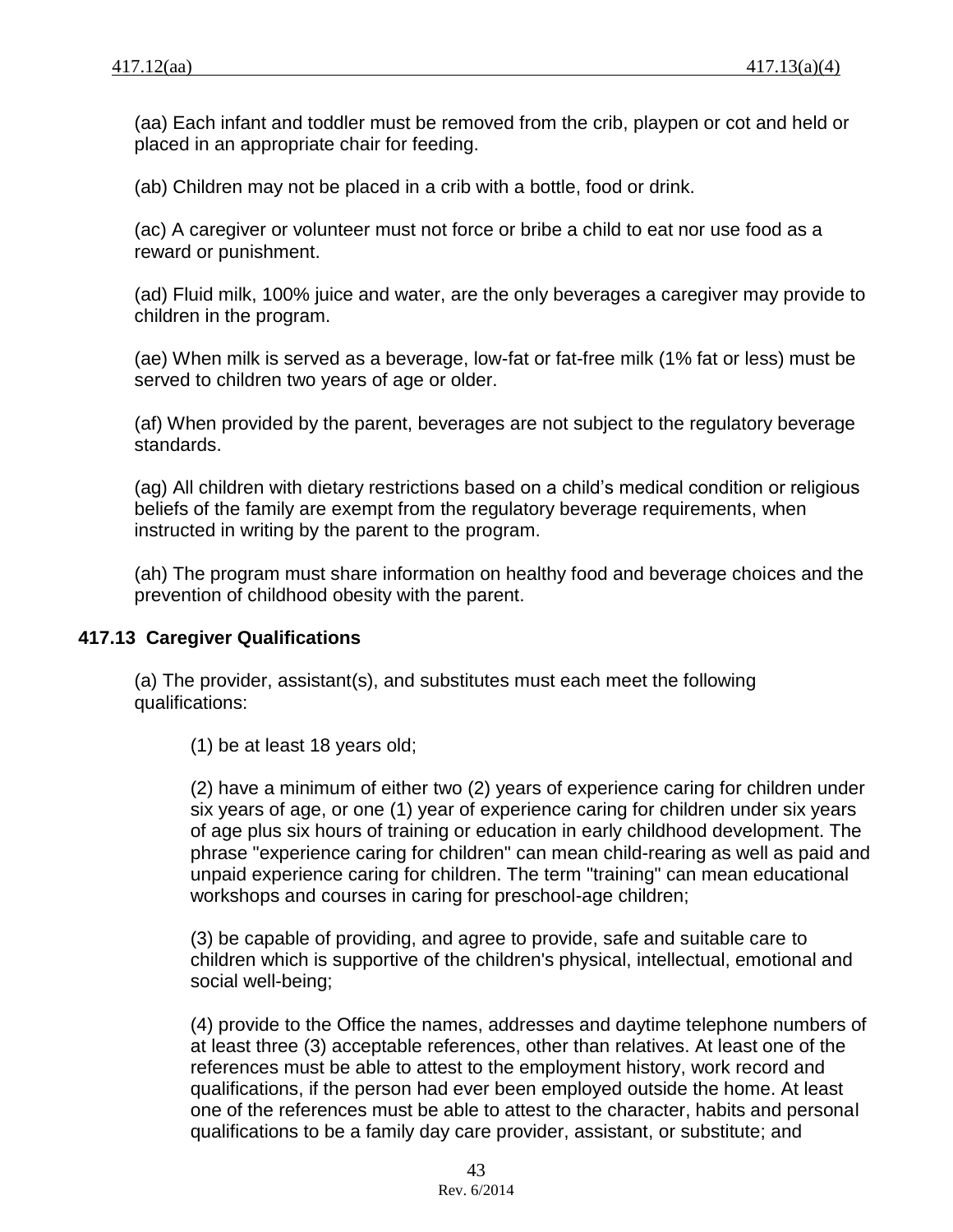(5) submit a satisfactory medical statement, as required in section 417.11(b).

(b) All caregivers and volunteers are required to comply with the criminal history review provisions of this Part and Part 413 of this Article.

(c) All caregivers and volunteers hired after June 30, 2013 must comply with the background check requirements for the register of substantiated category one cases of abuse or neglect maintained by the Justice Center for the Protection of Persons with Special Needs pursuant to Section 495 of the Social Services Law.

(d) All caregivers and volunteers are required to complete a Statewide Central Register database check.

(e) A person applying to be the provider must have completed a health and safety training as required in section 417.14(a) of this Part before being approved for that role.

(f) A person is not approved to be a caregiver until the child care program receives written approval from the Office.

### **417.14 Training**

(a) Before the Office issues an initial registration, the person who will be the provider must complete a health and safety training course approved by the Office relating to the protection of the health and safety of children and must demonstrate basic competency with regard to health and safety standards. All health and safety training received after the application for a registration has been submitted, but prior to issuance of the registration, may be applied to the initial fifteen (15) hours of training required pursuant to section 417.14(d) of this Part. Health and safety training must be successfully completed once by an applicant or provider. If an applicant does not become licensed or registered within two years of successfully completing the health and safety training, the coursework must be repeated.

(b) Before the Office issues an application for a family day care registration to a person or entity who has yet to hold an Office of Children and Family Services day care registration, that applicant must complete an Office-approved orientation session.

(c) Each provider and assistant must complete a minimum of fifteen (15) hours of training during the first six months of licensure.

(d) All assistants hired after the initial registration of the home must complete a minimum of fifteen (15) hours of training during the first six months after becoming an assistant. In either case, this initial fifteen (15) hours applies toward the total thirty (30) hour minimum requirement for each two-year period.

(e) Any person who becomes an assistant after the initial registration of the home will be required to complete thirty (30) hours of training during the first two years of employment with the program and thirty (30) hours of training every two years thereafter.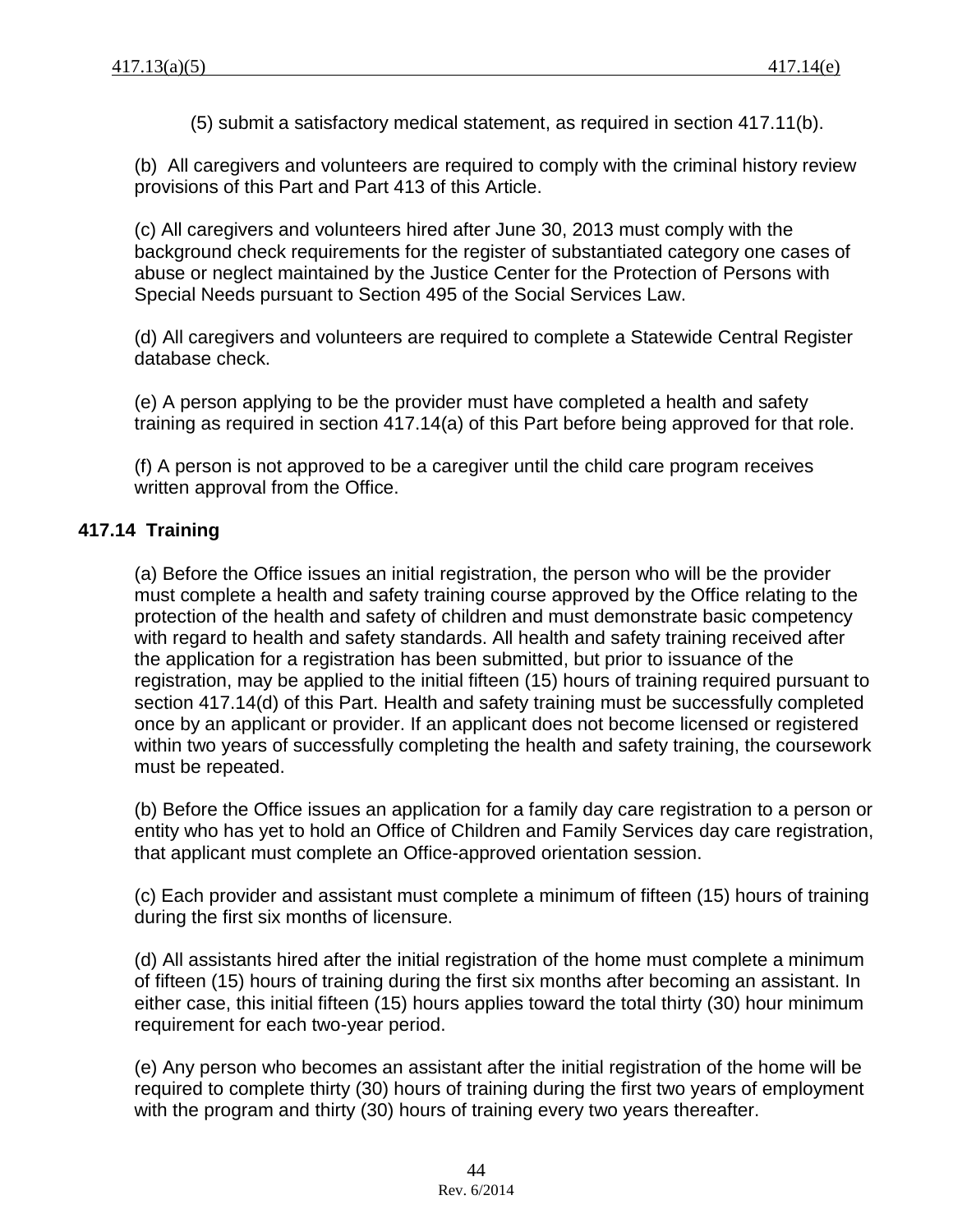(f) Each provider and assistant must complete a total of thirty (30) hours of training every two years. Such training must address the following topics:

(1) principles of childhood development, focusing on the developmental stages of the age groups for which the program provides care;

(i) Principles of childhood development include such things as meeting the physical, social and developmental needs of children, including those with special needs; behavior management and discipline; promoting play and physical activity; individual development variation and learning styles; infant and toddler brain development and cross cultural skills and knowledge.

(2) nutrition and health needs of infants and children;

(i) Nutrition and health needs of infants and children include such things as healthy menu planning, obesity prevention, benefits of and how to encourage breastfeeding for mothers returning to work, training in infectious diseases, Cardio Pulmonary Resuscitation(CPR), first aid, health and safety practices, preventive techniques in sudden infant death syndrome, medication administration training.

(3) child day care program development;

(i) Child day care program development topics include such things as the benefits of continuity of care practices, staff supervision and coaching, program variety and activity; infant, toddler, pre-school, and school age quality programming, promoting children's language development and social and emotional skills, and establishing nurturing, stimulating environments; rest time policies and procedures including meeting the needs of children who do not nap; hand washing; meeting the program needs of mixed age groups in family day care and group family day care.

(4) safety and security procedures;

(i) Safety and security procedures include such things as communication between parents and caregivers, emergency preparedness and response practices and procedures, fire safety, pool and water sports safety, playground safety, supervising daily activities and family engagement techniques.

(5) business record maintenance and management;

(i) business record maintenance and management includes such things as training in New York State and Federal requirements as a business owner and employer, child day care record keeping and documentation requirements, time maintenance, organizational skills, scheduling and coverage, staff supervision and coaching.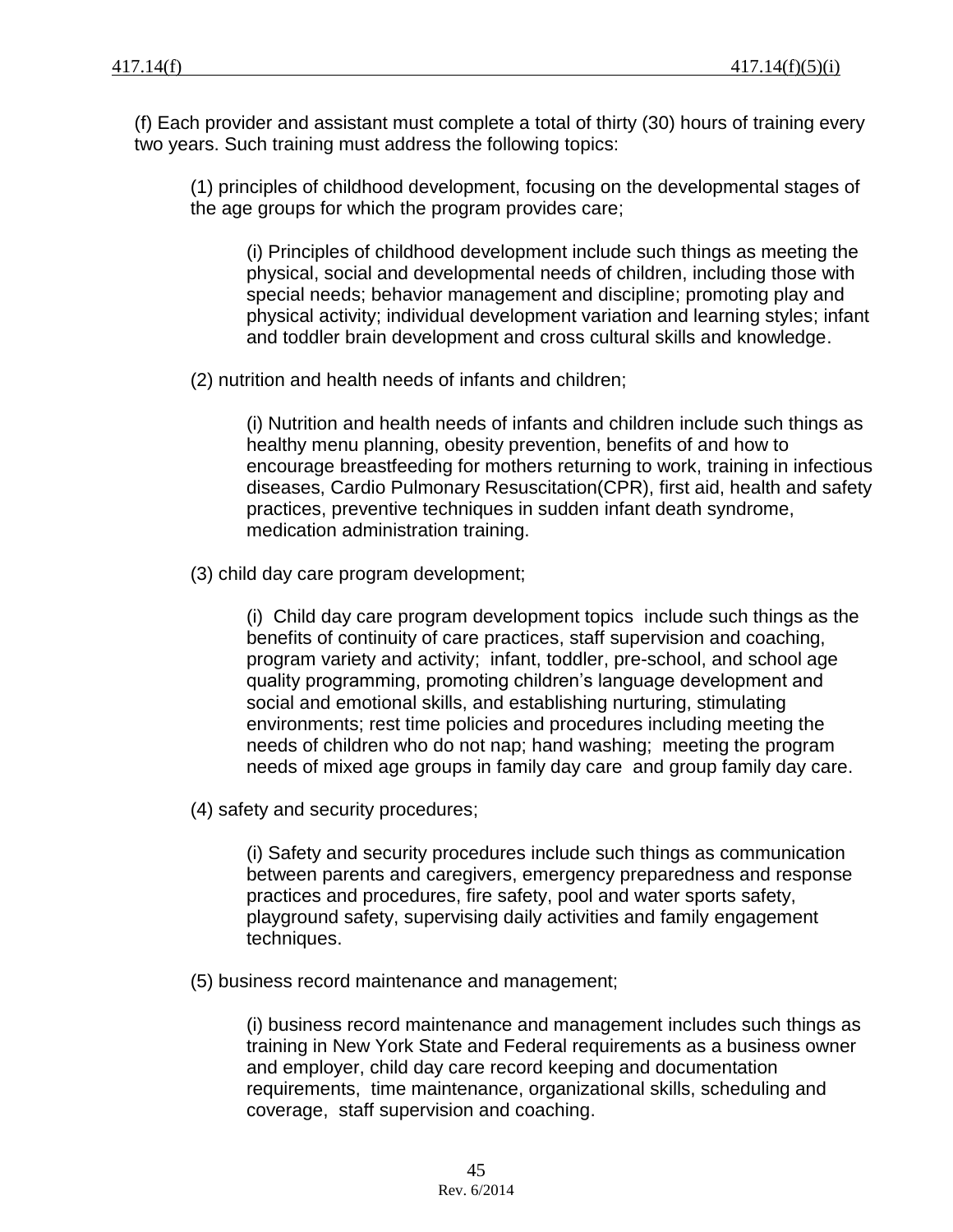- (6) child abuse and maltreatment identification and prevention;
	- (i) child abuse and maltreatment identification and prevention includes such things as reporting protocol; how to make a report to the state central register; documenting incidents and daily health checks; child abuse policy/procedure including safety plan.
- (7) statutes and regulations pertaining to child day care;
- (8) statutes and regulations pertaining to child abuse and maltreatment;

(i) statutes and regulations pertaining to child abuse and maltreatment includes such things as Mandated Reporter training; responsibilities of a mandated reporter; and

(9) education and information on the identification, diagnosis and prevention of shaken baby syndrome.

(g) Training received after the application has been submitted, but before the application has been approved and the registration granted, may be counted towards the initial fifteen (15) hours required in section 417.14(d) of this Part. When a program has submitted a renewal application, and the provider and assistant(s) have satisfied the 30 hour training requirement for the current registration period, the provider and assistant(s) will be credited with any additional training hours taken during that time that exceed the 30 hours, toward the new registration period.

(h) Training received within the ninety (90) day period prior to the two-year mid-point in the four-year registration cycle, may count toward the next two-year period, if the training requirement for the first two years of the registration has been met.

(i) For the thirty (30) hours of training that must be received every two years after the first period of licensure, any provider or assistant who can demonstrate to the Office basic competency in a particular topic may determine in which of the specified topics he or she needs further study. The Office may also exempt any provider or assistant from participating in training on a particular topic upon demonstration of substantially equivalent knowledge or experience related to that topic. All persons with such exemptions must still complete a minimum of thirty (30) hours of training during each twoyear period.

(j) Each provider or assistant must submit verification of completion of the training requirements to their program's designated registration office.

(k) All training that counts toward the required thirty (30) hours must be approved by the Office of Children and Family Services as per Office policies regarding training and trainers.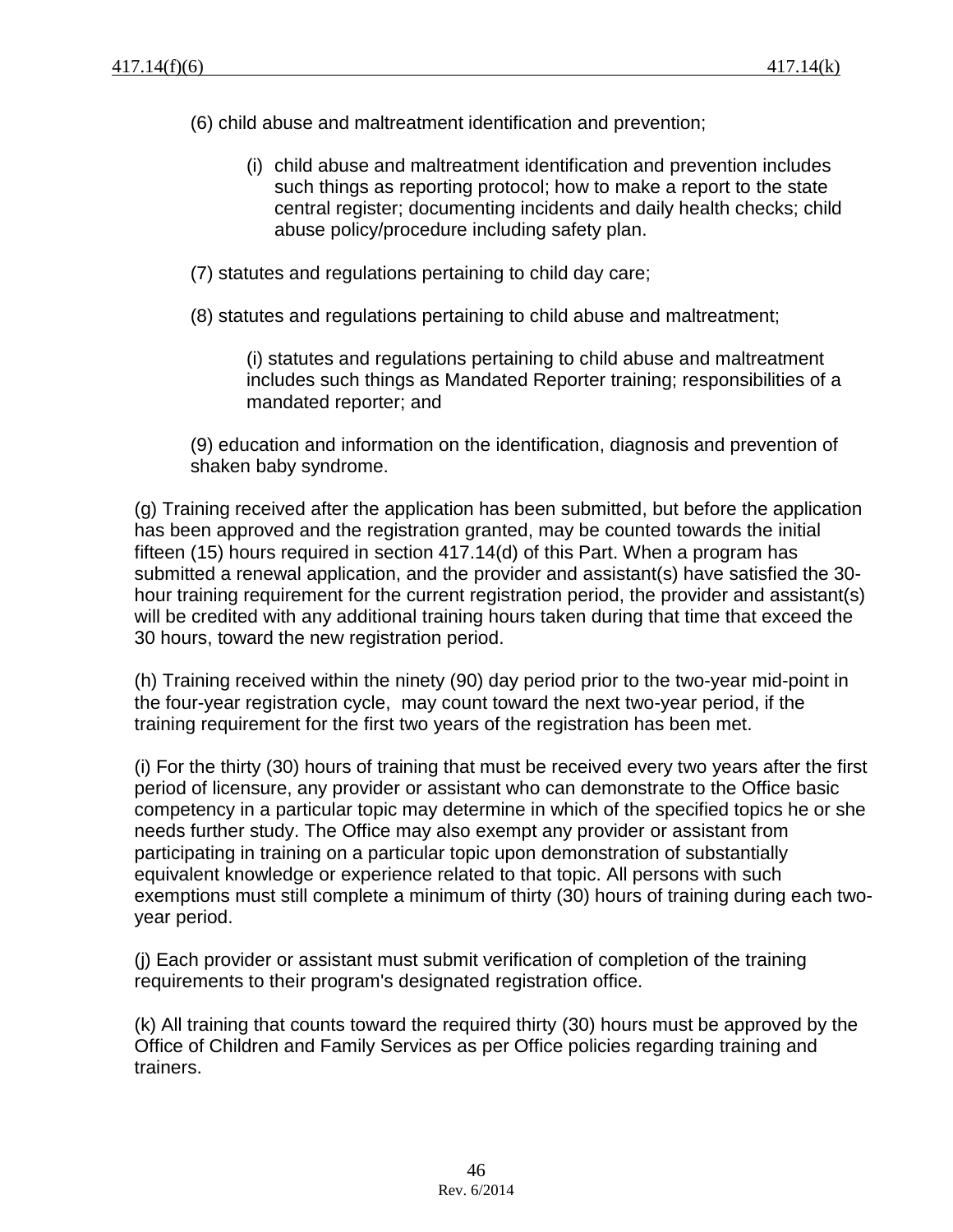(l) Caregivers who will be responsible for administering medications must receive training pursuant to Section 417.11(e) of this Part.

(m) All child day care programs must have at least one caregiver, who holds a valid certificate in cardiopulmonary resuscitation (CPR) and first aid, on the premise of the child care program during the program's operating hours.

(n) CPR and first aid certificates must be appropriate to the ages of the children in care.

(o) The caregiver(s) who holds the valid certification in CPR and First Aid must have their certification available for review during their working hours at the program on file.

(p) A registrant operating more than one licensed or registered family-based day care program must complete an Office approved training in the management and administration of multiple day care sites. This training may be counted toward the 30 hours of required training and must be completed within one year of the effective date of these regulations.

### **417.15 Management and Administration**

(a) General registration requirements.

(1)

(i) Each family day care home must obtain a registration from the Office. No person or entity may operate a family day care home without a registration from the Office.

(ii) Each family day care home must operate in compliance with the regulations of the Office and all other applicable laws and regulations.

(2) Each family day care home which has been issued a registration by the Office must openly display such registration and all waivers, limitations and restrictions in the home for which it was issued.

(3) A new application for a registration must be submitted to the Office when there is a change in the address, or change in the provider of an entity-owned child care program, or when a registration is sought following the Office's revocation of, or denial of a registration.

(4) Under no circumstances will a family day care registrant or group family day dare licensee be permitted to hold more than one family day care registration or group family day care license simultaneously. However, nothing contained herein shall prohibit the continued operations of programs already licensed or registered prior to the effective date of these regulations, unless the license or registration of the home is revoked, terminated or suspended pursuant to the procedures set forth in section 413.3 of this article.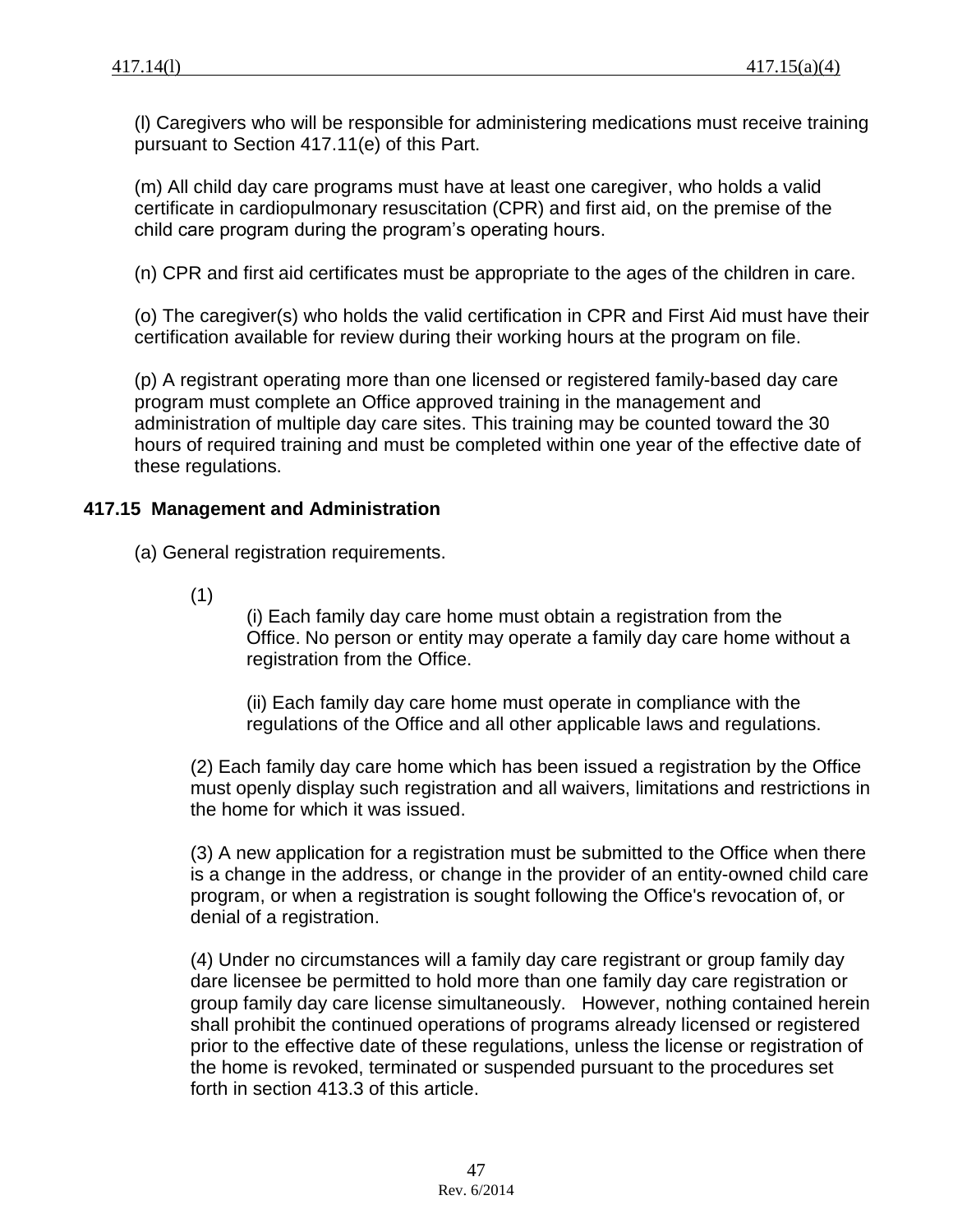(5) When the family child day care registrant is an individual, that person must be the Provider, as defined in Part 413.2(c)(12). However, nothing contained herein shall prohibit the continued operation of programs already licensed or registered, where a person other than the registrant has been named as the Provider, where the program was licensed or registered prior to the effective date of these regulations, unless the license or registration of the home is revoked, terminated or suspended pursuant to the procedures set forth in section 413.3 of this article.

(6) When the family child day care registrant is an entity other than an individual, the person named as the Provider, as defined in Part 413.2(c)(12), must be a person with a business interest in the entity. However, nothing contained herein shall prohibit the continued operation of programs already licensed or registered, where a person other than a person with a business interest in the entity has been named as the Provider, where the program was licensed or registered prior to the effective date of these regulations unless the license or registration of the home is revoked, terminated or suspended pursuant to the procedures set forth in section 413.3 of this article.

(7) Under no circumstances may there be more than one licensed or registered child day care program in any one dwelling unit in a personal residence. However, nothing contained herein shall prohibit the continued operation of more than one licensed or registered family or group family day care home in a personal residence where all such homes in the personal residence were licensed or registered prior to March 1, 2002, unless the license or registration of the home is revoked, terminated or suspended pursuant to the procedures set forth in section 413.3 of this article.

(8) In a personal residence where more than one licensed or registered family or group family day care home was located prior to March 1, 2002, the maximum capacity of all licensed and registered family and group family day care homes in the residence shall not under any circumstances exceed 20 children in total, including school-age children who receive care for only part of the day, and no individual group family day care home located in such a residence may have a maximum capacity of more than 10 children, including school-age children who receive care for only part of the day. Each such licensed and registered family and group family day care home must be operated as a separate facility and must have separate emergency exits sufficient to meet the requirements of section 416.4 of this Part or section 417.4 of this article, as appropriate.

(9) The provisions specified on the registration are binding and the family day care home must operate in compliance with the terms of the registration. The number and age range of children specified thereon are the maximum number and age range of children who may be in the care of the family day care home at any one time.

(10) No registration will be issued unless the registrant is in full compliance with the regulations of the Office and all other applicable laws and regulations except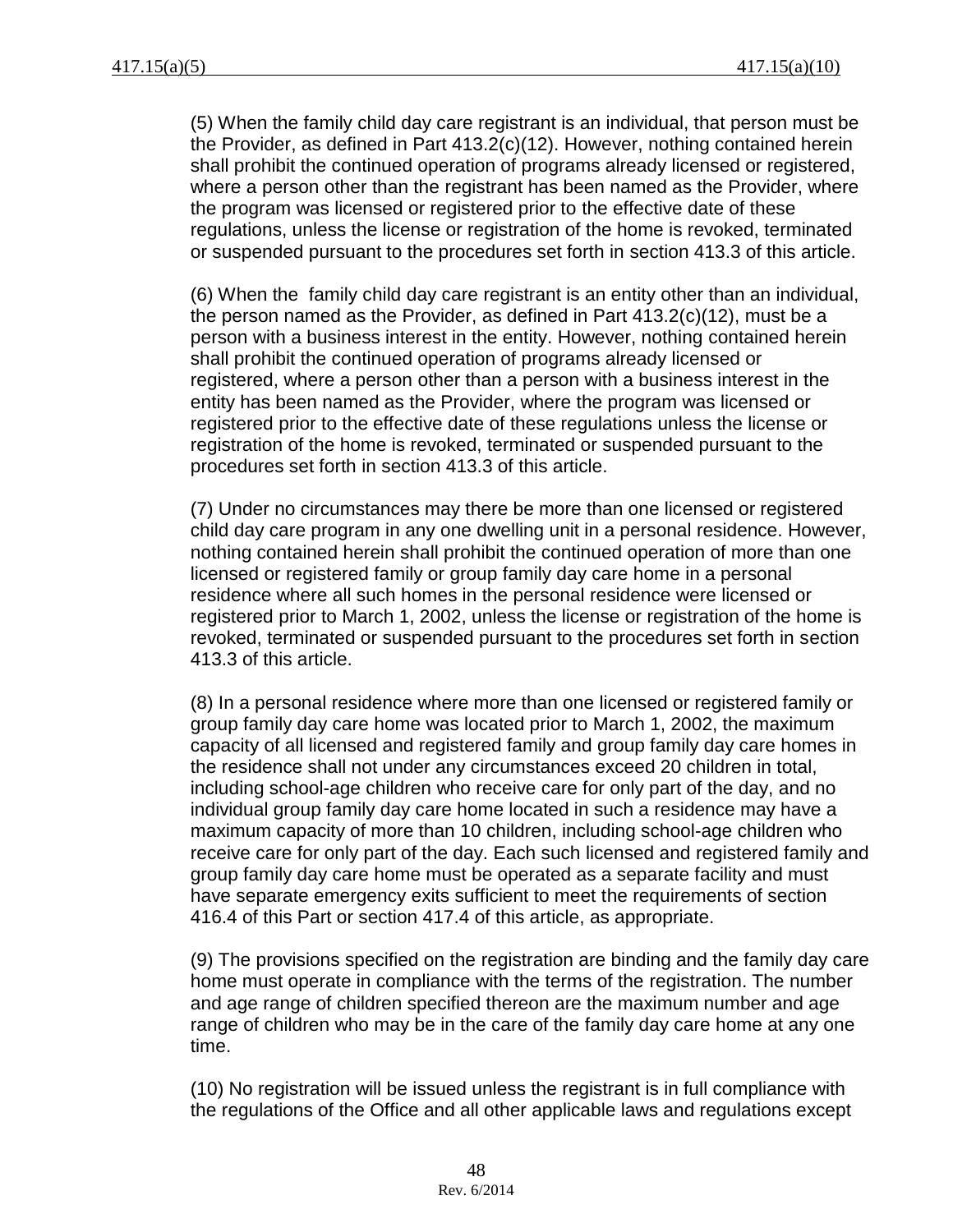where a waiver of one or more requirements of this Part has been approved in writing by the Office in accordance with section 413.6 of this Article.

(11) The effective period of the initial registration for a family day care home will be up to two years so long as the registrant remains in compliance with applicable laws and regulations during such periods. Each subsequent registration will be effective for a period up to four years so long as the registrant remains in compliance with applicable laws and regulations during such periods.

(12) A registration is not transferable to any other person, entity or location.

(13) Family day care homes required to be registered with the Office will not be exempt from this requirement through registration with another State agency or certification, registration or licensure by any local governmental agency or authorized agency; and

(14) Before denial of an application for registration or renewal of registration, the registrant is entitled to a hearing before the Office pursuant to section 413.5 of this Article.

(b) General operation requirements.

(1) Individual children must be cared for less than 24 hours a day. No caregiver may work more than two consecutive shifts.

(2) The registrant must make a written request to the Office before providing an additional shift of care beyond what was specified and approved in the initial application.

(3) The registrant cannot provide an additional shift of care until the changes have been approved in writing by the Office.

(4) The caregivers, employees, volunteers and all members of the household must be in good health and be of good character and habits.

(5) Submission of fraudulent documents to the Office or its representatives is prohibited.

(6) Confidentiality.

(i) Information relating to an individual child is confidential and cannot be disclosed without written parental permission to anyone other than the Office, its designees or other persons authorized by law.

(ii) Information relating to an individual child may be disclosed to a social services district where the child receives a day care subsidy from the district, where the child has been named in a report of alleged child abuse or maltreatment, or as otherwise authorized by law.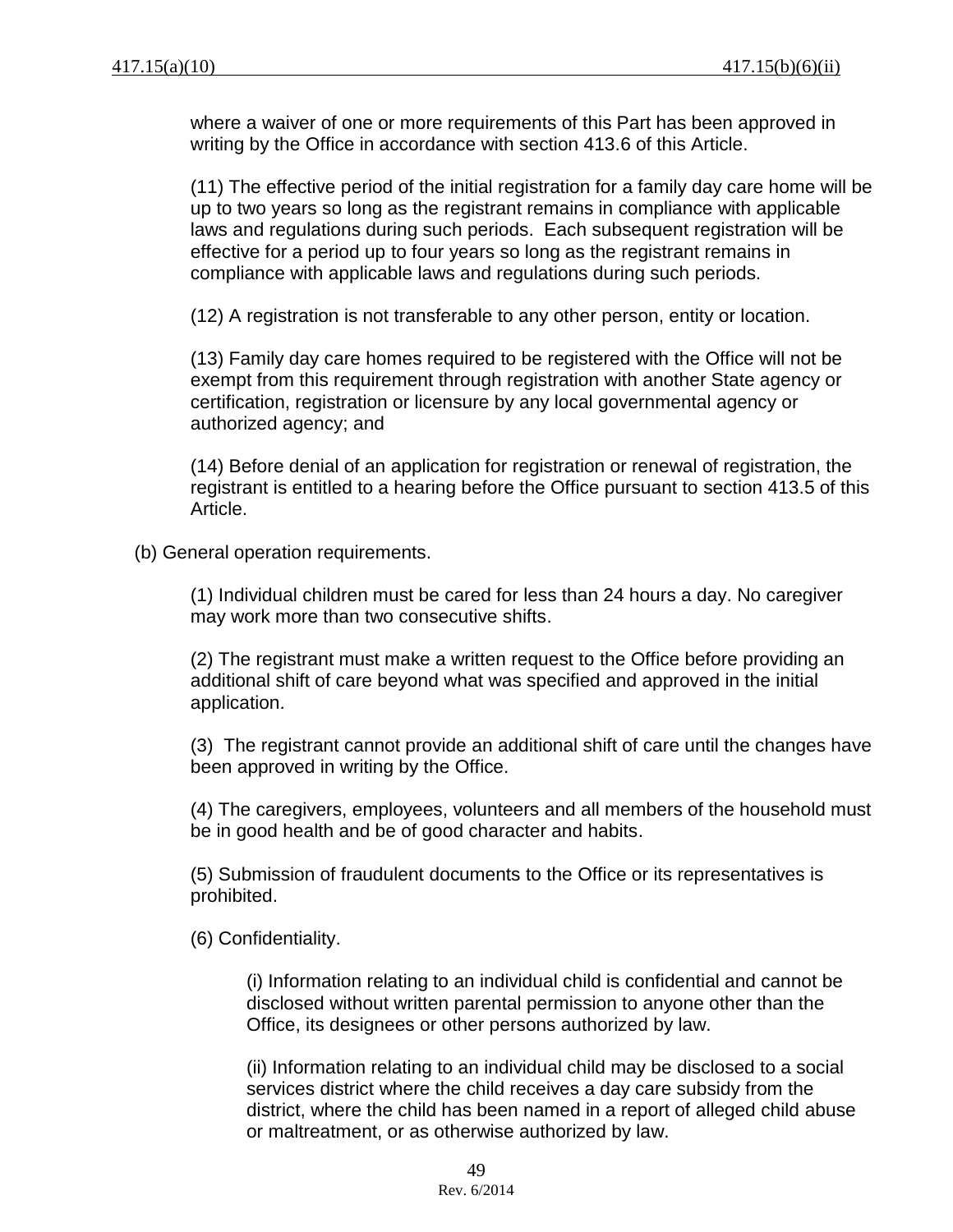(iii) Re-disclosure of confidential HIV-related information, as defined in section 360-8.1 of this Title, concerning a child receiving family day care is not permitted except in a manner consistent with article 27-F of the Public Health Law.

(7) A family day care home may not refuse to admit a child to the home solely because the child is a child with a developmental delay or disability or has been diagnosed as having human immunodeficiency virus (HIV), HIV-related illness or acquired immune deficiency syndrome (AIDS). Each such child must be evaluated by the program to determine whether the child could be accommodated in the program if reasonable modifications are made to the premises and/or program. Nothing contained in section 417.11 of this Part, shall be deemed to require the program to incur significant additional expenses to modify the premises and/or program to accommodate such a child.

(8) The parent of any child receiving family day care must have:

(i) unlimited and on demand access to such child;

(ii) the right to inspect all parts of the home used for child day care or which could present a hazard to the health or safety of the child whenever the parent requests at any time during the hours of operation of the home;

(iii) unlimited and on demand access to the caregivers whenever such child is in care or during the normal hours of operation; and

(iv) unlimited and on demand access to written records concerning such child except where access to such records is otherwise restricted by law.

(9) Electronic monitors and surveillance equipment.

(i) The parents of all children receiving care in a family day care home equipped with electronic monitoring devices or surveillance cameras installed for the purpose of allowing parents to view their children in the day care setting by means of the Internet must be informed that cameras will be used for this purpose. All assistants and employees of the family day care home must also be informed if electronic monitoring devices or surveillance cameras will be used for this purpose.

(ii) All parents of children enrolled in the family day care home and all assistants and employees of the family day care home must be made aware of the locations of all electronic monitoring devices or surveillance cameras used at the family day care home.

(iii) Family day care homes opting to install and use electronic monitoring devices or surveillance cameras must comply with all State and federal laws applicable to the use of such equipment.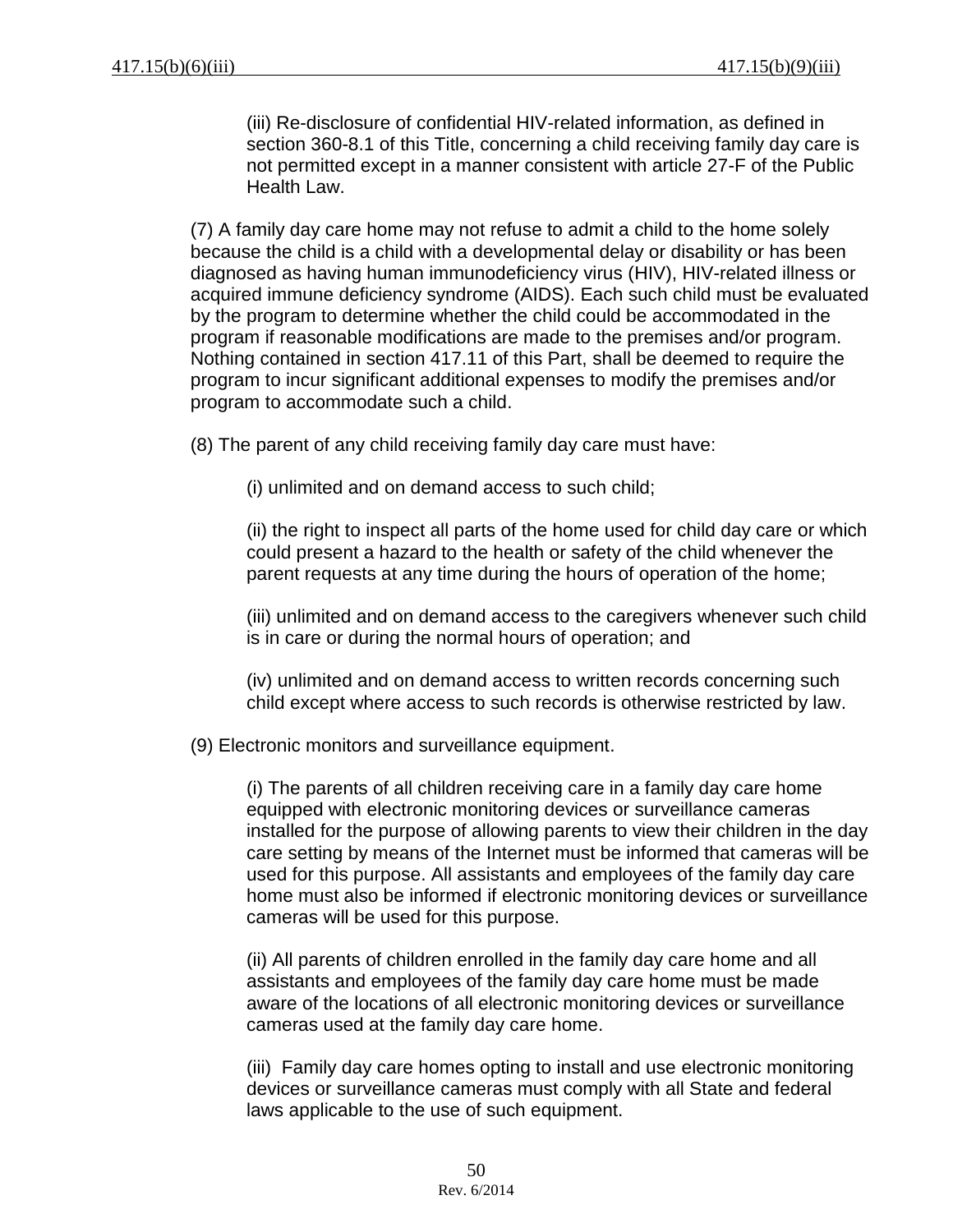(iv) Electronic monitoring devices and surveillance cameras may not be used as a substitute for competent direct supervision of children.

(v) Electronic monitoring devices or surveillance cameras are permitted to transmit images of children in common rooms, hallways and play areas only. Bathrooms and changing areas must remain private and free of all electronic monitoring devices and surveillance cameras.

(vi) Family day care homes that use electronic monitoring devices or surveillance cameras must allow inspectors and other representatives of the Office to have access to such equipment and to have viewing privileges as required by the Office.

(vii) Parents of children, caregivers, employees and volunteers must be notified when electronic monitoring devices or surveillance cameras are used.

(viii) Family day care homes opting to allow parents to view their children in the day care setting by means of the Internet or other electronic means must use and maintain adequate security measures at all times. Such measures include but are not limited to: frequent changes of passwords; filtering measures that prohibit public access to or viewing of day care activities via the Internet or other electronic means; and immediate corrective action in response to any report of abuse of the system or inappropriate access. Family day care homes must also advise the parents having access to views of the day care home through the Internet or other electronic means of the importance of security in regard to such viewing and of the importance of the privacy rights of other children who may be viewed.

(10) (i) A family day care home must admit inspectors and other representatives of the Office onto the grounds and premises at any time during the hours of operation as documented with the Office on the application for family day care. Such inspectors and representatives must be given free access to the building, the caregivers, employees and volunteers, the children and any program records.

(ii) A family day care home must cooperate with inspectors and other representatives of the Office in regard to any inspections or investigations that are conducted by the Office or its representatives.

(iii) A family day care home also must cooperate with local Child Protective Services staff conducting any investigation of alleged child abuse or maltreatment;

(iv) No provider, caregiver, employee, volunteer or household member may place or attempt to place an Office representative, who is performing his/her role as such, in reasonable fear of physical injury.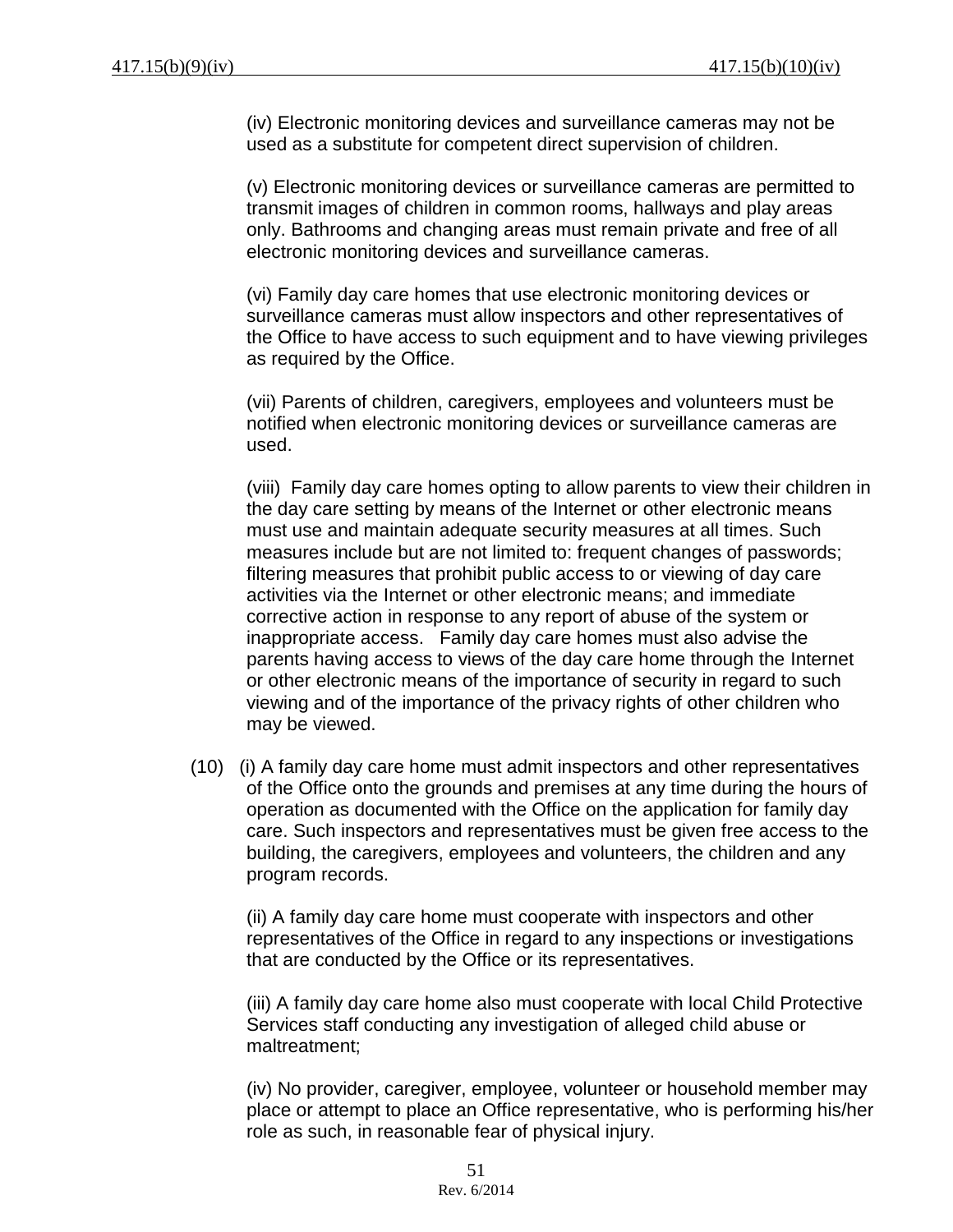(v) Any intentional display of physical or verbal force, which would give an Office representative reason to fear or expect bodily harm, is prohibited.

(vi) Intentional and wrongful physical contact with an Office representative is prohibited.

(11) In hiring caregivers subsequent to issuance of a registration, a program:

(i) must notify the Office immediately in writing when there is any change of caregivers;

(ii) must submit to the Office within 15 days of the written notification of the change in caregivers the name of any new caregiver and the supporting documentation needed to complete the approval process, including:

(a) the forms necessary for the Office to inquire whether the applicant is the subject of an indicated report of child abuse or maltreatment on file with the Statewide Central Register of Child Abuse and Maltreatment,

(b) the forms necessary to check the register of substantiated category one cases of abuse or neglect maintained by the Justice Center for the Protection of Persons with Special Needs pursuant to Section 495 of the Social Services Law,

(c) fingerprint images necessary for the Office to conduct a criminal history review,

(d) a sworn statement indicating whether, to the best of the applicant's knowledge, he or she has ever been convicted of a misdemeanor or felony in New York State or any other jurisdiction, and

(e) three (3) acceptable references;

(iii) must ensure that a medical statement has been submitted before the person has any involvement with children in care, as required in section 417.11 of this Part;

(iv) may, during the Office's review of all documentation for any proposed caregiver, continue to operate a family day care home with any individual who is identified on the list required by section 417.15(c)(12) of this Part; and

(v) may not leave the proposed caregiver in sole charge of or unsupervised with children until such time as the Office approves the caregiver.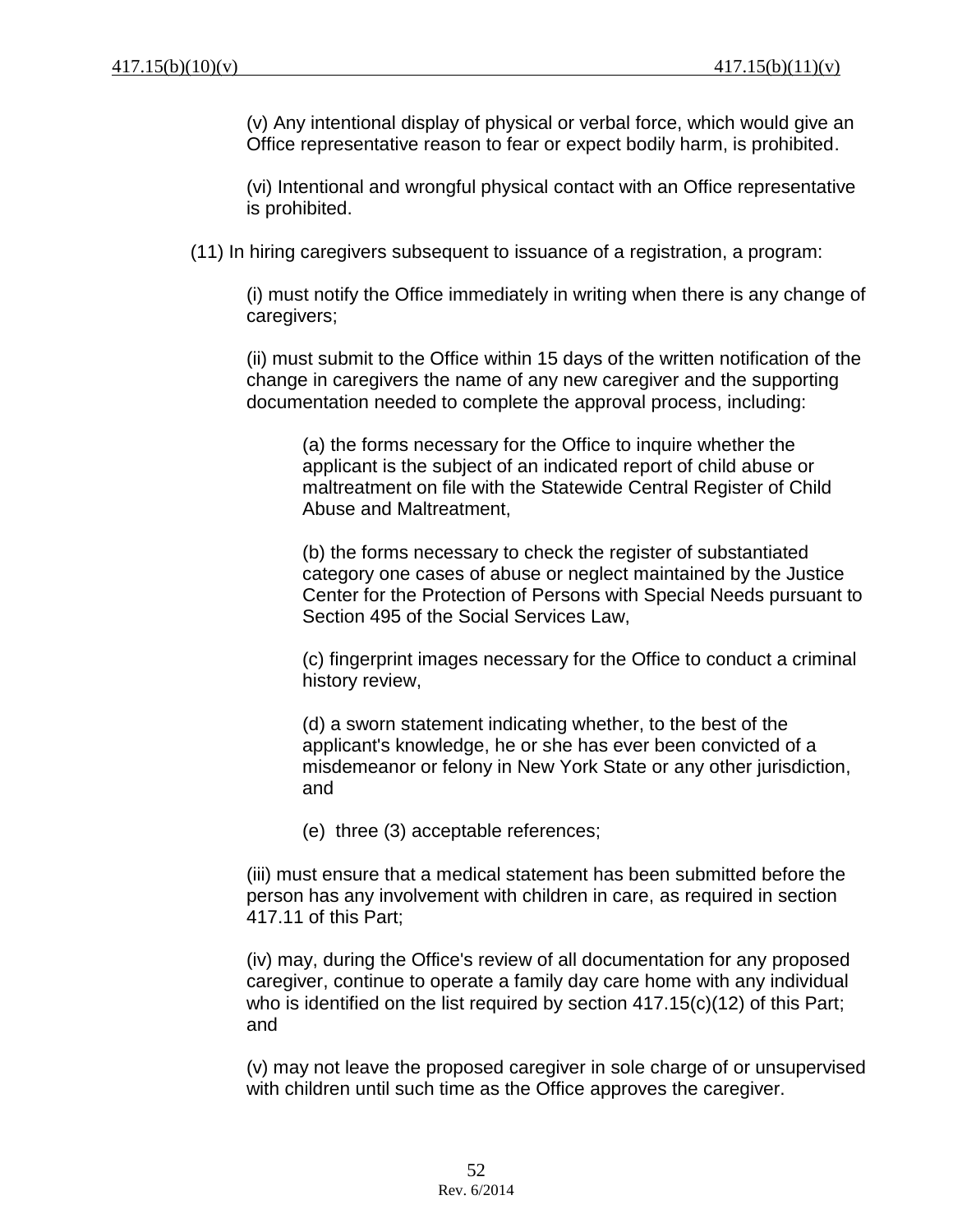(12) The family day care home must report to the Office: any change affecting, or which reasonably might be expected to affect, those portions of the building and property in which the program is operating or which are used for the children's egress in the case of emergency; any change in household members; and any other change that would place the home out of compliance with applicable regulations.

(13) The caregivers, employees and volunteers must be familiar with the regulations governing family day care. Such regulations must be readily accessible to the caregivers for reference purposes and must be made available for review to a parent of a child in care upon request by a parent.

(14) The caregiver must immediately notify the parent and Office upon learning of the death, serious incident, serious injury, serious condition, communicable illness, or transportation to a hospital, of a child which occurred while the child was in care at the program or was being transported by a caregiver. A serious incident includes any event in which a child requires medical attention other than routine illness, is left without competent supervision for any period of time, or leaves the program without an approved caregiver or designated person.

(15) Parents must be given the opportunity to discuss issues related to their children and care of their children with the caregivers. Such opportunities must occur at the time of enrollment of the child in the program and as frequently as needed thereafter, but at least annually.

(16) The indoor and outdoor areas of the home where the children are being cared for must not be used for any other business or social purpose or non-daycare activity when children are present, such that the attention of the caregivers is diverted from the care of the children.

(17) When a program proposes to care for a child under the age of six weeks, prior approval must be obtained from the Office. In seeking such approval, the program must furnish, in writing, the following:

(i) identifying information related to the specific child who would receive care, including the parents name and address, and the child's name, gender and age;

(ii) the extenuating circumstance necessitating the care; and

(iii) a description of what the program will do to achieve consistency with the Office's guidelines for the care of children under the age of six weeks.

(18) (i) Within five days after receiving the initial registration and before actually commencing operation, the program must, using a form specified by the Office for that purpose, notify the local police and fire departments of the municipality within which the family day care home is located of the following: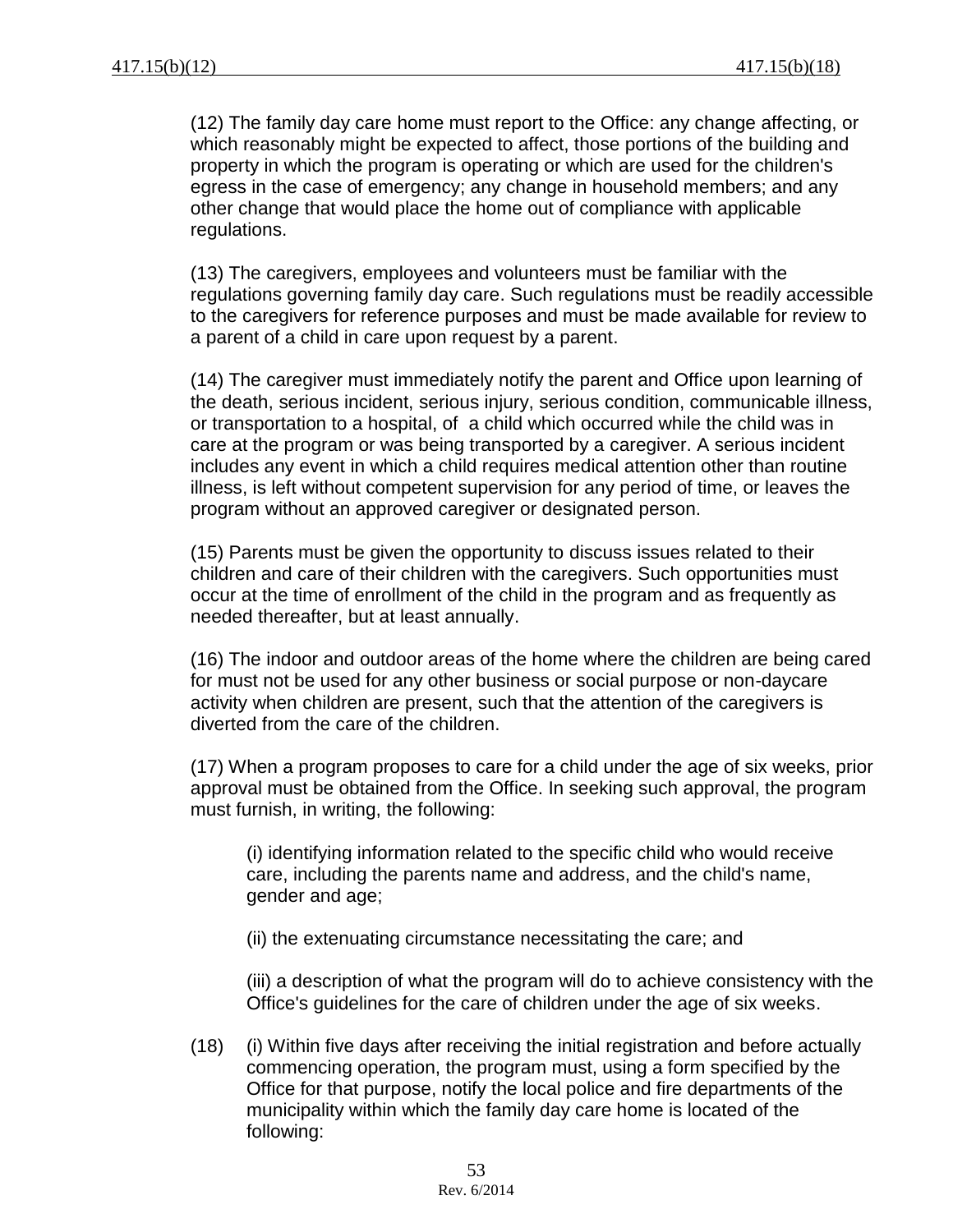- (a) the address of the family day care home;
- (b) the maximum capacity of the family day care home;
- (c) the age range of children that will be in care; and
- (d) the hours during which children will be in care.

(ii) If the local municipality does not have a police or fire department, the sheriff of the county within which the family day care home is located must be notified instead. The program must notify the local police and fire departments or the county sheriff, as appropriate, if there is any change in any of the information required to be provided pursuant to section 417.15(b)(18)(i) of this Part.

(19) Within five days of a household member turning eighteen years of age or a person eighteen years of age beginning to reside at the premises, the program must:

(i) submit the State Central Register of Child Abuse And Maltreatment database check forms necessary to complete required screening by the Statewide Central Register of Child Abuse and Maltreatment to determine if the person is the subject of an indicated report of child abuse or maltreatment; and

(ii) submit the forms necessary to check the register of substantiated category one cases of abuse or neglect maintained by the Justice Center for the Protection of Persons with Special Needs pursuant to Section 495 of the Social Services Law; and

(iii) submit the necessary fingerprint image necessary to complete the criminal history review required pursuant to section 413.4 of this Article.

(20) No person other than a caregiver may have unsupervised contact with a child in care at the program.

(21) All family day care homes that accept direct or indirect payments from a social services district or a payment from a parent or caretaker for providing subsidized child care must comply with all relevant requirements of the child care subsidy program and section 415.

(22) The program must give the parent, at the time of admission of the child, a written policy statement including but not limited to:

(i) the responsibilities of the program;

(ii) the responsibilities of the parent;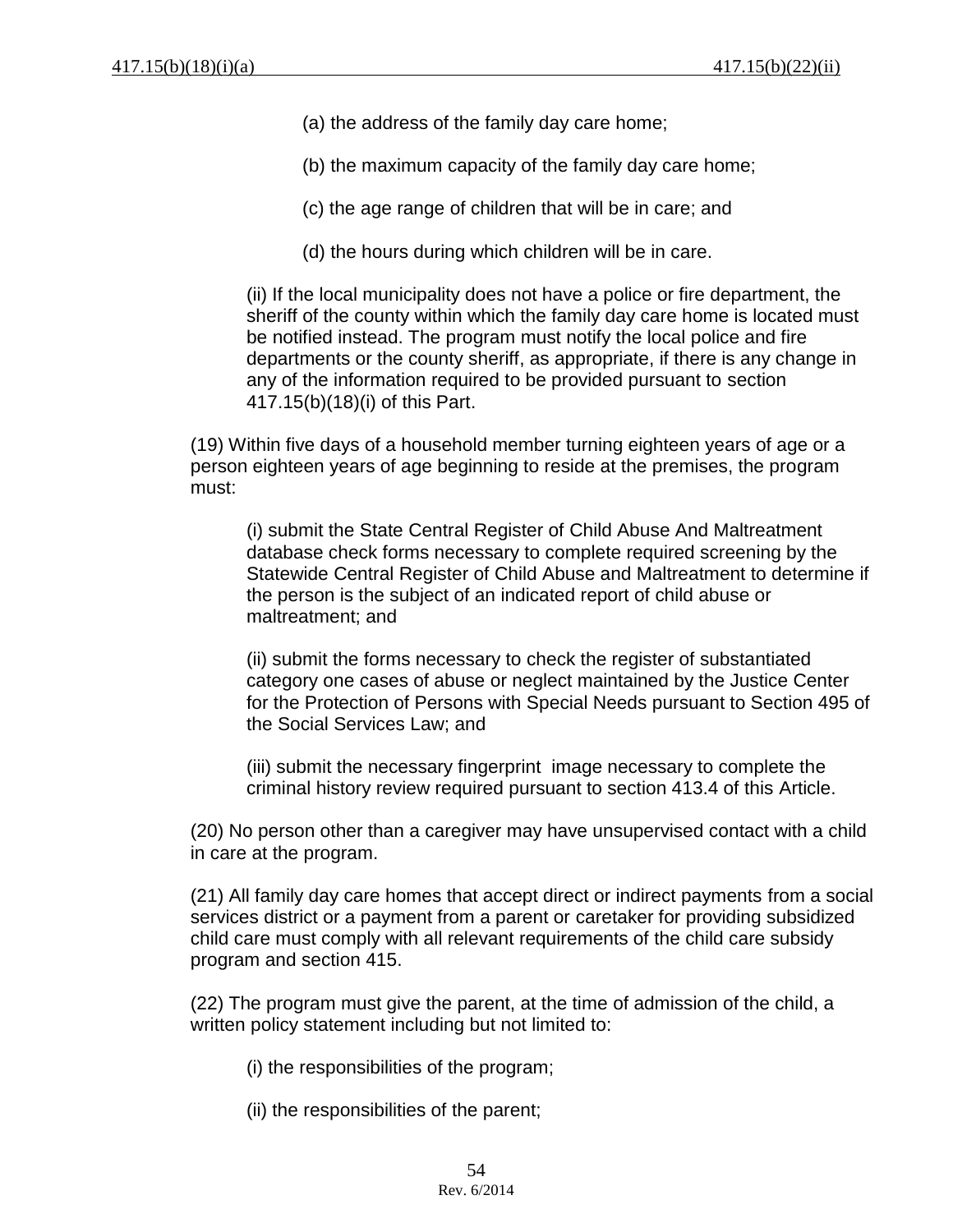(iii) the policies of the program regarding admission and disenrollment policies;

(iv) how parents will be notified of accidents, serious incidents and injuries;

(v) the plan for behavior management;

(vi) the evacuation plan;

(vii) the program activities;

(viii) a summary of the program's health policies, to include the level of illnesses the program will accommodate;

(ix) actions the program will take in the event a child is not picked up as scheduled;

(x) meal arrangements;

(xi) instructional materials on the available procedures if they suspect their child has been abused or maltreated;

(xii) how to access the regulations;

(xiii) contact information for the Office including the Child Care Complaint Line;

(xiv) transportation policy; and,

(xv) as applicable, written notification that there is a firearm, shotgun, rifle or ammunition on the premises.

(23) Applicants and existing programs are required to notify the Office within 15 days if the day care home becomes licensed, registered, or certified with the Office or any other agency to provide any type of care to children or adults.

(24) Child day care programs must keep all records relevant to the current registration period, and the immediately preceding registration period.

(25) Mid-point requirements for four-year registration. At the two-year calendar date in a four year registration cycle, a program must be in compliance with the following mid-point requirements and be able to show proof of compliance to the Office when requested:

(i) Where a program uses a private water supply, a report from a state licensed laboratory or individual, based on tests performed within the 12 months preceding the calendar date of the two-year mark in a four year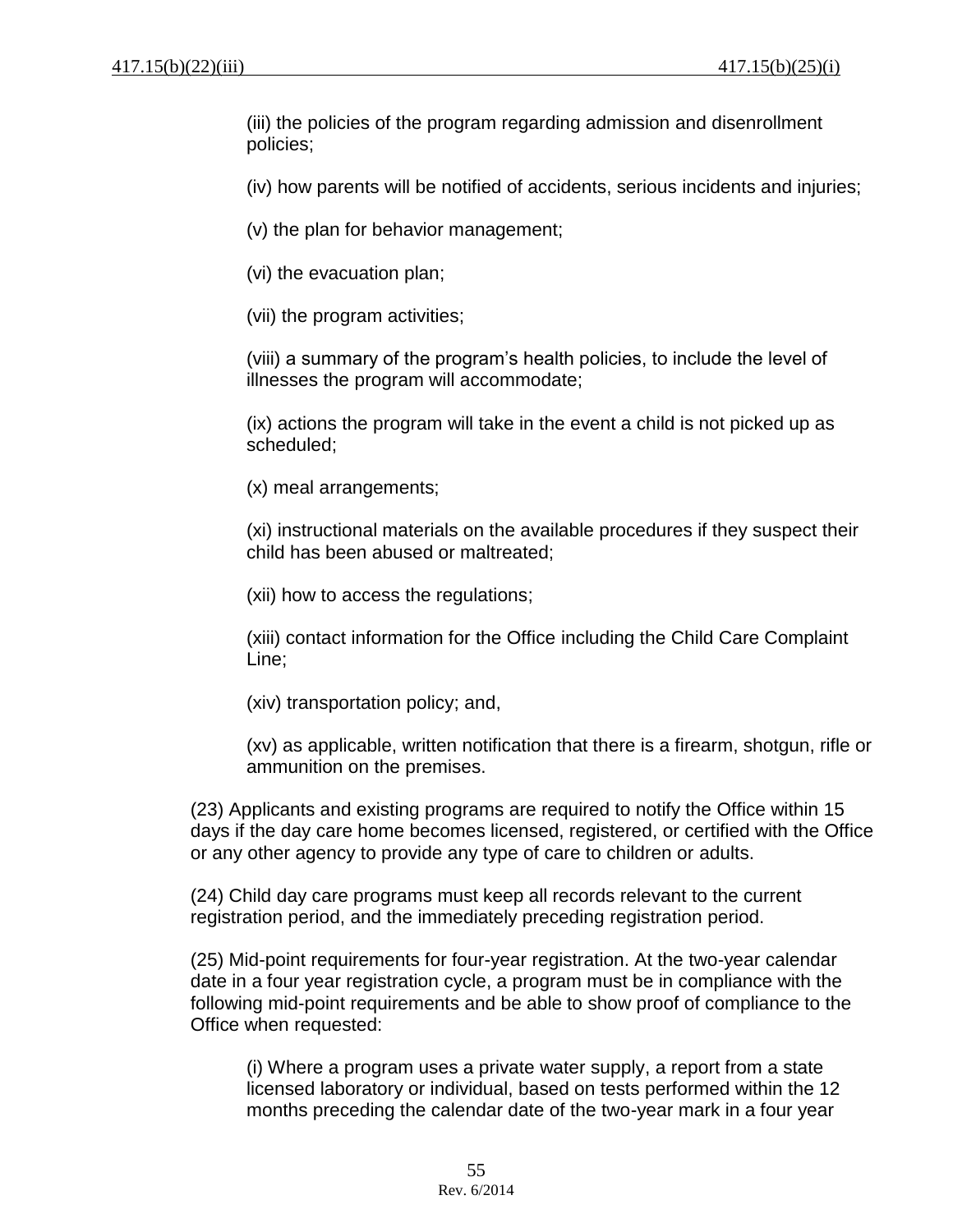registration, showing that the water meets standards for drinking water established by the New York State Department of Health;

(ii) a report of inspection and approval performed by local authorities or an inspector qualified to approve fuel burning systems within the 12 months preceding the calendar date of the two-year mark in a four year registration of any wood or coal burning stove, fireplace, pellet stoves or permanently installed gas space heater in use at the home; and

(iii) proof of compliance with the training requirements of section 417.14.

(c) The program must maintain on file at the family day care home, available for inspection by the Office or its designees at any time, the following records in a current and accurate manner:

(1) a copy of the evacuation plan, evacuation drills, and shelter-in-place drills conducted, on forms furnished by the Office or approved equivalents, as required in sections 417.4 and 417.5 of this Part;

(2) an approved health care plan on forms furnished by the Office, as required in section 417.11 of this Part:

(3) the name, address, gender, and date of birth of each child and each child's parents names, addresses, telephone numbers and place(s) at which parents or other persons responsible for the child can be reached in case of an emergency;

(4) the names and addresses of persons authorized to take the child(ren) from the family day care home;

(5) daily attendance records that are filled out at the time a child arrives and departs, and must include arrival and departure times;

(6) children's health records, including parental consents for emergency medical treatment; child's medical statement and immunizations; any available results of lead screening; the name and dosage of any medications used by a child and the frequency of administration of such medications; and a record of illnesses, injuries occurring while in care, and any indicators of child abuse or maltreatment;

(7) medical statements for the provider, assistant(s), and substitute(s) completed, as required in section 417.11 of this Part;

(8) a medical statement regarding the health of all persons residing in the family day care home, as required in section 417.11 of this Part;

(9) a plan of program activities, as required in section 417.7 of this Part;

(10) a report of inspection and approval performed within the 12 months preceding the date of the application for registration or renewal by a qualified person of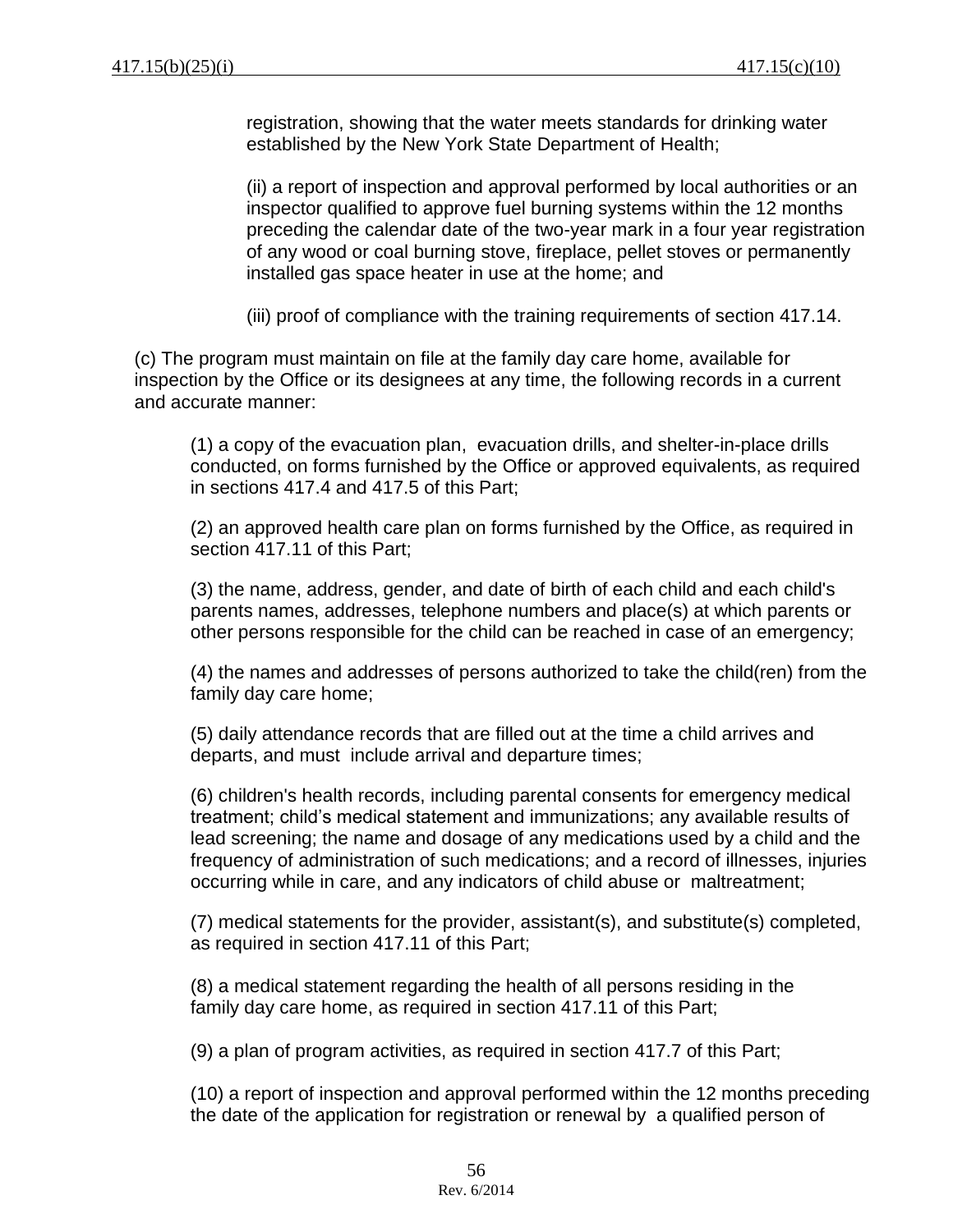wood or coal burning stove, fireplace, pellet stoves or permanently installed gas space heater in use at the home;

(11) where a program uses a private water supply:

(i) a report from a State-licensed laboratory or individual, based on tests performed within the 12 months preceding the date of application and every two years thereafter, showing that the water meets standards for drinking water established by the New York State Department of Health; or

(ii) if the water does not meet such standards, a description of how water for all purposes will be provided by another method acceptable to the Department of Health;

(12) a list of assistants and substitutes who are available and approved to care for the children in the family day care home when the provider or assistant must be absent;

(13) a daily schedule documenting the arrival and departure times of each caregiver, employees and volunteers;

(14) documentation of training sessions attended in accordance with section 417.14 of this Part;

(15) when the family day care registration is issued to an entity, other than a sole proprietorship, the following additional documentation is required:

(i) a copy of the certificate of incorporation, partnership agreement, or articles of organization and any amendments thereto;

(ii) verification of filing of the certificate of incorporation, partnership agreement or articles of organization and any amendments thereto with the Secretary of State; and

(iii) a current list of the names of the board of directors, partners, or members and their addresses, telephone numbers of the current principal officers and members, and the business and civic qualifications of all such individuals;

(16) a copy of the notification form provided to the local police and fire departments or the county sheriff as required in section 417.15(b)(18) of this Part; of this section;

(17) a completed environmental hazards form provided by the Office stating that the residence and the surrounding neighborhood and environment are free from environmental hazards, as required in section 417.2(a)(13) and 417.2(d)(4) of this Part.